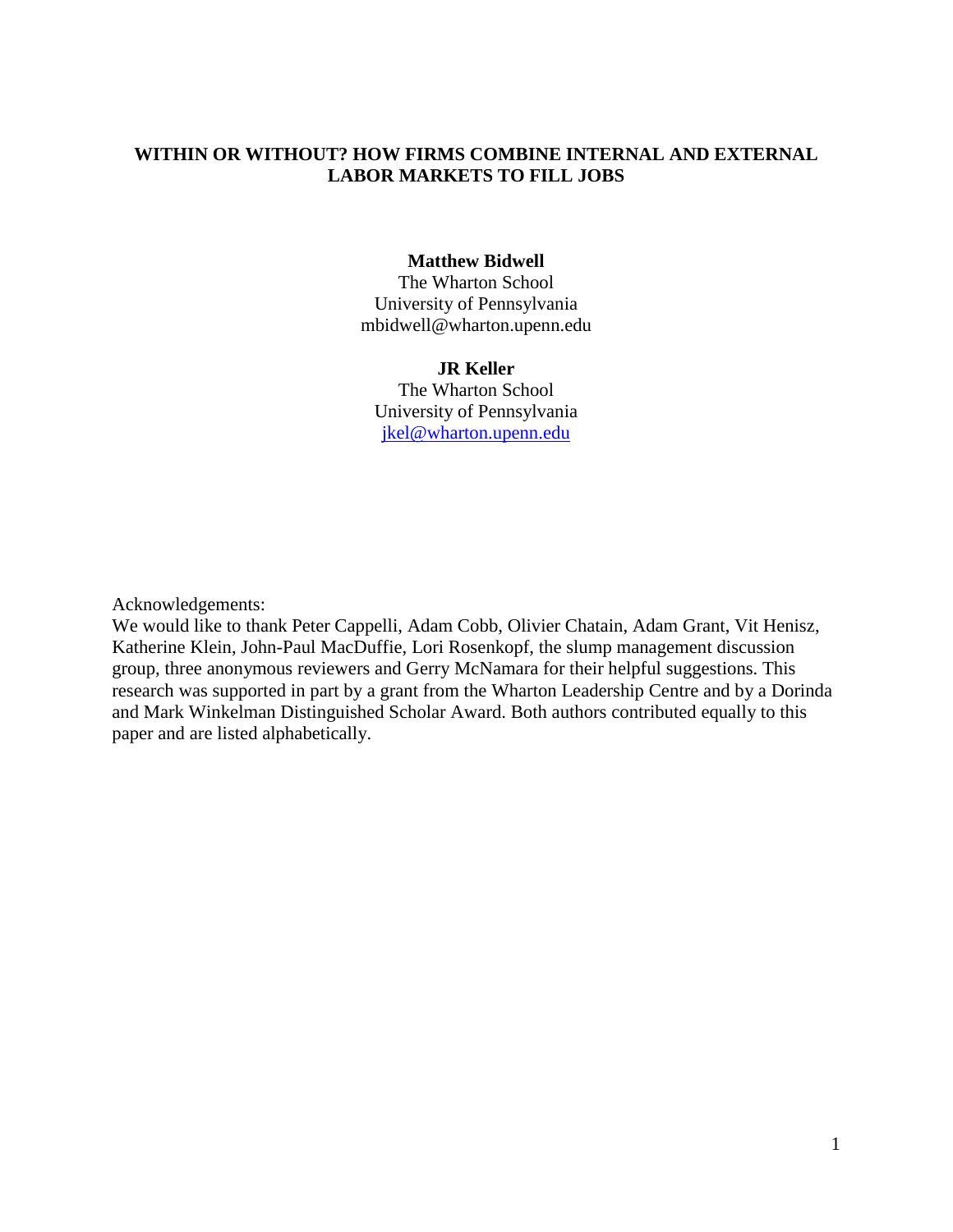#### **ABSTRACT**

We examine which jobs are more likely to be filled by internal mobility (specifically, promotions and lateral transfers) versus hiring. Building off the assumptions of transaction cost accounts of employment, we develop new theory that focuses on the interaction between the problems of evaluating and integrating external hires on the one hand and the incentive costs of failing to promote eligible workers on the other. These arguments lead us to predict how three specific characteristics of jobs – demands for firm-specific skills, performance variability, and supply of internal candidates – affect how those jobs are staffed.

Using seven years of personnel data spanning all jobs from the US offices of a large investment bank, we find that jobs with higher performance variability and a larger grade ratio of junior to senior workers are more likely to be filled by internal mobility. We also find evidence that the effects of performance variability are contingent on the grade ratio, only affecting staffing decisions when the firm does not face strong pressures to promote junior workers in order to maintain incentives. Contrary to expectations, we find no effect for firm-specific skills.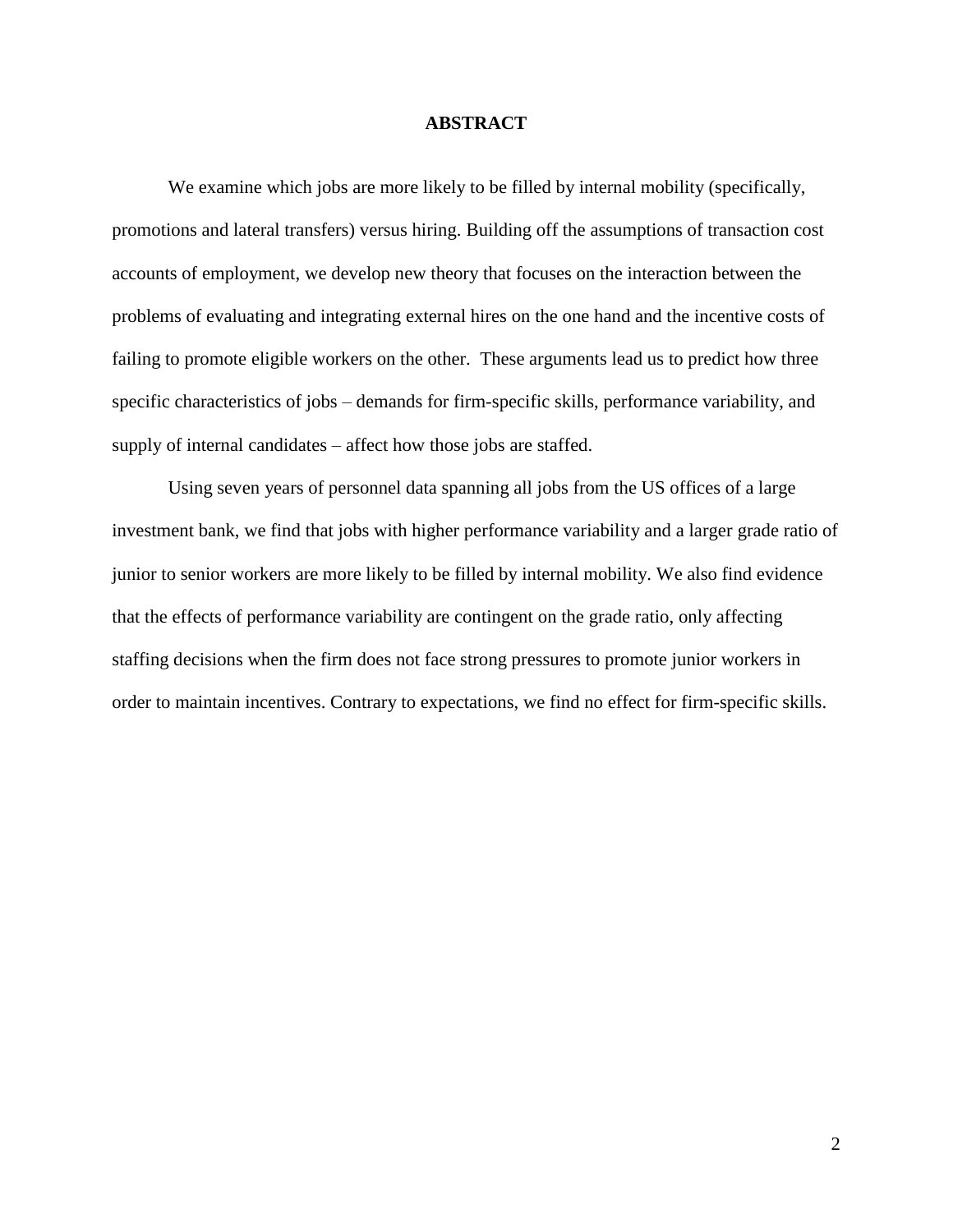Recent years have seen a marked growth in external hiring into almost all kinds of jobs at all levels of organizations [\(Jacoby, 2005;](#page-42-0) [Royal & Althauser, 2003\)](#page-42-1). Earlier models of how firms staffed jobs were based on internal labor market theory, which studied how workers were promoted and transferred along and across job ladders within organizations [\(DiPrete, 1987;](#page-41-0) [Stewman & Konda, 1983;](#page-43-0) [Stewman & Yeh, 1991\)](#page-43-1). Where hiring was considered at all, it was assumed to take place only into lower levels of the organization, or viewed as a residual category [\(Stewman, 1986\)](#page-43-2). Yet hiring now competes with internal mobility to fill jobs at all levels within firms – such that scholars now depict firms' employment practices as market oriented, and careers as boundaryless [\(Arthur & Rousseau, 1996;](#page-40-0) [Cappelli, 1999\)](#page-41-1). Understanding how firms combine internal and external labor markets, and specifically when they are more likely to fill jobs by external hiring and when they continue to fill them by internal mobility, is therefore important for understanding modern employment systems and careers.

Studying this question is particularly pressing given the different consequences that hiring and internal mobility hold, both for the capabilities that firms can and should build, and for the career outcomes of the workers involved. For example, internal mobility is best supported by training and evaluation systems, while external hiring relies on expertise in attracting, selecting and socializing new hires. The longer relationships fostered by internal mobility lead to unique organizational capabilities, as workers develop firm-specific skills [\(Chadwick & Dabu, 2009\)](#page-41-2). Hiring, by contrast, helps firms to learn from workers' prior employers (Rao & Drazin, 2002; Rosenkopf & Almeida, 2003) and even build relationships with them (Dokko & Rosenkopf, 2010; Somaya, Williamson, & Lorinkova, 2008). Internal mobility and external hiring also have different consequences for workers: studies show that firms select on different criteria when they fill the same jobs by promotion versus hiring (e.g. [Baker, Gibbs,](#page-40-1)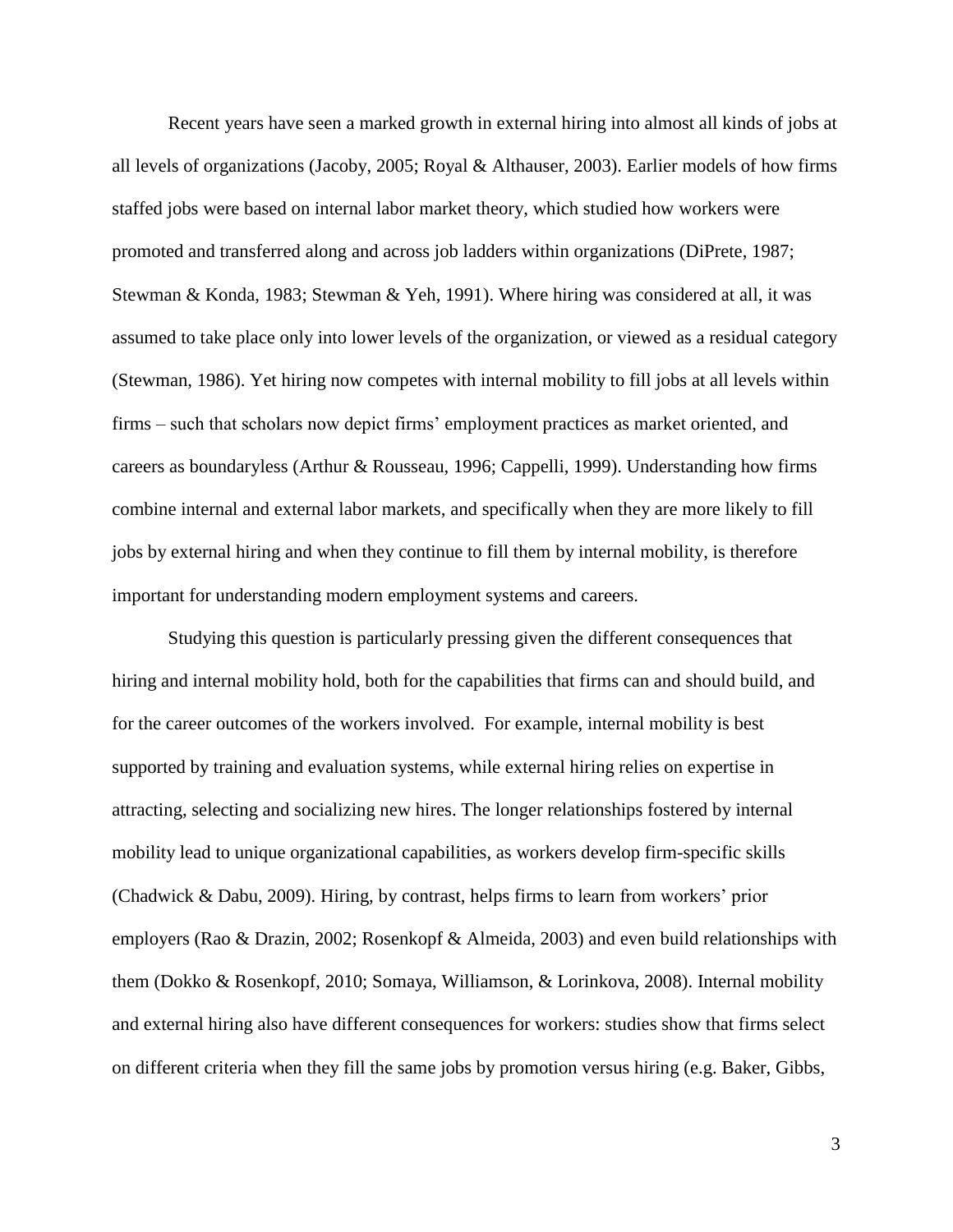[& Holmstrom, 1994;](#page-40-1) [Petersen & Saporta, 2004\)](#page-42-2), and that hires earn substantially more than those promoted into similar jobs, despite often taking years to become as effective [\(Bidwell, 2011\)](#page-40-2). Hence, while most firms fill jobs by both hiring and internal mobility, how they balance those forms of mobility matters.

Although much literature has separately explored the issues associated with hiring (e.g. [Posthuma, Morgeson, & Campion, 2002;](#page-42-3) [Schmidt & Hunter, 1998\)](#page-43-3) and internal mobility [\(e.g.](#page-43-0)  [Stewman & Konda, 1983\)](#page-43-0), much less research has examined when firms use one or the other to fill jobs. What work does exist has generally focused on organization-level influences, including such factors as industry dynamics (Haveman & Cohen, 1994), organizational growth (Wholey, 1985), and firms' distance from competitors, implementation of new technologies, and human resource practices [\(Bayo-Moriones & Ortan-Angel, 2006;](#page-40-3) [Pfeffer & Cohen, 1984\)](#page-42-4). A separate literature on CEO hiring has also explored the effects of firm performance and the presence of an heir apparent [\(Cannella & Lubatkin, 1993;](#page-40-4) [Zhang & Rajagopalan, 2003\)](#page-43-4). Much evidence, though, suggests that staffing decisions are usually made at the level of the job, as firms take varied approaches towards managing different jobs within the same organization [\(Huselid &](#page-41-3)  [Becker, 2011;](#page-41-3) [Lepak & Shaw, 2008\)](#page-42-5). All of the jobs within an organization may not, therefore, be equally permeable to the external labor market; rather, some jobs may be more likely to be filled by internal mobility while others are predominantly filled by hiring. Although an earlier literature explored which jobs were more likely to be linked by formal promotion ladders [\(Baron,](#page-40-5)  [Davis-Blake, & Bielby, 1986\)](#page-40-5), prior research has not examined the attributes of jobs that affect how they are filled in practice. Since so much of the variation between hiring and internal mobility is likely to occur at the job level, we believe that there is a real need to understand the job-level determinants of the competition between internal and external mobility.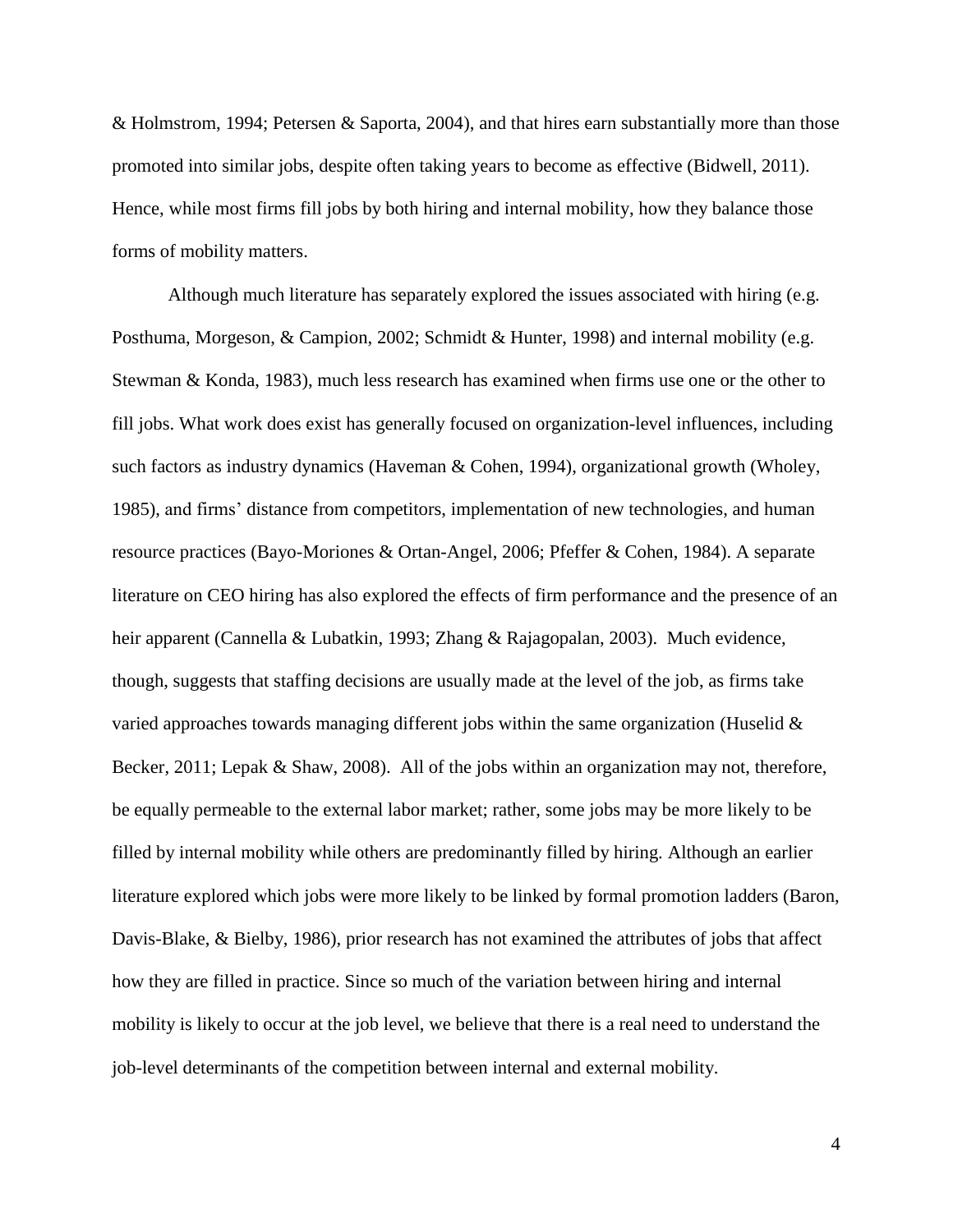We develop a theoretical account of how firms balance their use of internal and external mobility by building off some of the underlying assumptions of transaction cost accounts of employment [\(Williamson, Wachter, &](#page-43-5) Harris, 1975). Williamson et al. argued that the efficiency of external labor markets was undermined by jobs' needs for firm-specific skills, and by the problems that information impactedness creates for evaluating potential hires. They also suggested that promotions played an important role in overcoming governance problems within organizations. Those arguments were used to explain the institutional arrangements surrounding employment, but not to examine which jobs would be filled by internal mobility (other than those at higher ranks).

Starting from the same set of assumptions, we develop a different set of arguments to predict when the problems of hiring will lead firms to rely on internal mobility. Williamson et al.'s arguments, and the associated literature on make-or-buy decisions [\(Carter & Hodgson,](#page-41-4)  [2006;](#page-41-4) [Mahoney, 2005\)](#page-42-6), are based on differences in how market versus hierarchies solve *ex post* adaptation problems [\(Williamson, 1985,](#page-43-6) [1991\)](#page-43-7). By contrast, the work done by both externally hired and internally moved workers is governed by the same hierarchical arrangements within the firm, and therefore faces identical *ex post* adaptation challenges. Hence, while decisions about whether to use contractors versus regular employees are amenable to the same analyses as make-or-buy questions [\(Bidwell, 2009;](#page-40-6) [Masters & Miles, 2002;](#page-42-7) [Mayer & Nickerson, 2005\)](#page-42-8), issues of whether to fill jobs by hiring or internal mobility are not.

We argue instead that staffing decisions reflect the interaction of two different sets of factors: how the problems caused by firm-specific skills and information impactedness affect the firm's ability to find the best *ex ante* fit between the worker and job; and how the spillover effects of promoting a worker affects other workers' motivation. First, we suggest that jobs are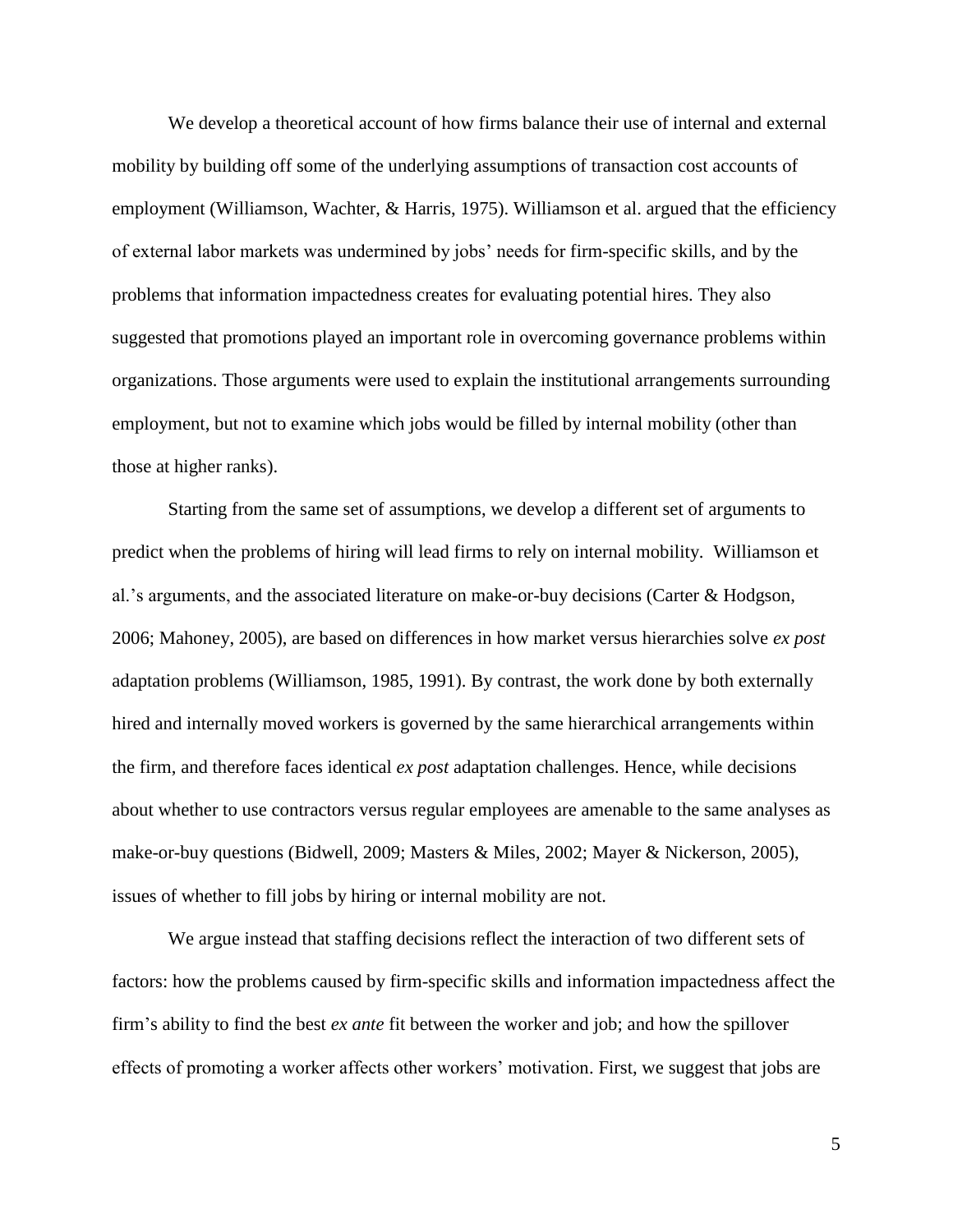more likely to be filled by internal mobility when performance is dependent on firm-specific skills. While others have offered similar predictions [\(e.g. Lepak & Snell, 1999\)](#page-42-9), recent studies suggest that firms often underestimate the importance of firm-specific skills [\(Groysberg, 2010\)](#page-41-5) and earlier evidence on how firm-specific skills affected internal labor markets was very mixed (Althauser, 1989), making this an important argument to test.

We also examine the consequences of information impactedness for where firms will use internal mobility versus hiring. The unique nature of every individual worker, combined with the complexity of evaluating individuals' prior performance [\(Coff, 1997\)](#page-41-6), complicates firms' ability to evaluate the quality of potential employees. We develop a new prediction about the kinds of jobs that are most likely to be filled internally as a consequence: those where there is more variability in the performance of incumbents.

We also propose that the effects of these task characteristics are shaped by the use of promotion as an incentive. Another difference between staffing decisions and make-or-buy problems is that staffing decisions involve workers, who, unlike other assets, care about the job that they are assigned to. As a consequence, scholars have noted how promotions serve as an important source of rewards as well as a way to fill jobs [\(Lazear & Rosen, 1981;](#page-42-10) [Rosenbaum,](#page-42-11)  [1979\)](#page-42-11). Because failing to promote workers risks demotivating those in lower level jobs, we argue that firms face pressure to promote into jobs with high "grade ratios," where large numbers of junior workers are eligible to be promoted into a small number of senior positions. We also suggest that these incentive pressures can preempt consideration of a job's task characteristics altogether in jobs with high grade ratios. Whether task characteristics affect how jobs are filled will therefore depend on how those jobs fit into the broader career structure of the firm.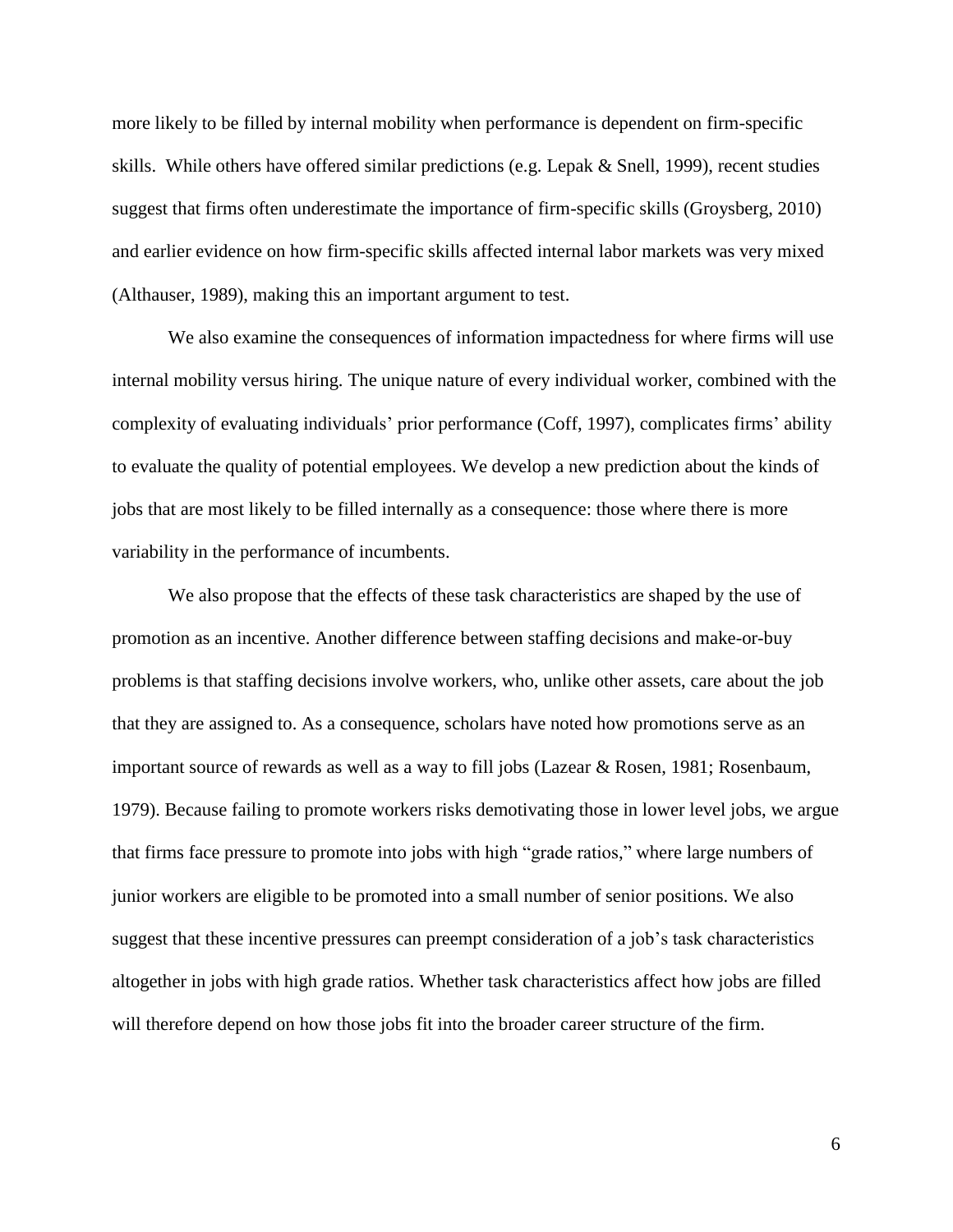We test these arguments within the professional services industry, which is particularly human capital intensive. We use seven years of personnel data from an investment bank, covering all employees in over 200 different jobs, to explore the characteristics that make jobs more likely to be filled by hiring, promotion or lateral transfers.

This study contributes to the literatures on internal labor markets and worker mobility by outlining how modern organizations integrate external hiring and internal mobility. We extend transaction cost reasoning to the novel setting of staffing decisions, developing a theoretical framework that integrates the effects of mobility on both filling jobs and providing incentives. Particular contributions of our theory are to introduce performance variability as an important, job-level determinant of how jobs are filled, and to emphasize the importance of looking at the interactions among transaction characteristics [\(Macher & Richman, 2008;](#page-42-12) [Mahoney, 2005\)](#page-42-6). Empirically, we present the first job-level study of the determinants of hiring versus internal mobility, helping to explain when firms will continue to rely on internal labor markets, despite the overall growth in external hiring.

#### **THEORY AND HYPOTHESES**

Before developing our theory, it is useful to define a few terms that we will use. First, we define a "position" as the set of tasks carried out by a single individual in their normal work. Although each position in an organization may involve slightly different tasks, both organizations and the scholars who study them usually group positions into "jobs". All of the positions within a job usually involve similar tasks, require similar skills, receive similar rewards and occupy similar positions within the organizational structure [\(DiPrete, 1987;](#page-41-0) [Rosenfeld,](#page-42-13)  [1992\)](#page-42-13). Jobs therefore provide a useful level of analysis for exploring staffing decisions.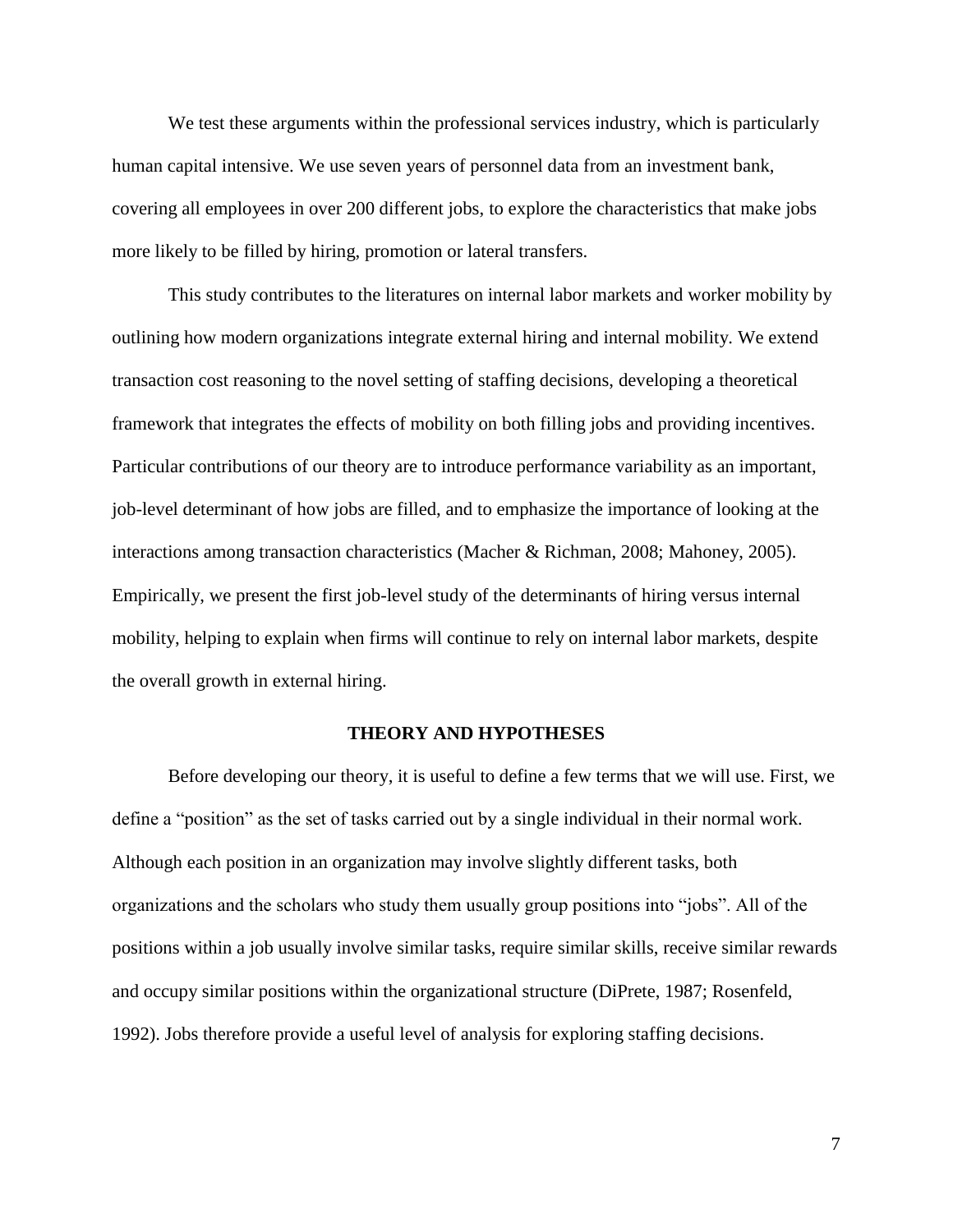Hiring, promoting and transferring represent equivalent means by which organizations can fill jobs with employees. If an investment bank needs vice presidents doing corporate advisory work for energy companies, for example, it can get them by promoting associates, by hiring workers in from outside, or by transferring vice presidents from other areas. It should be noted these different forms of mobility may take place through very different processes. For example, hiring may or may not be triggered by the presence of a specific vacancy [\(Rosenbaum,](#page-42-14)  [1990\)](#page-42-14). The spur to promotion may often be a worker's achievement of a set of performance or seniority milestones rather than a newly discovered need for a senior worker [\(Pinfield, 1995\)](#page-42-15). Nonetheless, each process has the same end of placing workers into jobs, meeting the organization's demands to place workers in a variety of different functions and levels. The different forms of mobility are also substitutes for one another: if demand for workers in a given job is met through internal mobility then hiring into that job becomes less likely, and vice-versa.

Where hiring, promoting and transferring differ is in the job that the worker moves from. In hiring, the worker comes from a prior job that was outside the organization (or from a spell out of work). Although the tasks and responsibilities of the new job may sometimes be similar to those of the old job, the context in which the work takes place, including the culture, processes and coworkers will be different, affecting how the new hires accomplish their work [\(Dokko,](#page-41-7)  [Wilk, & Rothbard, 2009;](#page-41-7) [Huckman & Pisano, 2006\)](#page-41-8). In internal mobility, the worker moves from a different job within the organization. Consistent with much prior work, we define promotions as moves from a job that was in a lower hierarchical rank within the same organization [\(e.g. Cohen, Broschak, & Haveman, 1998;](#page-41-9) [Spilerman & Lunde, 1991\)](#page-43-8). Hierarchical rank represents a central source of differences between jobs within organizations, being associated with higher rewards, status, responsibilities and skills demands. When workers are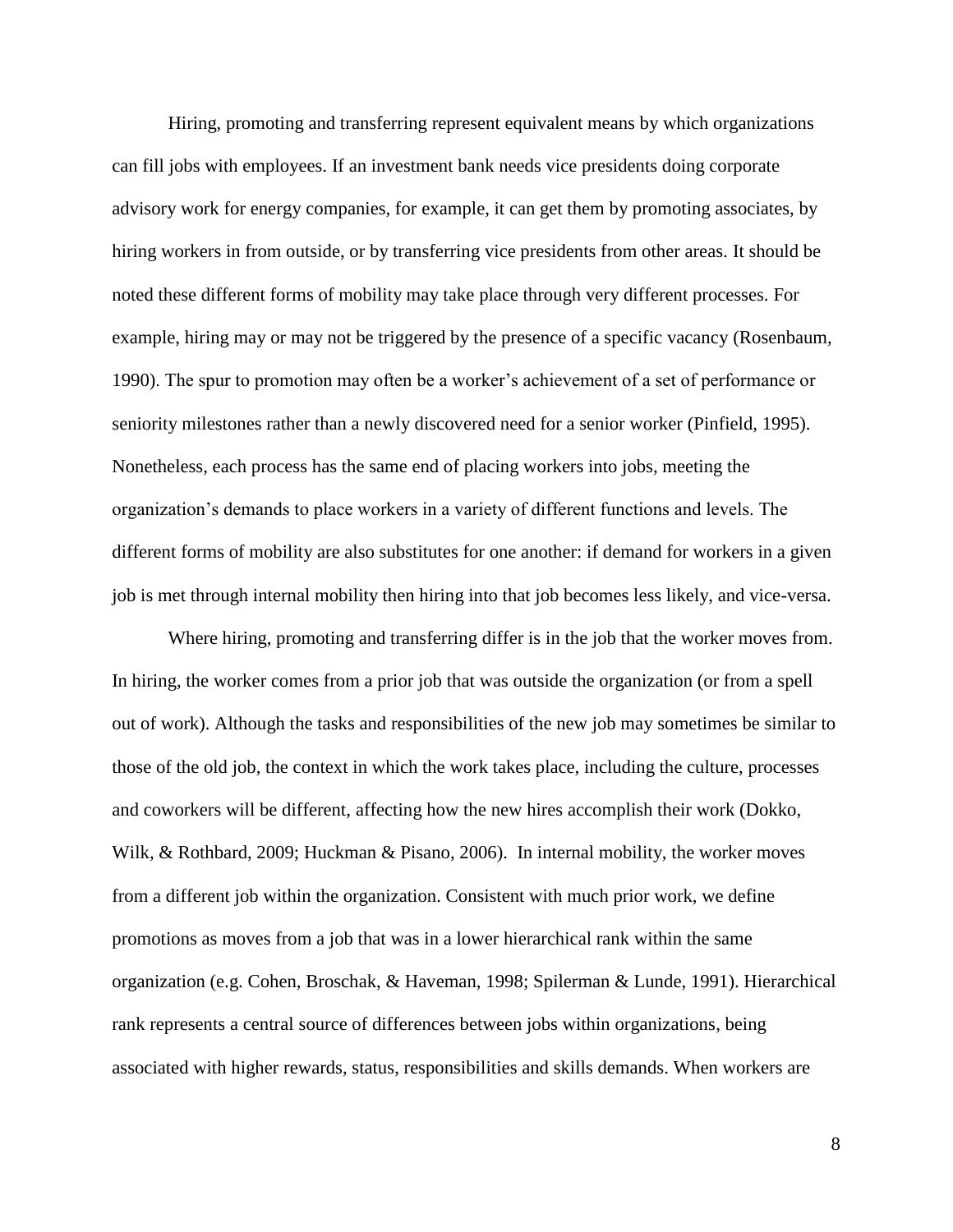promoted, they move into a job with substantially higher skills demands and task complexity<sup>1</sup>. In transfers, workers move from a job that was at the same hierarchical level as the destination job, but in a different function or part of the organization, usually (but not always) involving different tasks, responsibilities or reporting relationships. All forms of mobility that we identify – hiring, promotions, lateral transfers – therefore involve a worker moving into a job different from the previous job in important respects.

#### **Transaction Cost Economics and Worker Mobility**

We develop theory about when firms will fill jobs by internal mobility versus hiring using some of the underlying assumptions of transaction cost accounts of employment. Transaction cost economics is best known for its application to the make-or-buy decision, where it explores how the problems of *ex post* adaptation affect firms' integration decisions [\(Williamson, 1985,](#page-43-6) [1991\)](#page-43-7). Specifically, scholars argue that market governance is inefficient where relationship specific investments and uncertainty increase the risks of opportunism and costly haggling in supply transactions. An early paper [\(Williamson et al., 1975\)](#page-43-5) applied a similar logic to understand the institutional arrangements surrounding employment, arguing that such structures as defined promotion ladders and grievance procedures helped to ward off the problems of opportunism and conflict within employment.

As we develop below, applying transaction cost arguments to the question of when firms should fill jobs by internal versus external mobility requires a very different logic from either make-or-buy analyses or attempts to explain the institutional structure of employment, since the arguments must shift from *ex post* adaptation to *ex ante* evaluation, and to the way that firm's

 $\overline{a}$ 

<sup>&</sup>lt;sup>1</sup> In practice, the actual change in tasks associated with a promotion may take place over time, both before and after the promotion, in contrast to the instantaneous administrative recognition associated with a formal promotion (Pergamit & Veum, 1999). This gradual timing of changes in tasks does not change the fact that the new job is associated with greater overall responsibilities and higher skill demands.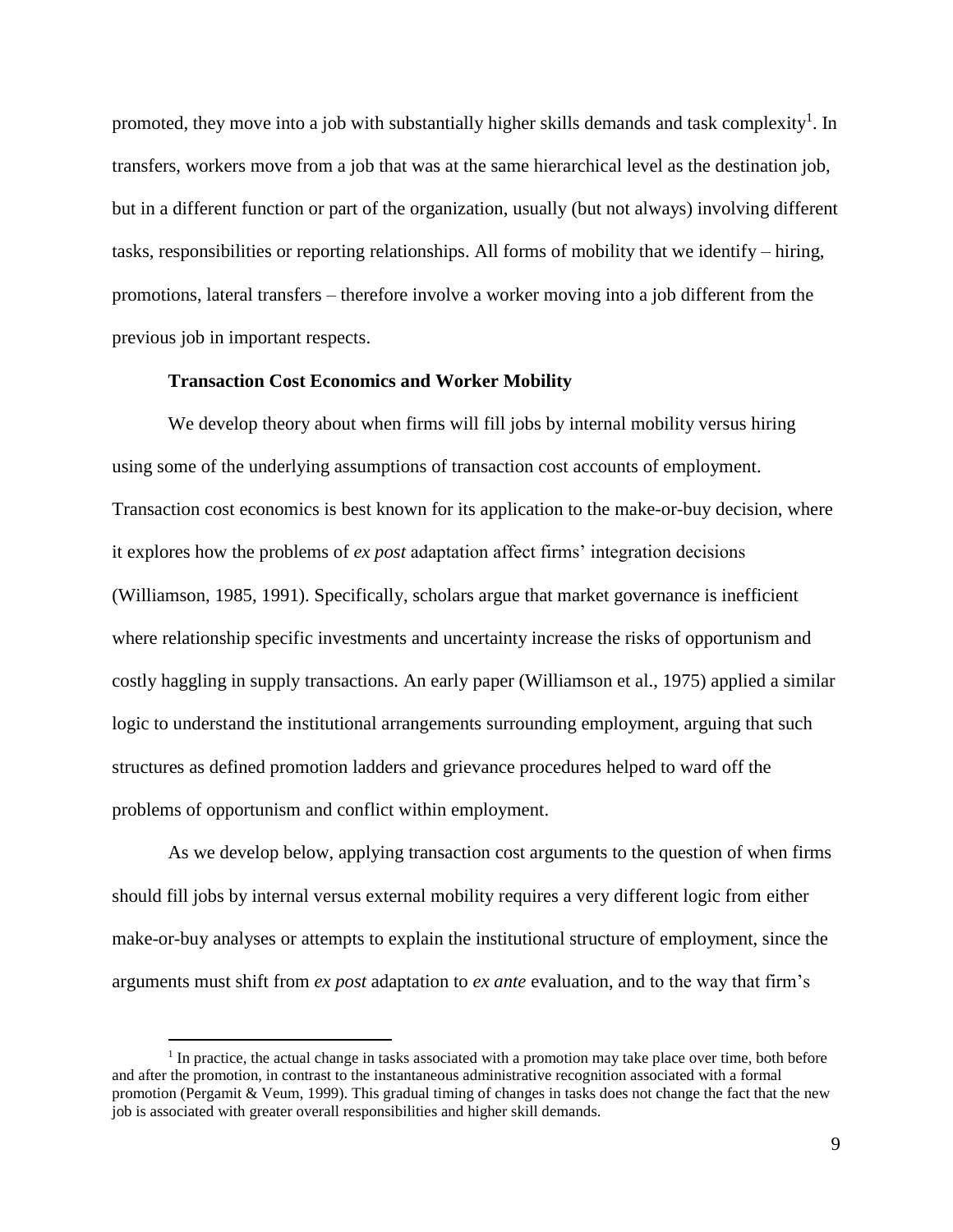promotion decisions often have spillover effects on the motivation of many workers. Nonetheless, the underlying assumptions of Williamson et al.'s arguments provide a useful starting point for analyzing those staffing decisions, because of their focus on the limitations of external labor markets. To our knowledge, such work has not been done previously; indeed Williamson et al. assumed that hiring was generally restricted to entry level jobs.

Because these transaction cost accounts of employment focus on the problems of external labor markets, they allow us to predict when the firm will be most likely to favor internal mobility over external hiring. That said, our intent is not to argue that internal mobility is always superior to hiring. There are likely to be a number of other reasons why organizations may seek to hire externally, such as a desire to access new knowledge [\(Rosenkopf & Almeida, 2003\)](#page-42-16) or a perception that internal workers lack key skills. Though likely very real, those effects are beyond the scope of our paper.

#### **Firm-specific Skills and Mobility**

The first reason that Williamson et al. [\(1975\)](#page-43-5) identify for the failure of external labor markets is the importance of firm-specific skills for carrying out many jobs. Firm-specific skills are skills acquired through on-the-job learning in one organization that cannot be used in another organization (Becker, 1962). Recent studies confirm the value of firm-specific skills, as workers suffer performance declines when moving organizations (Groysberg, Lee, & Nanda, 2008; Huckman & Pisano, 2006). Although firm-specific skills may be valuable in many kinds of jobs, their importance is likely to be greater in some jobs than others, based on such attributes as the idiosyncrasies of the technology used or the extent of interdependence with others in the organization (Baron, Davis-Blake, & Bielby, 1986; Broschak, 2004; Davis-Blake & Uzzi, 1993).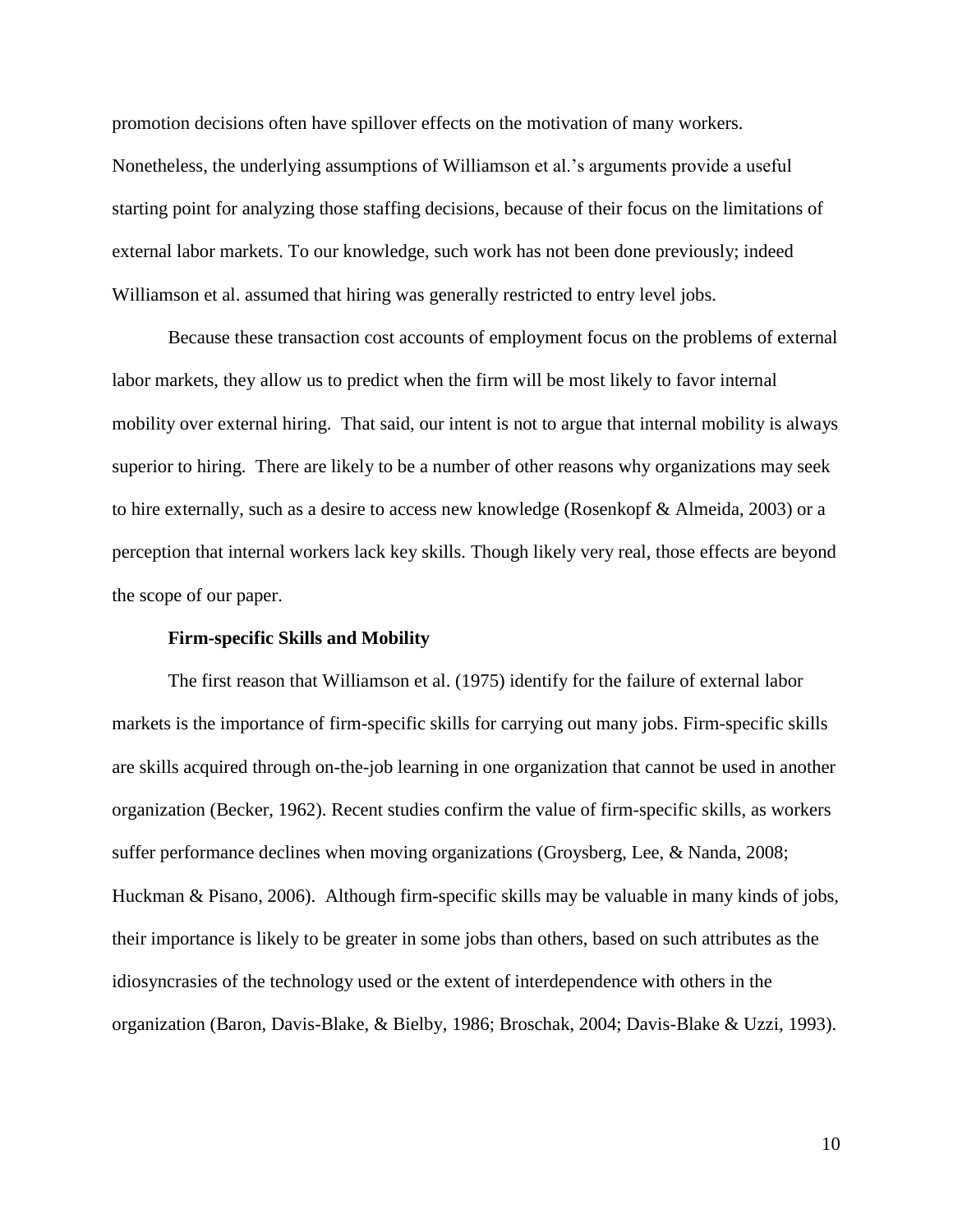Their prior experience in the firm should provide current employees with much higher levels of firm-specific skills than potential hires. Internal candidates should therefore be expected to perform better in jobs that require higher levels of firm-specific skills. As a consequence, we predict that firms will prefer to promote or transfer into jobs requiring higher levels of firm-specific skills, rather than hire.

*H1: The odds of a job being filled by hiring relative to internal mobility (promotions and transfers) will decrease with the firm-specific skills the job requires.*

Although such arguments about firm-specific skills have also been a mainstay of prior theory on how jobs are staffed [\(Bayo-Moriones & Ortan-Angel, 2006;](#page-40-3) [Lepak & Snell, 1999\)](#page-42-9), some scholars have argued that both workers and managers often under-estimate the barriers to transferring performance across organizational settings, attributing performance solely to general skills [\(Groysberg, 2010;](#page-41-5) [Huckman & Pisano, 2006\)](#page-41-8). Were that the case, the influence on firmspecific skills on actual staffing decisions could be more muted than current theory suggests.

#### **Information Impactedness and Internal Staffing**

A second set of market failures in Williamson et. al.'s [\(1975\)](#page-43-5) analysis of employment are caused by "information impactedness", where "relevant information is known by some parties but cannot be costlessly discerned by or displayed for others" (Williamson, 1975, p. 31). Much of the analysis of the problems caused by information impactedness has focused on the difficulties of effectively evaluating workers' performance *ex post,* and its consequences, for example, for decisions to use contractors rather than employees [\(e.g. Masters & Miles, 2002;](#page-42-7) [Williamson, 1981\)](#page-43-9). Williamson et al. (1975) note, though, that information impactedness also affects assessments of workers' skills *ex ante,* as employers lack information on how candidates will perform in the job. We focus on the effects of such *ex ante* evaluations on staffing decisions.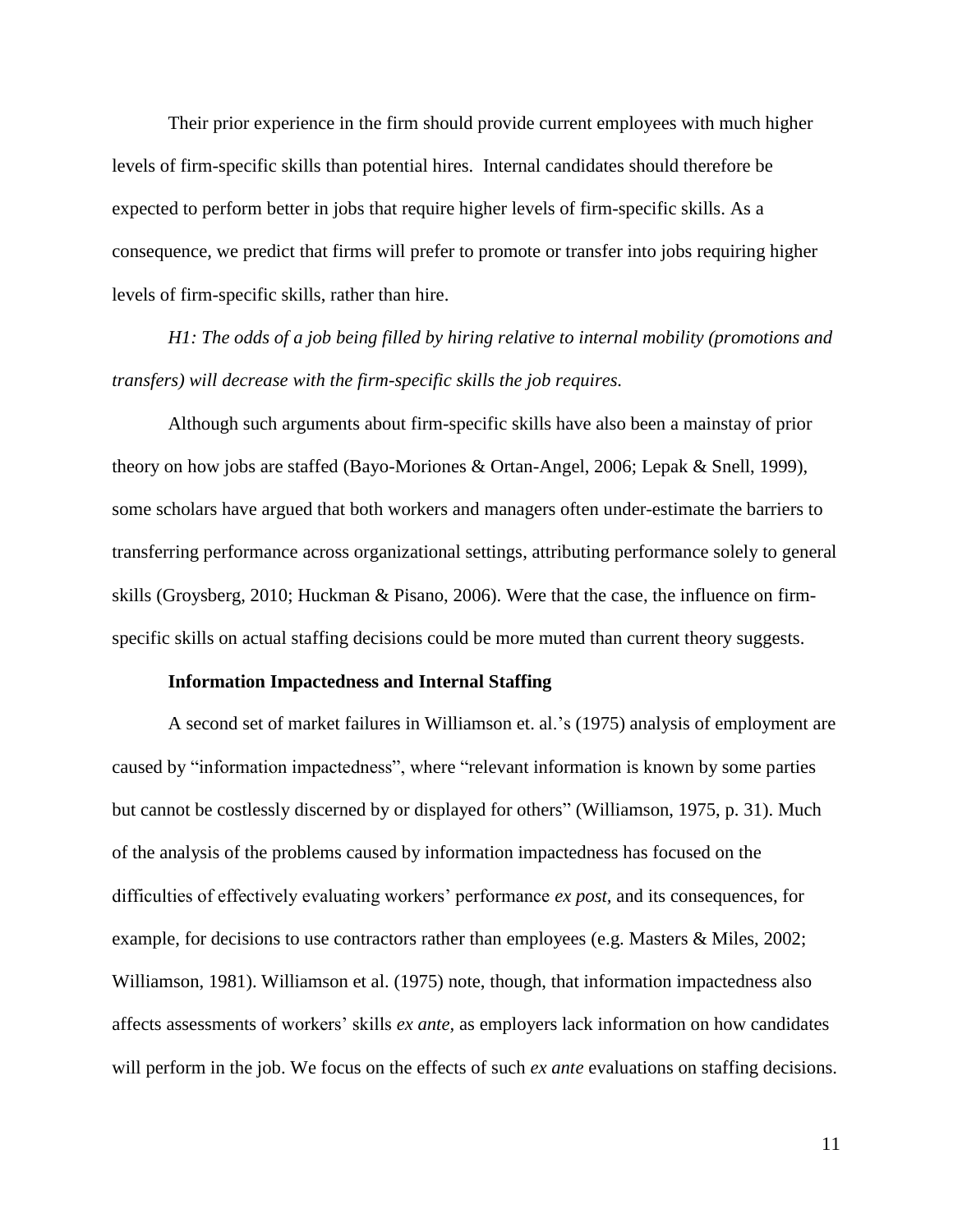Effectively filling a job requires managers to assess whether a candidate has the skills and abilities necessary to succeed in that job, yet providing such an assessment can be very difficult when engaging in external hiring, as employers know little about the potential hires, and the available selection techniques have limited predictive power [\(Sackett & Lievens, 2008;](#page-43-10) [Schmidt](#page-43-3)  [& Hunter, 1998\)](#page-43-3). In evaluating internal candidates, managers have access to all of the same information that they do in hiring and also to detailed information on how that worker has performed while at the firm. Often, managers have direct experience working with a candidate over long periods of time; managers that lack that direct experience can still access performance evaluations that are not available to other employers. Although those internal performance evaluations have their own limitations, the information that comes from prolonged observation of the candidate in their prior job substantially reduces the likelihood that the firm will place workers into jobs that they are unable to do [\(Gibbons & Katz, 1991;](#page-41-10) [Williamson et al., 1975\)](#page-43-5).

We propose that these differences in firms' ability to assess internal and external candidates will lead them to use internal mobility when staffing jobs which have higher performance variability. Consistent with prior research [\(Boudreau & Ramstad, 2007;](#page-40-7) [Huselid &](#page-41-3)  [Becker, 2011;](#page-41-3) [Jacobs, 1981\)](#page-41-11), we define performance variability as the extent of differences in performance across different incumbents within a job. In some jobs, all workers tend to perform similarly, often because the worker's actions are dictated by technology, organizational regulations, or their interactions with others. In other jobs, though, the performance of different workers may vary much more, based on differences in those workers' ability to do the job.

We argue that managers need better information on candidates when filling a job in which the performance of different workers varies more. In jobs where most workers perform similarly, staffing mistakes will be less costly. As a consequence, the benefits of being able to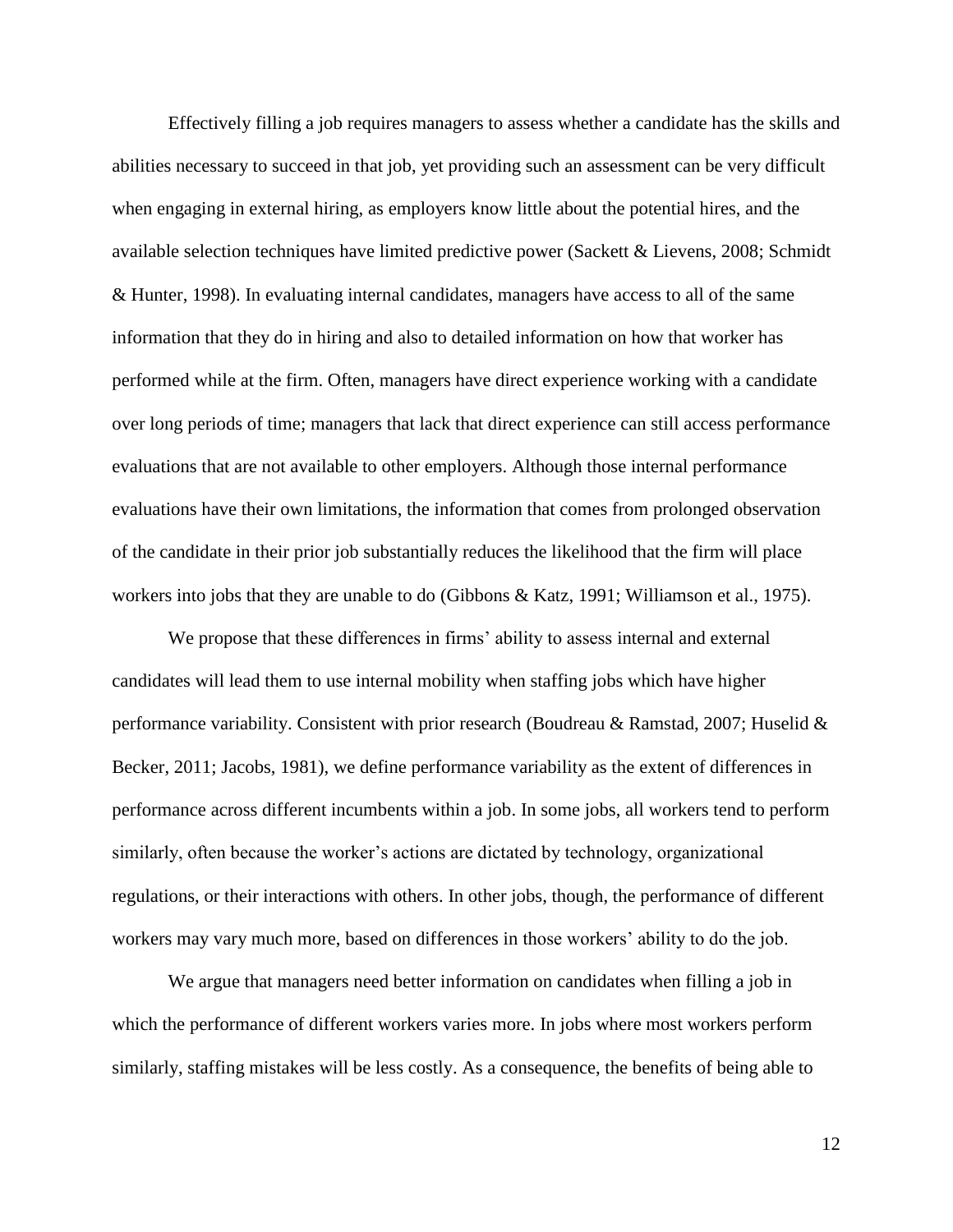identify better workers for the job will be lower: even workers who turn out to be a poor fit for the job will still perform adequately. In jobs where performance variability is high, though, workers who turn out to be a poor fit will drag performance down much more. It is in those jobs where managers will particularly benefit from improved information, since it will allow them to successfully weed out those candidates who are likely to perform poorly. Moreover, because the managers focus on weeding out poor performers rather than reducing overall variance, such screening should not reduce the possibility of exceptional performance by internal candidates. Managers' improved ability to screen internal candidates will therefore raise the average performance of promoted and transferred workers, and do so more in jobs with high performance variability. We therefore believe that managers will place more emphasis on internal mobility in filling jobs with higher performance variability, even when comparing jobs of the same rank.

*H2: The odds of a job being filled by hiring relative to internal mobility will decrease with the level of performance variability in the job.*

These arguments lead to a very different perspective on uncertainty from traditional make-or-buy analyses. Those analyses view uncertainty as a determinant of integration decisions, because changes in the work required creates pressures for *ex post* adaptation [\(David](#page-41-12)  [& Han, 2004\)](#page-41-12). As we have emphasized above, staffing decisions are not affected by these adaptation problems because the *ex post* governance arrangements are identical for hired, promoted and transferred workers. Uncertainty in job requirements should not therefore affect staffing decisions. Instead, uncertainty is a consequence of staffing decisions, not a determinant, since the performance of hires is more uncertain than that of workers entering the job from inside the firm. We argue that hiring is less common where that uncertainty could be more damaging, not where it is greatest.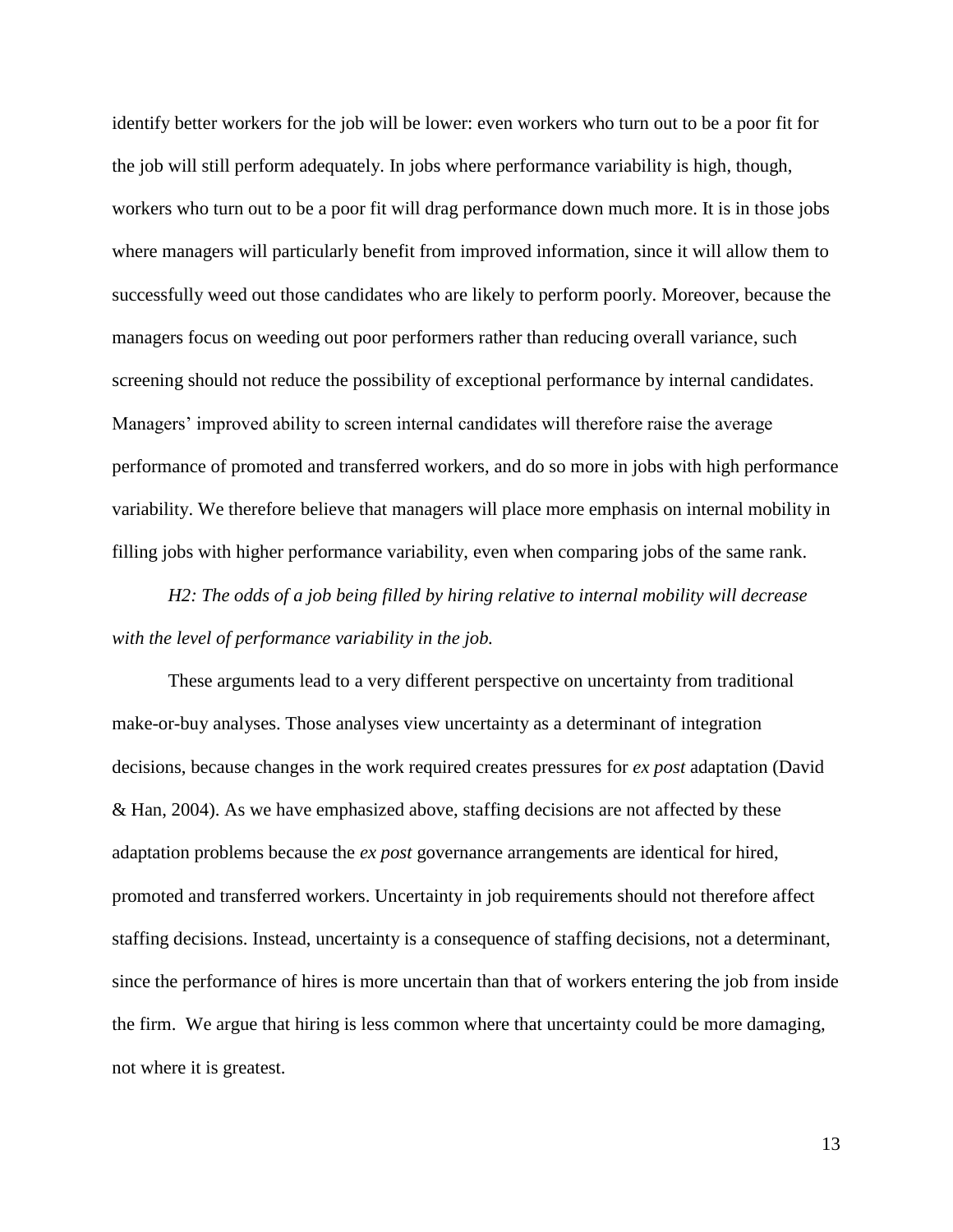#### **Promotions as Incentives**

A key difference between workers and other organizational assets is that workers care about what jobs they occupy [\(Coff, 1997\)](#page-41-6) and are invested in the organization's staffing decisions. In particular, Williamson et al [\(1975\)](#page-43-5) highlight how workers' preference to be in higher level, more rewarding jobs leads promotions to serve as an important reward in organizations (see also [Dencker, 2009;](#page-41-13) [Phillips, 2001\)](#page-42-17). These incentive properties of promotions have a distinct set of implications for the kinds of jobs that will be more likely to be filled by internal mobility.

In particular, the effectiveness of promotions as incentives depends on workers' belief that they will be promoted if they perform well (Granovetter, 1998), and workers often assess that likelihood by looking at whether high performing workers around them are being promoted [\(Chan, 1996,](#page-41-14) [2006\)](#page-41-15). A failure to fill jobs by promotion may therefore have negative spillover effects on the motivation of workers in lower level jobs, reducing their effort and increasing turnover. We draw on these arguments to develop new predictions about the kinds of jobs that are more likely to be filled by promotion.

When there are more workers who are eligible for promotion into a given job, the firm will pay greater motivational costs should it fill the job by external hiring instead. Workers in most organizations tend to be promoted along job ladders that consist of hierarchically linked jobs involving similar tasks and occupying a similar location within the formal organizational structure (Barnett & Miner, 1992; Baron et al., 1986). As a consequence, the proportion of workers eligible for promotion can be calculated from the ratio of workers in the lower level on the job ladder relative to the number of workers in the focal job, which Stewman and Konda (1983) refer to as the "grade ratio". While this ratio may fluctuate from year to year, its long run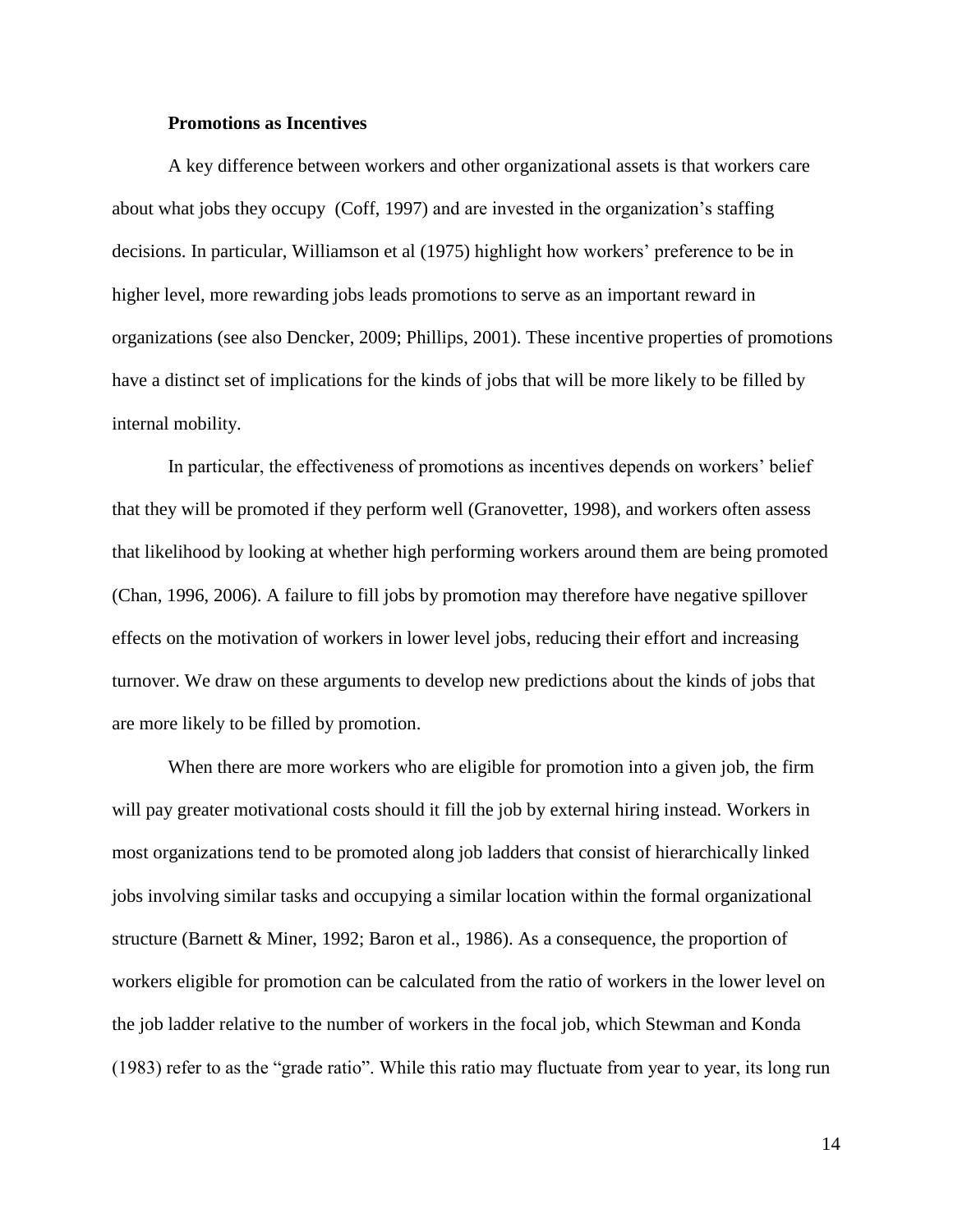average reflects the organization of work within the firm. Some tasks can be carried out by a few senior workers supported by many junior workers, leading to a high grade ratio. Other tasks require a much higher proportion of senior workers, leading to a lower grade ratio. The higher this grade ratio, the more workers who are likely to be eligible for promotion, and hence the greater the motivational costs that the firm will pay should it choose to pass them over and hire instead. As a consequence, we propose that:  $2^{\circ}$ 

*H3a: The odds of a job being entered by hiring relative to promotion will decrease as the grade ratio increases.*

Internal transfers also reduce promotion prospects, suggesting that the grade ratio affects transfers in the same way as hiring.

 *H3b: The odds of a job being entered by transfer relative to promotion will decrease as the grade ratio increases.*

### **Incentives to Promote and the Consideration of Task Characteristics**

In addition to creating direct pressures to promote eligible workers, the use of promotions as incentives also has implications for when task characteristics are more versus less likely to affect staffing decisions. If firms face strong pressures to promote workers into jobs with a high grade ratio, they may see promotion as a necessary choice for filling those jobs. A high grade ratio may therefore obviate the consideration of task characteristics altogether: the organization would never choose to hire into those jobs because of the likelihood of demotivating the large numbers of workers in the lower levels that are eligible to be promoted into those jobs. Instead,

 $\overline{a}$ 

<sup>&</sup>lt;sup>2</sup> The same prediction could also arise from a simpler argument about choice: where the firm has more internal candidates to choose from, it is more likely that one of them is better than potential hires. We assess evidence below in favor of our incentive-based argument over the choice-based argument. It could also be that the firm chooses to employ more people in the jobs that it prefers to promote out of. Such a strategy would be very expensive though, given the high cost of employing people who are not involved in productive work [\(Cappelli, 2008\)](#page-41-16). We therefore anticipate that grade ratios reflect the nature of the work, rather than the development of a reserve of workers.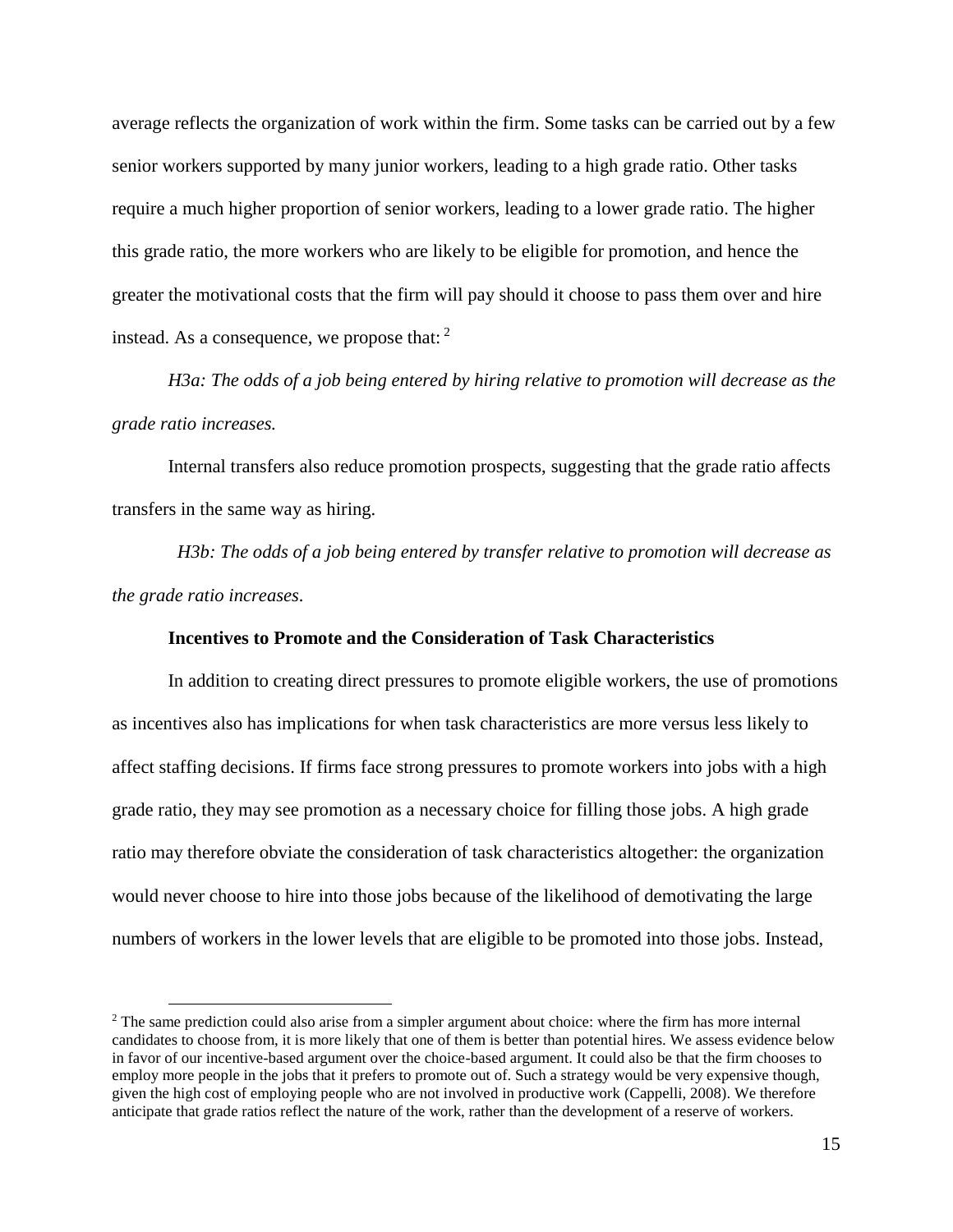task characteristics may only be important where there is a low grade ratio. Under those conditions, the firm does not face strong pressures to promote, and will consider both hiring and internal mobility, examining the task characteristics of the job to assess whether hiring into the job is likely to be viable.

These arguments suggest that the spillover effects of promotion on motivation must be considered jointly with the problems of external hiring in order to understand how firms combine internal and external labor markets. When structural pressures to promote workers into a job are strong, there is likely to be little scope for hiring: any demands for hiring workers into the job are pre-empted by promotion. Needs for firm-specific skills or performance variability would have little effect on staffing decisions in such cases. Instead, it is only when the structural pressures to promote workers are weak that we would expect to see strong effects of demands for firmspecific skills and performance variability. Specifically:

*H4a: The grade ratio moderates the relationship between need for firm-specific skills and how jobs are staffed: the positive relationship between the need for firm-specific skills and the use of internal mobility to fill jobs is stronger when the grade ratio is lower.*

*H4b: The grade ratio moderates the relationship between performance variability and how jobs are staffed: the positive relationship between performance variability and use of internal mobility to fill jobs is stronger when the grade ratio is lower.*

#### **DATA & METHODS**

We test our hypotheses using annual personnel records from the US operations of a financial services firm, which we call FinServ. Investment banking represents a particularly appealing setting in which to explore how firms fill jobs. As in other professional services firms, human capital is a critical asset [\(Von Nordenflycht, 2010\)](#page-43-11), making the filling of jobs an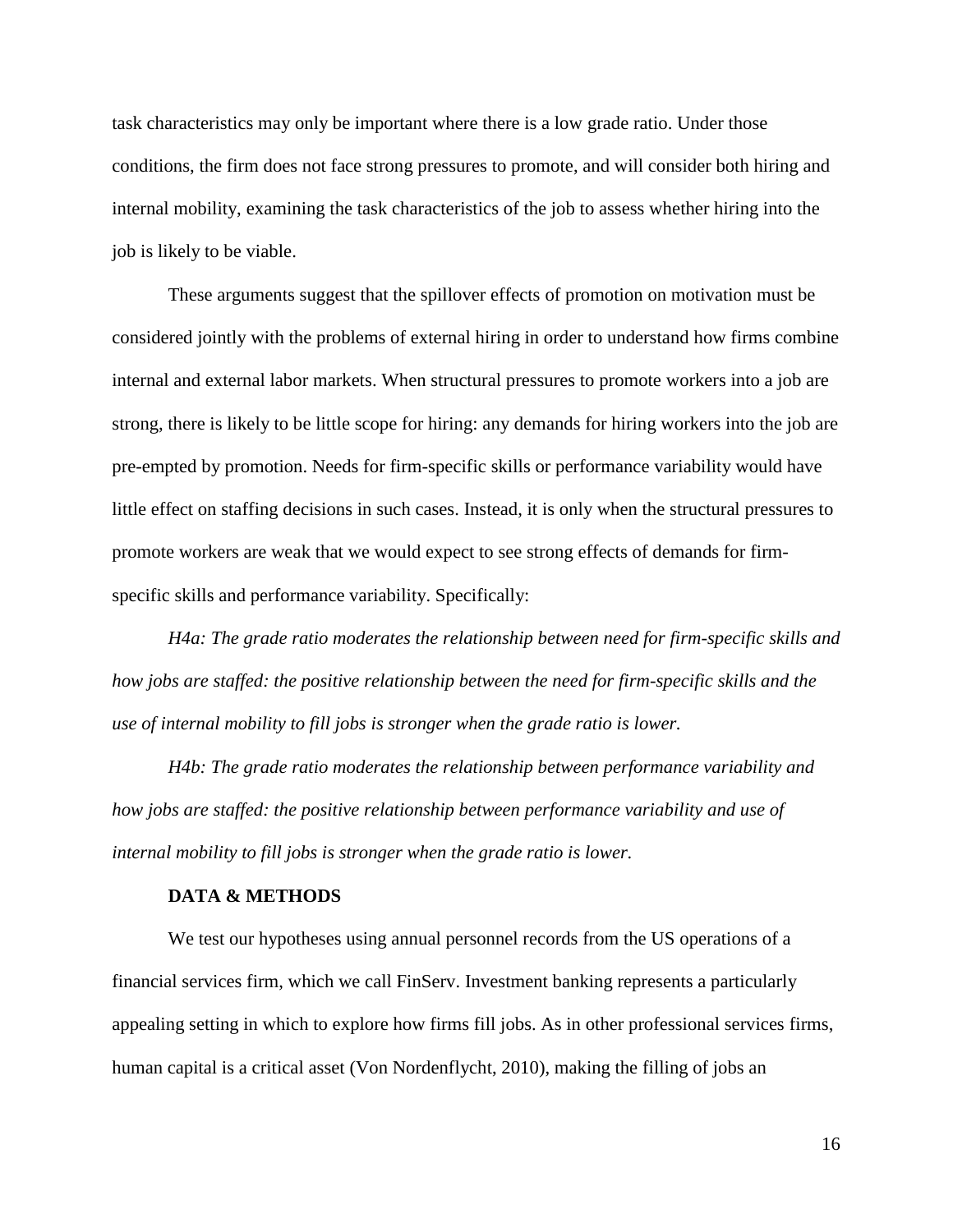important organizational task. In addition, workers in investment banking are notoriously mobile [\(Groysberg, 2010\)](#page-41-5), making this a field in which jobs are regularly filled both by hiring and internal mobility. While using data from a single firm limits the confidence with which we can generalize our results it allows us to create detailed operationalizations of our key variables and control for many other aspects of the job, providing a more thorough analysis of mobility than would be possible in a cross-firm study. Our records cover all employees, from administrative staff to investment professionals, for the years 2003 to 2009.

#### **Defining Jobs**

Consistent with our theory and with previous research (Baron & Bielby, 1986; Baron et al., 1986), we grouped positions into jobs based on whether they were in similar functions and were located at the same rank within the same organizational unit. Because the job title data was not recorded in a systematic way, we classified the skill requirements and functional responsibilities of the different positions by mapping them to the corresponding O\*Net occupational title, drawing on both FinServ job title data and information on organizational affiliations. O\*Net and its predecessor, the Dictionary of Occupational Titles, have been used extensively in previous research (e.g. Baron & Bielby, 1986; Baron et al., 1986). We take advantage of its revision in 2009 to include occupational titles specific to the financial services industry (The National Center for O\*NET Development, 2009), enabling us to match all of the positions at FinServ to 19 different O\*Net occupations. The close correspondence between these O\*Net classifications and the job titles used at FinServ gave us confidence in our matching. For example, the main titles of finance professionals at FinServ were based around Trading, Sales, Research Analysis and Corporate Advisory, each of which was matched to a unique O\*Net title.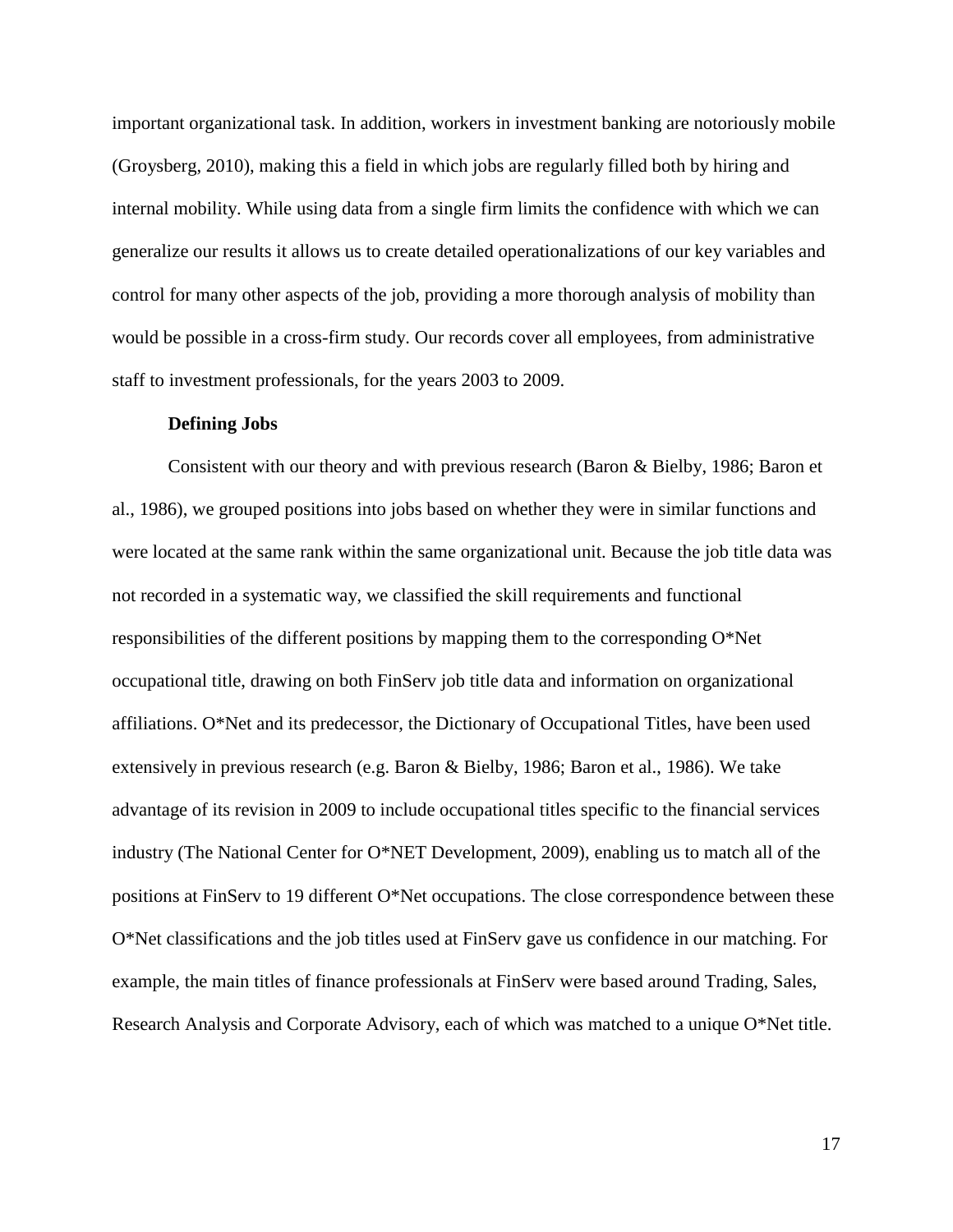We identified a position's rank directly from the personnel records. Positions are organized into six different ranks corresponding to the following typical industry descriptions (used to preserve FinServ's anonymity): (1) Analyst, (2) Associate, (3) Vice President, (4) Director, (5) Managing Director, and (6) Senior Executive. All of these ranks could be directly entered by external hiring, and all but the bottom rank could be entered by promotion. Apart from the bottom rank (which was excluded from our analyses), no promotions could take place within a rank. It is important to emphasize that these rank distinctions represented highly important, salient transitions for workers, rather than representing minor changes in title. Pay and performance expectations varied substantially with rank, and interviews with industry experts emphasized that workers in these different ranks should expect to have different responsibilities. The relatively small number of ranks from top to bottom of the organization further emphasizes the significance of the gaps between the ranks. $3$ 

Organizational unit was identified from FinServ's 55 divisions, each organized around a particular product or service offered to clients (internal and external). Positions located within a division share a common location and focus on a common end product (Barnett & Miner, 1992; Dioringer & Priore, 1971), providing meaningful internal boundaries.

We combined all three criteria to identify 236 different jobs, defining jobs as those positions sharing the same O\*Net title, rank, and division. The number of jobs present in a given year in our final dataset ranged from 159 to 185. The number of workers in a given job in a given year had a mean of 41 and a median of 29. Jobs with 5 or fewer workers accounted for 34% of all jobs, and those with 25 or more workers accounted for a further 26%. Just over 77% of

 $\overline{a}$ 

<sup>&</sup>lt;sup>3</sup> As an additional check, we analyzed data from a separate careers survey of MBA graduates. Each of those graduates was asked to list every job that they had worked in where they "should consider a job as having changed if you had a significant promotion to a new title or rank in the organization that involved significant changes to your job tasks, number of people managed, or compensation." Of the promotions recorded by the 43 graduates who had worked at FinServ, 86% involved a single rank, demonstrating the significance of those promotions to the workers.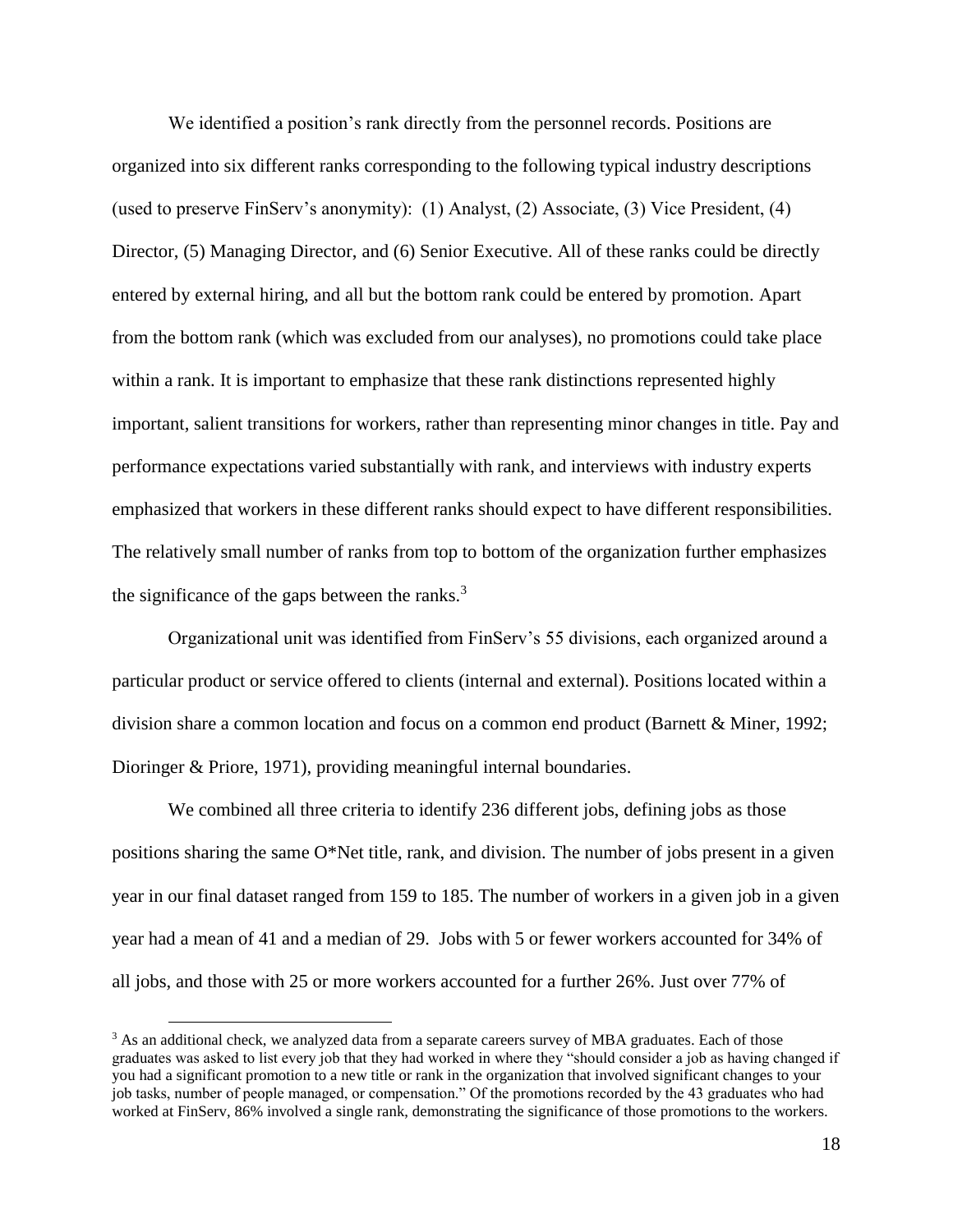promotions in our sample occurred along promotion ladders as defined by occupation, rank, and division, giving us confidence that we aggregated positions into jobs that accurately reflect divisions across the kinds of work people do within Finserv.

#### **Mobility Variables**

 $\overline{a}$ 

Our key dependent variable is a measure of whether a move into a new job occurred through promotion, transfer, or external hiring.

*Promotion.* Jobs were entered through promotion when a worker moved from a lower ranked position in the prior year. Almost all promotions happened as part of an annual personnel process at the beginning of the year. This regular approach to promotions is consistent with the fungible nature of work in professional services, where the departure of an individual can often be addressed in the short term by reassigning their work to their peers or to individuals from a lower rank even in the absence of a formal promotion. Even where workers are moved into a specific vacant role that is consistent with a higher rank, that promotion can be recognized during the next cycle. 54% of job entry in our data was by promotion.

*Internal transfer*. Jobs were entered through an internal transfer when a worker made a horizontal move from a job in the same vertical rank during the prior year, but in a different division or occupation. Those few moves across occupations or divisions that were accompanied by a change in rank were not classified as transfers, but as promotions instead, based on the argument that changes in rank are more significant than changes in divisions or occupations. 18% of job entry was by transfer.<sup>4</sup>

*External hiring.* Jobs were entered through external hiring when a worker entered the job from outside the organization. 28% of entry events occurred by hiring.

<sup>4</sup> A prior paper [\(Bidwell, 2011\)](#page-40-2) defined transfers only as moves across organizational units, and not also as moves across functions. We reran our analyses using this alternative definition and found very similar results.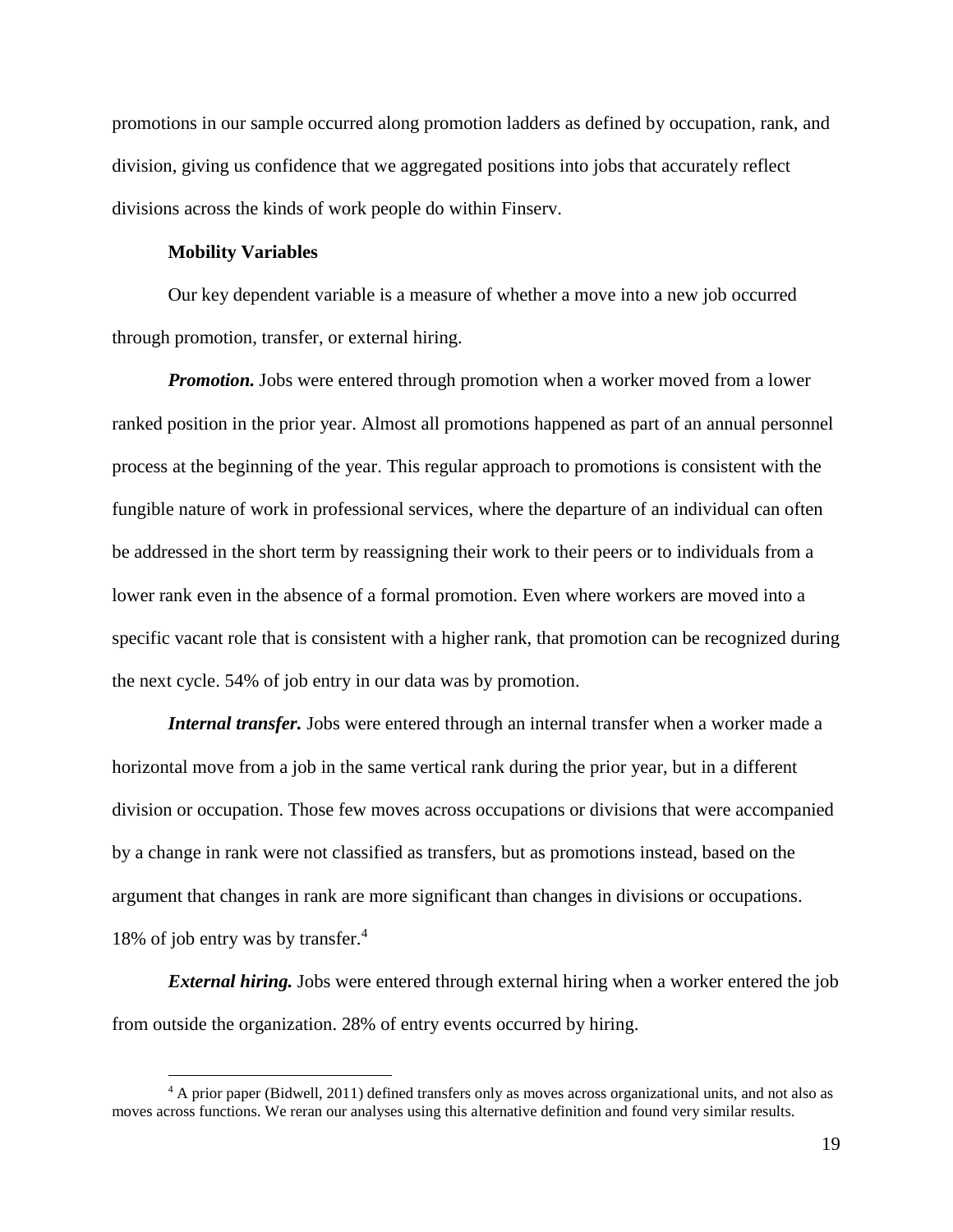#### **Independent Variab**l**es**

We calculated our job characteristics directly from the personnel data. Unless otherwise noted, our job characteristics, such as firm-specific skills and performance variability, were calculated as a single value for each job that was fixed across years, rather than as a time-varying measure. In order to avoid cross-year variations from confounding our measures, we first calculated the job characteristics for each job in each year, and then averaged the values across each year to yield a single, fixed value for the job. Our theory is based on the idea that jobs have different task characteristics and that different kinds of work require different proportions of junior versus senior workers. Since both of those characteristics of jobs should be relatively stable over time, it makes sense to treat them as fixed characteristics. Using yearly values would introduce larger measurement error, which we consider more problematic than any information we lose by considering these characteristics as stable over time. Intra-class correlations for our independent and control variables were highly significant and within the accepted range for organizational research [\(Bliese, 2000\)](#page-40-8), providing reassurance that the characteristics were stable across years and that our measures captured meaningful differences across jobs.

*Sensitivity to firm-specific skills.* The tacit nature of firm-specific skills has presented an empirical challenge for organizational researchers [\(Althauser, 1989:152-153\)](#page-40-9). We draw on recent empirical work that documents the effects of on-the-job learning on workers' performance to develop a more direct measure of firm-specific skills (Huckman & Pisano, 2006; Groysberg, Lee, & Nanda, 2008). At the job level, a job's sensitivity to firm-specific skills should most clearly manifest itself in the performance gap between promotees (who enter jobs possessing firm-specific skills) and external hires (who enter jobs lacking firm-specific skills). Jobs where promotees significantly outperform external hires are highly sensitive to firm-specific skills; jobs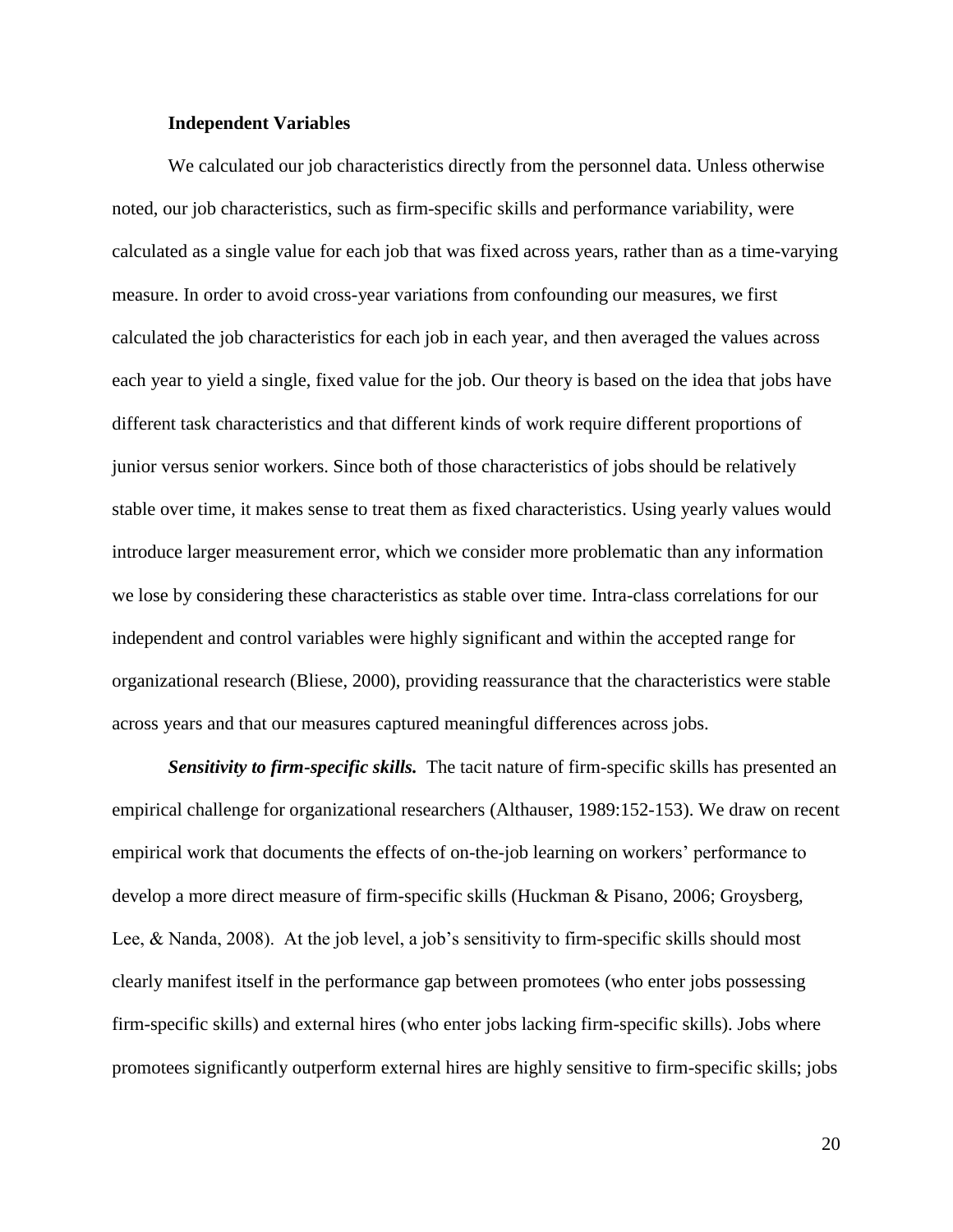where the performance gap is negligible or where external hires outperform promotees are insensitive to firm-specific skills. This measure is distinct from our outcome measure, which assesses how the job is entered, not how incumbents perform: we effectively test whether the jobs where promotees outperform hires are more likely to be filled by promotion.

We measure sensitivity to firm-specific skills by subtracting the average performance rating of workers hired into a given job from those promoted into the same job (we restrict our measure of internal workers to promotees because of concerns that transfers could exhibit different performance, and that our measure could therefore be sensitive to the ratio of transfers to promotees in a job. An alternative measure using transfers gave similar results). The performance rating was subjective, based on whether the employee had met his or her goals for the year, and measured on a 1-5 scale. We calculated average differences between promotees and hires in each year in each job, then averaged across all years to calculate our measure (the ICC(1) across all years was 0.24). 5

A number of analyses bolstered our confidence that this measure captures firm-specific skills. First, we found that the performance measure was systematically higher for promotees than hires, as we would expect. Second, the difference between hires and promotees declined over time, consistent with learning by hires (we also confirmed that this improved performance reflected within-individual improvement rather than attrition of weaker hires). Although the subjective nature of the performance measure raises concerns about supervisory bias, we found that promotee-hire differences were smaller for more subjective measures (e.g. assessments of competence versus results achieved), suggesting that the improved ratings of promotees reflected

 $\overline{a}$ 

<sup>5</sup> Our measure required that FinServ both promoted and hired into a given job. For the 23 jobs which were entered exclusively by promotion or hiring, we regressed our measure on all observable job characteristics and the characteristics of individuals within those jobs and then used those values to impute a value for sensitivity to firmspecific skills. We include these jobs in our analyses. Omitting these jobs did not substantively affect any of our results.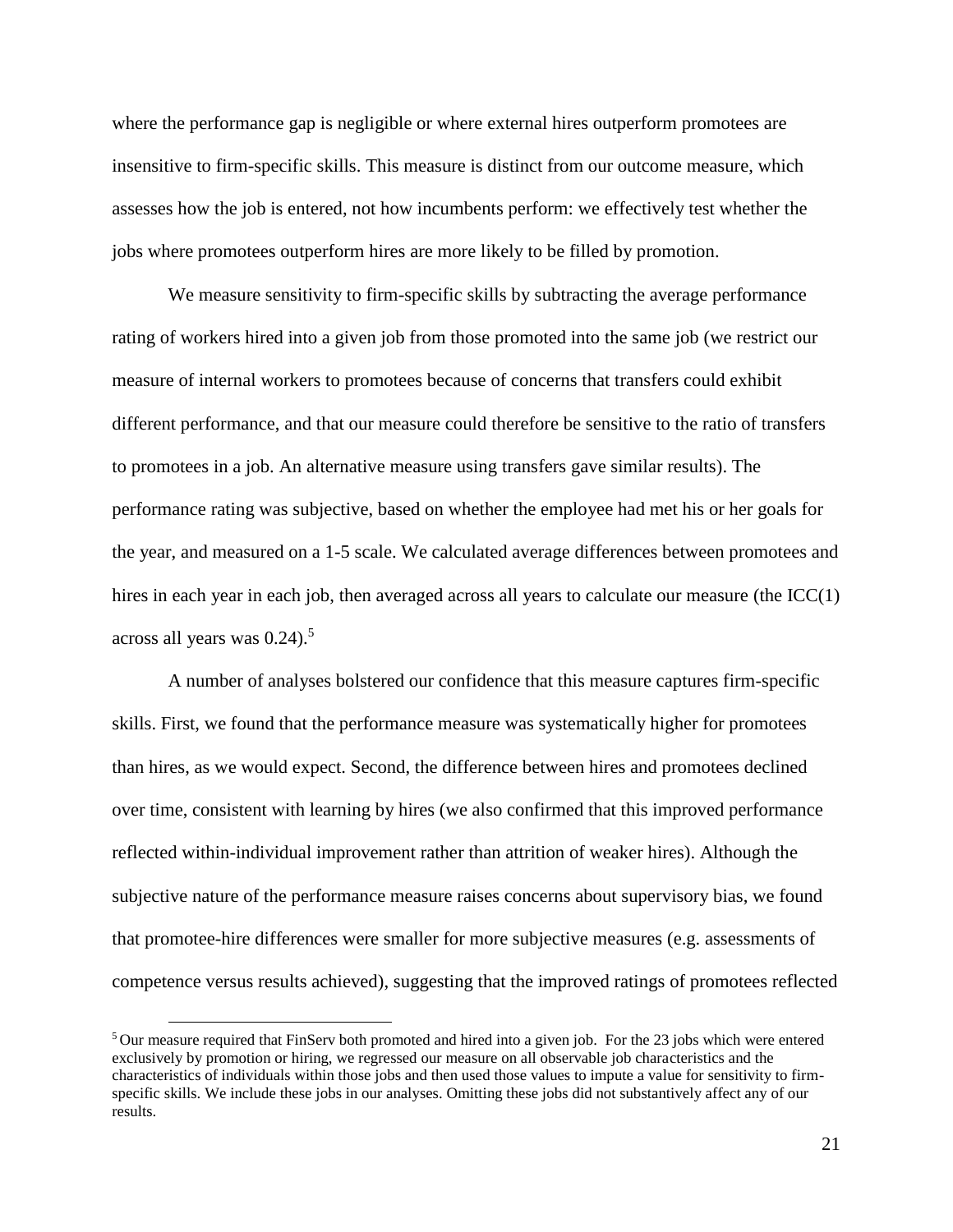real accomplishments rather than supervisory favoritism. We lack data on the identity of the raters for each evaluation which would have allowed us to also extract rater effects, but the absence of this data should seriously compromise the analyses.

*Performance variability.* We measured the performance variability of incumbents in each job based on two measures: the subjective rating of employee performance; and annual bonus. The strength of the rating is that it is closely tied to actual performance, whereas its weakness is that its range is highly restricted. Bonuses were an important part of compensation throughout FinServ, and were offered in all jobs. Bonuses were individualized, and meant to reflect performance in the prior year. The strength of the bonus measure is that it provides a more holistic view of an employee's value to the firm and has a much greater range than ratings, allowing for greater variability. Given their associated strengths and weakness, we take the conservative approach of using both measures in our analyses. <sup>6</sup> We used the natural logarithm of bonuses because of their strong positive skew. Where individuals did not receive an annual bonus, we substituted a value of one dollar to allow us to calculate a log value.

For both measures, we calculated the standard deviation of outcomes for workers in a given job in a given year, then averaged across all years to create the final measure for that job (bonus ICC(1)=.23; contribution rating ICC(1)=.33). In order to reduce concerns of reverse causality, we calculate this measure based only on the variability in performance ratings and bonuses among those who had been promoted into the job, excluding external hires. On average, external hires receive lower ratings and higher bonuses than promotees. Jobs with more hires

 $\overline{a}$ 

<sup>&</sup>lt;sup>6</sup> While the bonus measure is a strong second measure of performance variability, it was not a suitable second measure of firm-specific skills. In Bidwell (2011), we show strong consistent differences in the performance ratings of promotees and hires. Conversely, compensation is often tied to how an individual enters a job, with external hires making more than promotees, independent of performance, for both salary and bonus.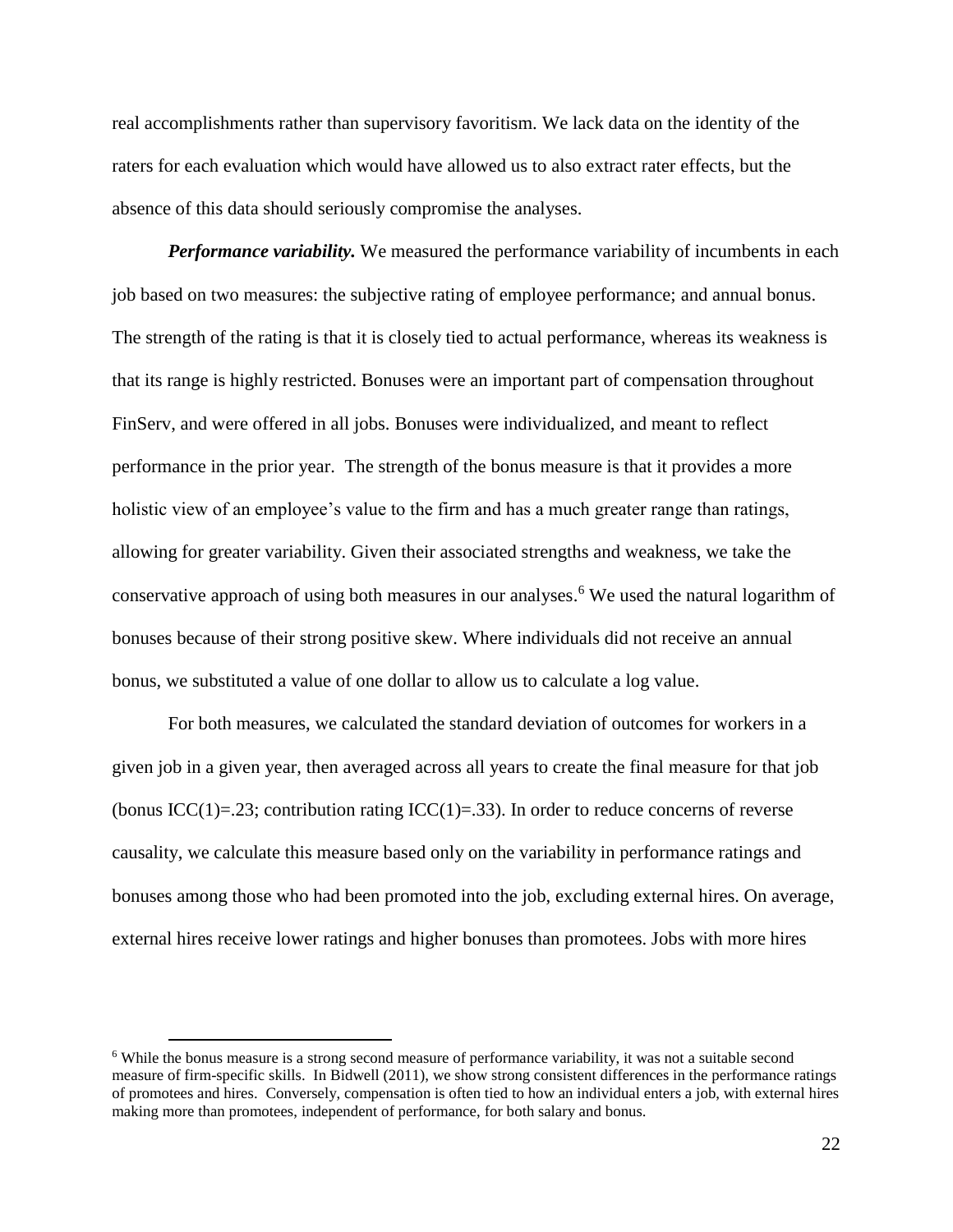should therefore have more overall variability on these outcomes. Restricting our measure to promotees avoids this problem.

*Grade ratio.* The grade ratio was calculated as the number of workers in the job located one rank below the focal job, in the same division with the same O\*Net title, divided by the number of workers in the focal job. We averaged this measure across all years, reflecting our argument that this ratio represents a structural feature of organizations  $(ICC(1)=.64)$ .

## **Contro**l **Variables**

 $\overline{a}$ 

An important concern with non-experimental research such as this is the potential for omitted variables to create spurious correlations between the independent and dependent variables. Although such problems can be solved using instrumental variables, such variables are often difficult to identify in practice [\(Hamilton & Nickerson, 2003\)](#page-41-17) and were not available for this study. A strength of our data, though, is its level of detail which allows us to controls for many of the most important potential omitted variables.

*Compensation & Rating.* It is possible that the overall level of bonuses in a job could be related to bonus variability. We therefore include the logarithm of a job's average annual bonus  $(ICC(1)=.34)^7$ . Similarly, because both performance variability and firm-specific skills are measured using the performance data, we control for the average performance rating on the job (we average ratings for every worker who had been promoted into the job, in each year that they were in that job;  $\text{ICC}(1)=.47)$  to avoid concerns that differences in mean ratings across jobs could be confounded with our independent variables.

*Job size.* The logarithm of the number of employees in a job at the beginning of each year is included to account for any potential scale effects affecting staffing decisions.

<sup>7</sup> We also controlled for average salary in some analyses. However, because it was highly correlated with hierarchical rank (r=.92), and did not affect our results, we do not include it in the analyses here.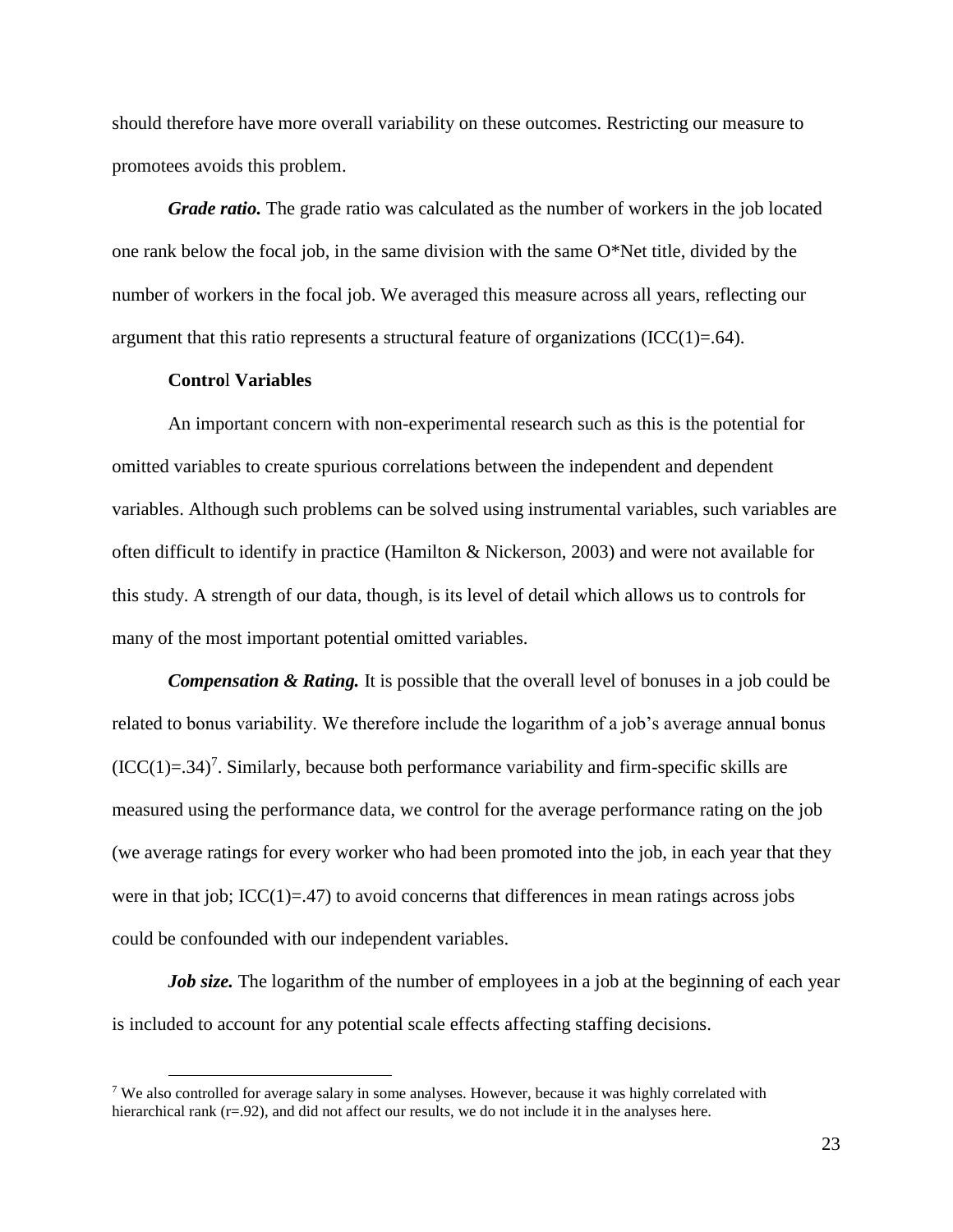*Exits & Growth in Jobs Demanded.* We also control for exit and growth, the two primary mechanisms which generate vacancies and trigger mobility within and across organizations [\(Stewman & Konda, 1983\)](#page-43-0). To account for exits, we control for the average promotion, transfer, and turnover<sup>8</sup> rates out of each job by taking the total number of exits by each type for the prior year<sup>9</sup> and dividing this by job size. Growth in jobs demanded is calculated as percentage change in the number of incumbents on the last day of the current year compared to the previous year.

*Reorganization.* While the sample of jobs was very stable, there was some internal reorganization. An average of only 71 employees changed jobs each year as a result of a reorganization, which we defined as the movement of 10% or more of the employees in a given job to a different FinServ division. A dummy variable indicates whether a job was involved in a reorganization during the previous year.

*External labor market conditions.* Hiring may depend in part on the firm's ability to find qualified workers from outside the organization. In additional to including year dummies to account for yearly fluctuations in the external labor market, we also include annual measures of unemployment by  $O^*$ Net occupation [\(Trevor, 2001\)](#page-43-12) provided by the Bureau of Labor Statistics.

*Rank and Location.* We include dummy variables for hierarchical rank, because of concerns that rank may be correlated with performance variability or the structural supply of promotes. Because Rank 1 was dropped from our data, Rank 2 serves as the (omitted) comparison variable. 89% of jobs are located in the tri-state (New York, New Jersey,

 $\overline{a}$ 

<sup>&</sup>lt;sup>8</sup> We group voluntary and involuntary turnover because our data do not distinguish between the two for the first four years of our data. We also excluded layoffs, as they generally represent an attempt to permanently shrink the number of workers in a given job, while other turnover generally leads the organization to replace exiting workers. <sup>9</sup> We used data from the prior year because promotions usually occur at the beginning of the year, and because using the prior year's data helps to mitigate problems of reverse causality, particularly with turnover (e.g. new hires may have particularly high exit rates). Analyses using exits in the current year and found very similar results.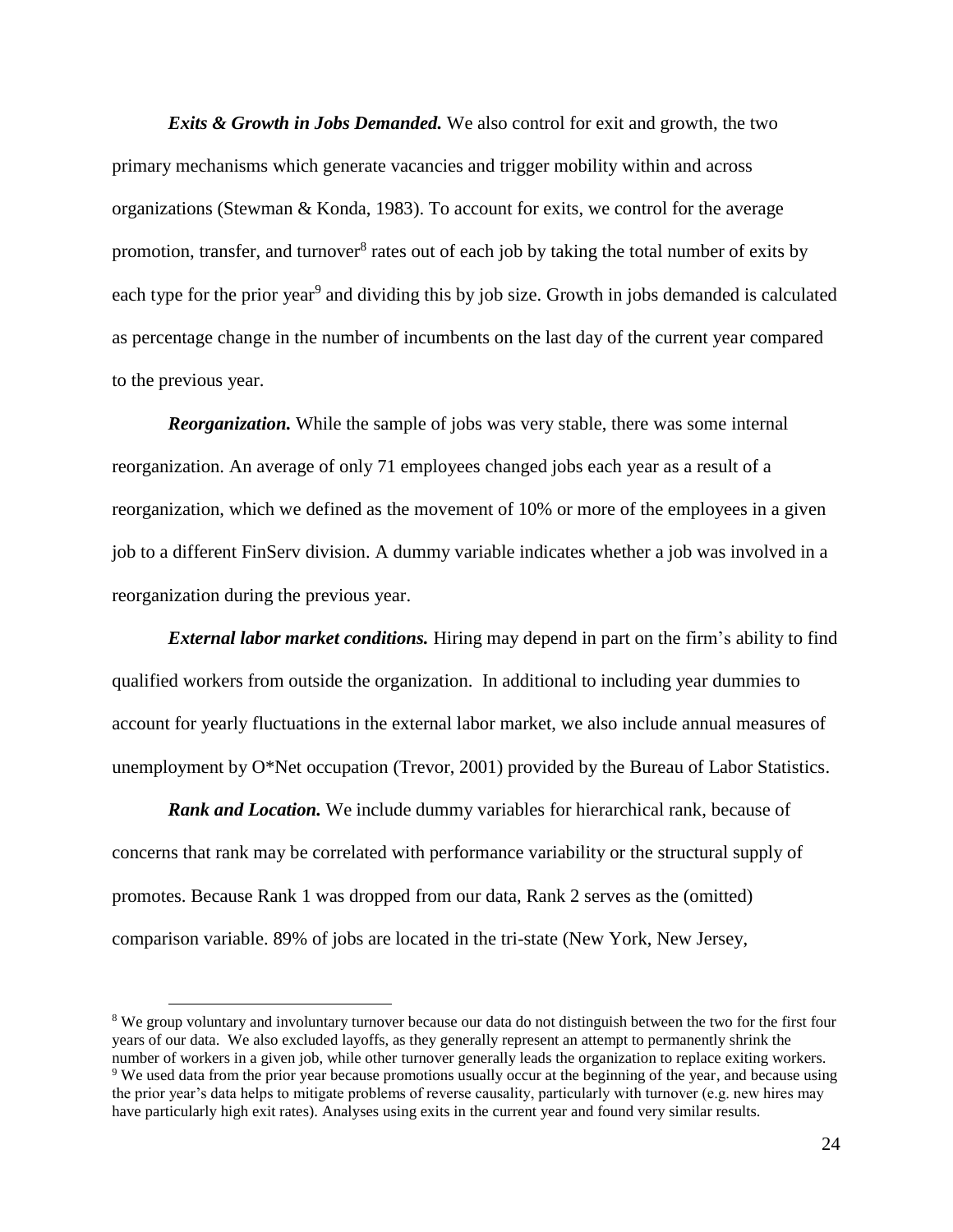Connecticut) area. We include a dummy variable to account for the fact that moves into these jobs are less likely to require a worker to move their residence when moving to a new job<sup>10</sup>.

We also ran a number of models where we included controls for the demographic make up of jobs immediately below the focal job on the job ladder. Prior research suggests that substantial promotions are less likely to happen out of jobs with more women and ethnic minorities in them [\(Barnett, Baron, & Stuart, 2000;](#page-40-10) [Strang & Baron, 1990\)](#page-43-13). Although we found evidence that hiring was more common into jobs when there was a greater proportion of ethnic minorities lower on the job ladder, including these controls had no effect on our main results. We do not, therefore, include them in our analyses.

## **ANALYSIS AND RESULTS**

 $\overline{a}$ 

We use a multinomial logit model to examine the determinants of how a job is entered. Entry can occur through three different routes: hiring, promotion or transfer. Each move into a new job represents a mobility event, and serves as our unit of analysis. Interpretation of the probabilities in a multinomial logit models rests on the assumption that the relative probability of two different outcomes does not depend on the presence of other alternatives, known as "independence of irrelevant alternatives" [\(Greene, 2003\)](#page-41-18). Whether a model meets this assumption is partly a theoretical question (Long  $\&$  Freese, 2006); we assume that all three options are available to the organization, and it does not make a hierarchical decision to use one rather than another. We also carried out Hausman and Small-Hsiao tests, which examine whether results are significantly different if alternatives are dropped from the analysis (Long & Freese,

 $10$  The firm has workers in 19 states in addition to a variety of work-at-home arrangements. Though the main results are substantively similar, we chose not to report models including dummies for individual states, as the high percentage of workers in the tri-state area left us with few observations in many cells in our multinomial logit models, making it difficult to interpret the results by state.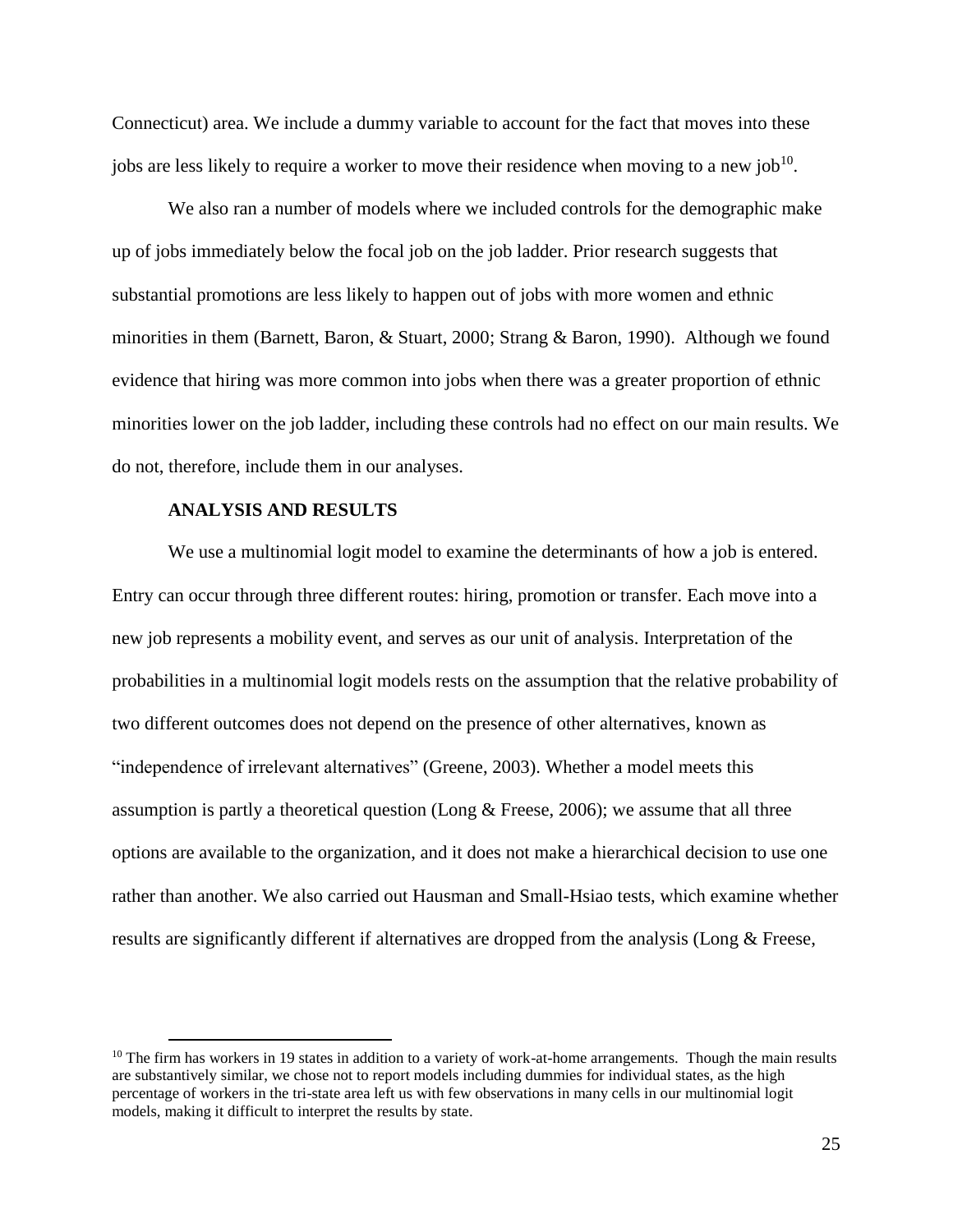2006). Those analyses were unable to reject the null hypothesis that IIA holds, supporting the use of multinomial logit. We cluster errors by job to account for non-independence within each job.

We restrict our analysis to non-entry level jobs because we are interested in jobs that can be filled through internal mobility and hiring. Our sample contains 7,749 position-year observations of 5,773 workers in 236 jobs. The events are made up of 4,222 promotions, 2,132 external hires and 1,395 internal transfers. For easy interpretation of our results, hiring is the base category in our analysis; the coefficients on promotion and transfer indicate whether the various independent variables raise the probability of entry by either route relative to hiring.

#### **Descriptive Statistics**

Table 1 provides means, standard deviations and correlations for the main dependent and independent variables in the analysis, with position-year as the unit of analysis. Of particular interest are the correlations between the two measures of performance variability  $(r = .43)$ , which indicate that rating and bonus variability pick up different aspects of performance. The variance inflation factors for our two measures of performance variability (1.37 and 2.36), as well as those for the rest of our variables, were all below the commonly used cutoff of 10, assuring us that multicollinearity is not a concern (Allison, 1999).

The minimal correlations between the grade ratio, firm-specific skills and performance variability also suggest that numbers of lower level positions do not reflect a desire by the firm to subsequently promote people into jobs with those characteristics.

#### **Main Effects**

Our main analyses are presented in Table 2. Model 1 is a baseline model containing only control variables. Model 2 then tests Hypothesis 1, that jobs with higher needs for firm-specific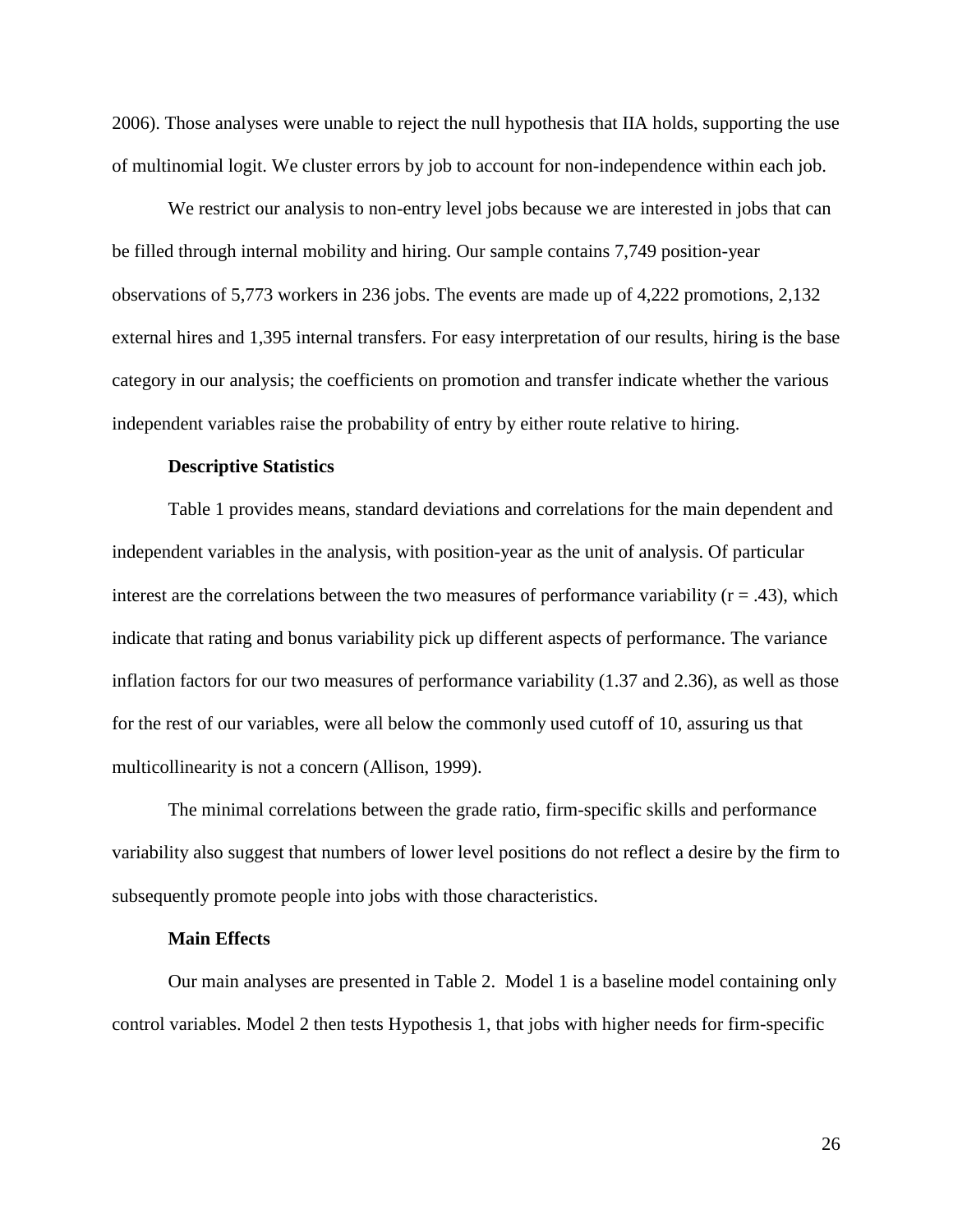skills are more likely to be entered by internal mobility. We find no support for the hypothesis: Neither the coefficient on promotion nor transfer in Model 2 is significantly different from zero.

Models 3 and 4 demonstrate support for Hypothesis 2, that jobs with higher performance variability are more likely to be entered by internal mobility. In Model 3, we find that bonus variability has a significant, positive coefficient for likelihood of promotions and a marginally significant coefficient for likelihood of transfers. Model 4 likewise shows a significant positive effect of ratings variability for likelihood of promotion relative to hiring, but no significant effect on transfers. As noted above, our variability measures exclude the performance of hires, ruling out reverse causality. For robustness, we also controlled for the standard deviation of the time promotees had been in the job, in case higher promotion rates had a causal effect on performance variability. Our results were unchanged. We omit this variable from our main analyses, as it is as much an outcome of promotion rates as a cause.

Model 5 demonstrates a positive and significant coefficient for grade ratio for likelihood of promotion, supporting Hypothesis 3a, that a higher ratio of workers on the next-lowest rung on the job ladder to job incumbents is associated with increased odds of the job being filled by promotion. Hypothesis 3b predicted that the odds of a job being entered by transfer relative to promotion would decrease as the grade ratio increases. Supplementary analysis showed the coefficients on promotion versus transfer to be significantly different  $(p<0.01)$ , supporting H3b.

We ran additional analyses (available from the authors) in order to estimate effect sizes. Going from one standard deviation below the mean to one standard deviation above the mean in bonus variability or contribution variability was associated with an increase in the rate of promotion of 11%, while a similar change in the structural supply ratio was associated with an increase in the rate of promotion of 28%. In contrast, similar changes in bonus variability,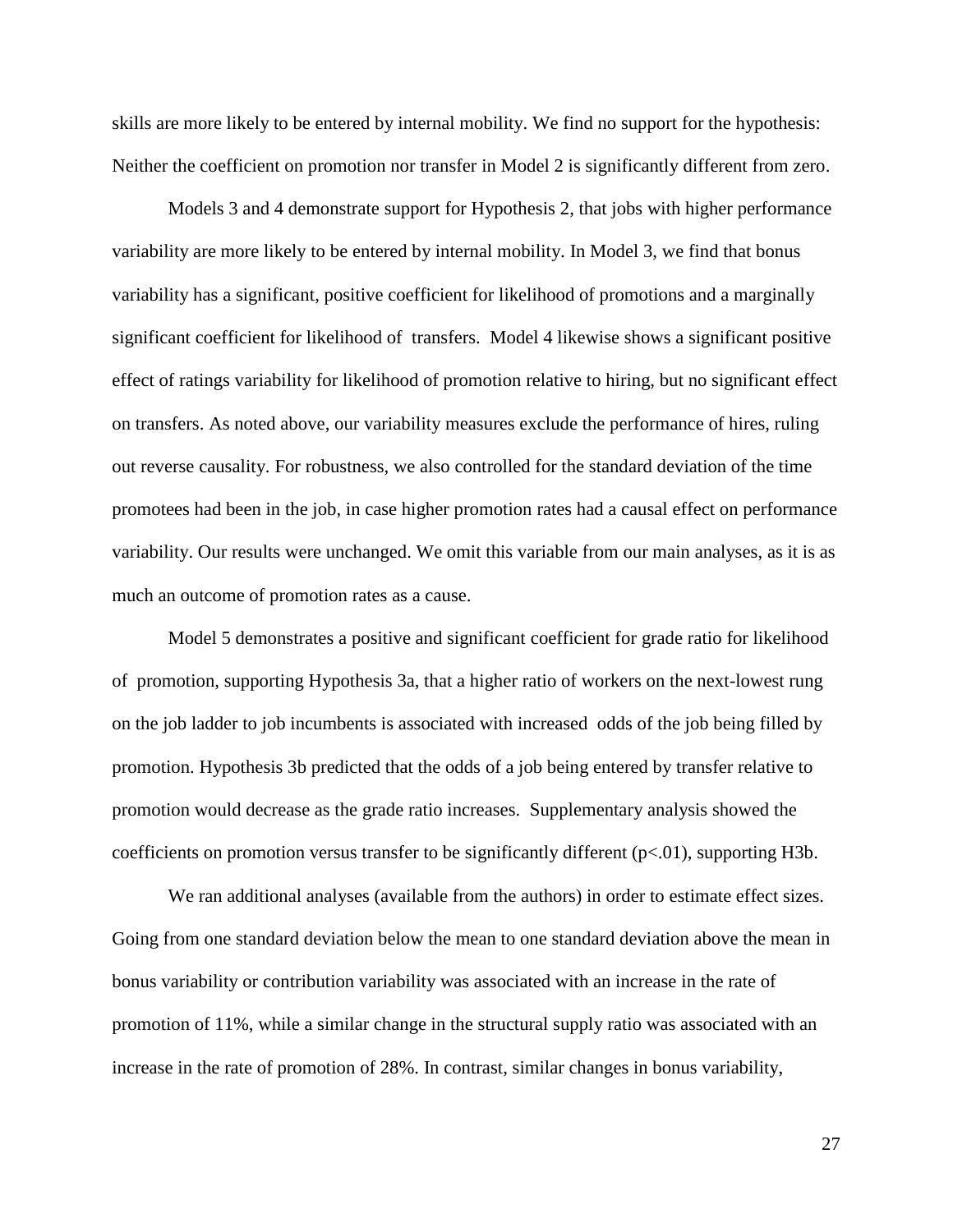contribution variability and the structural supply ratio were associated with decreases in the rate of hiring of 20%, 12% and 8%. The results show mixed effects for transfers. A similar change in bonus variability was associated with a 3% increase in the rate of transfers, while similar changes in contribution variability and the structural supply ratio were associated with decreases of 11% and 22% in the rate of transfers.

## **Interaction effects**

Models 6 through 8 introduce interaction effects to test Hypotheses 4a and 4b, which predicted that job characteristics would be more strongly associated with the balance between external mobility and hiring when there is a lower structural supply ratio. We find no support for H4a. There is no significant interaction for promotions and the effect is in the opposite direction to that predicted for transfers. These results are consistent with the lack of a direct effect of firmspecific skills.

We do find some support for H4b, consistent with our stronger baseline effects for performance variability. We find significant negative coefficients for the interaction of the structural supply ratio with bonus variability for both promotions and transfers. We do not find a significant interaction between structural supply ratio and ratings variability, though. The weaker effects using ratings variability may reflect the much lower variability in performance ratings relative to bonuses. It appears that the effects of performance variability are moderated, at least in part, by the supply of promotes within the organization. Model 10 is a saturated model, and the results are consistent with the prior analyses.

To gain additional insight into the interaction effects we mapped the effects of job characteristics at one standard deviation above and below the mean of the grade ratio (results available from the authors). We found the effects of bonus variability to be insignificant at high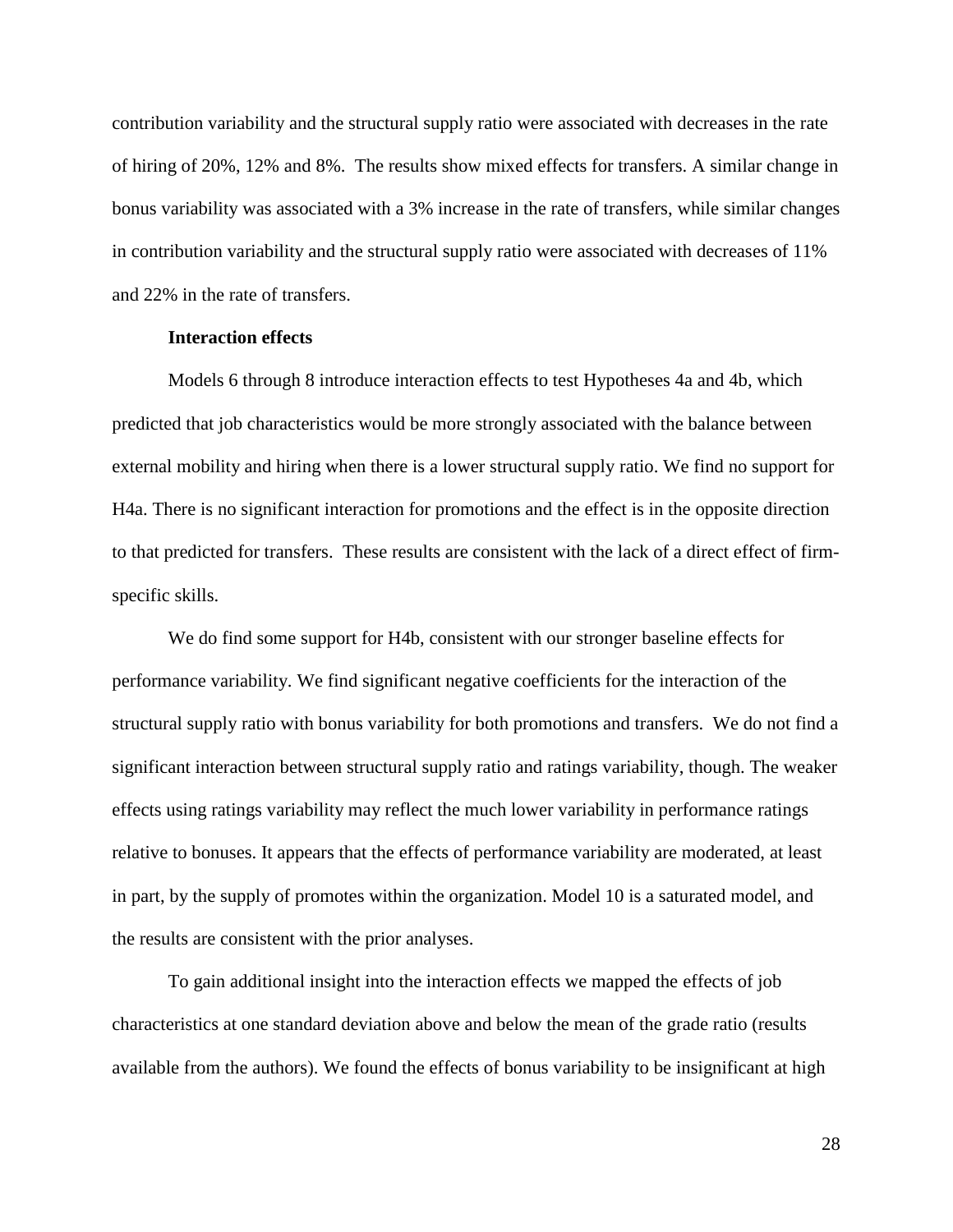grade ratios, further reinforcing support for our argument that it is only when the firm does not face strong structural pressures to promote that the task characteristics of the job matter.

#### **Effects of Controls**

A number of our control variables also help shed light on how firms fill jobs. For example, we find that job growth is associated with reduced promotion relative to hiring, while promotion out of the job is associated with increased promotion. One explanation for these contrasting effects is that the creation of vacancies initially creates opportunities for workers at lower levels, reinforcing the incentive power of promotions, while a substantial growth in jobs overwhelms the potential supply of promotes, leading the organization to rely on the external market instead. We also find that job growth is associated with increased internal transfers, perhaps reflecting the firm drawing upon a broader pool of workers in the face of strong demand.

Our controls also provide some insight into how inadequate existing skills and a desire to change strategic direction might affect the desirability of external hiring. We find no effect of average performance rating on hiring, even though the firm might prefer to hire into jobs where workers currently perform poorly. We find some evidence that reorganizations are associated increased hiring, which may be driven by changes in strategic direction, although the results are not consistent across models.

We also find that a higher occupational unemployment rate is associated with increased promotion. It may be that occupational unemployment increases the supply of promotes as well as external hires – when unemployment is high, workers will be less likely to quit, preferring to stay and seek promotion.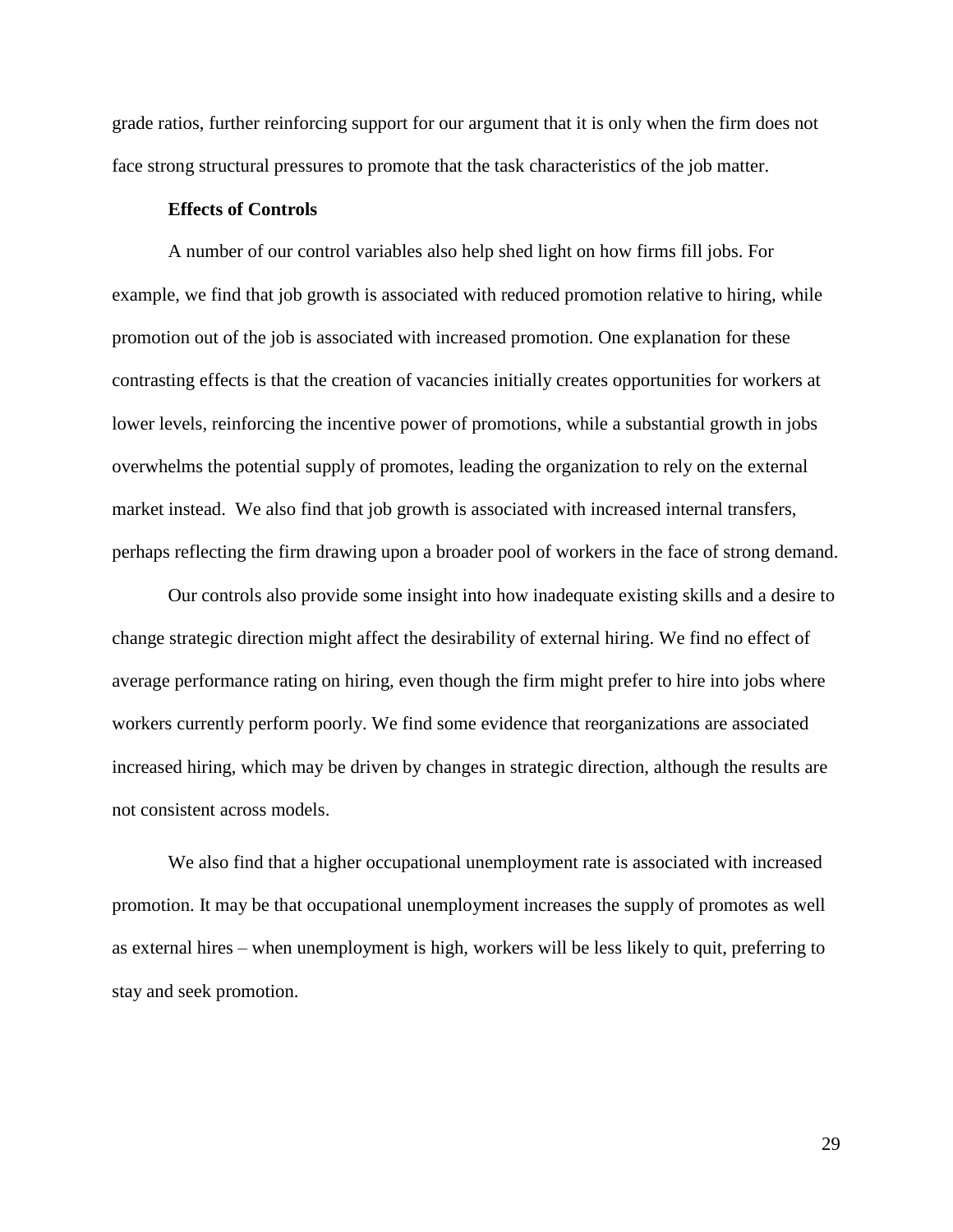#### **Supplementary Analysis**

We also ran the multinomial logit models including the workers who remained in the same job as the year before (we call this option "no change"). Including these workers allows us to examine the determinants of the overall rates of promotion, hiring and transfers into jobs, rather than simply their rates relative to one another. The results of this analysis are presented in Table 3, and are very similar to those in Table 2

Of particular interest is the effect of the grade ratio on entry into the job. We find that a high grade ratio is associated with increased promotion relative to jobs continuing to be filled by incumbents, but not with decreased hiring. An alternative explanation for the effects of the grade ratio is that the best candidate for the job is more likely to be found internally when there are more potential promotes to choose from. If that were the case, though, we would expect to see that a high grade ratio would reduce the rate of hiring, as the firm substitutes promotes for hires. Instead, we simply see that an increase in the structural supply ratio accelerates promotion, consistent with our arguments that the supply of promotes creates strong pressures on the organization to promote into higher level jobs.

#### **DISCUSSION**

This research advances our understanding of how firms combine internal and external labor markets, now that firms increasingly use hiring to fill jobs at all levels. Starting with the underlying assumptions of transaction cost theories of employment, we develop new predictions about when firms will continue to rely on internal staffing to fill jobs, and when they will use external hiring instead. Where applications of transaction cost economics to make-or-buy decisions revolve around the challenges of *ex post* governance, we argue that staffing decisions are driven instead by the problems of *ex ante* evaluation and the spillover effects of promotion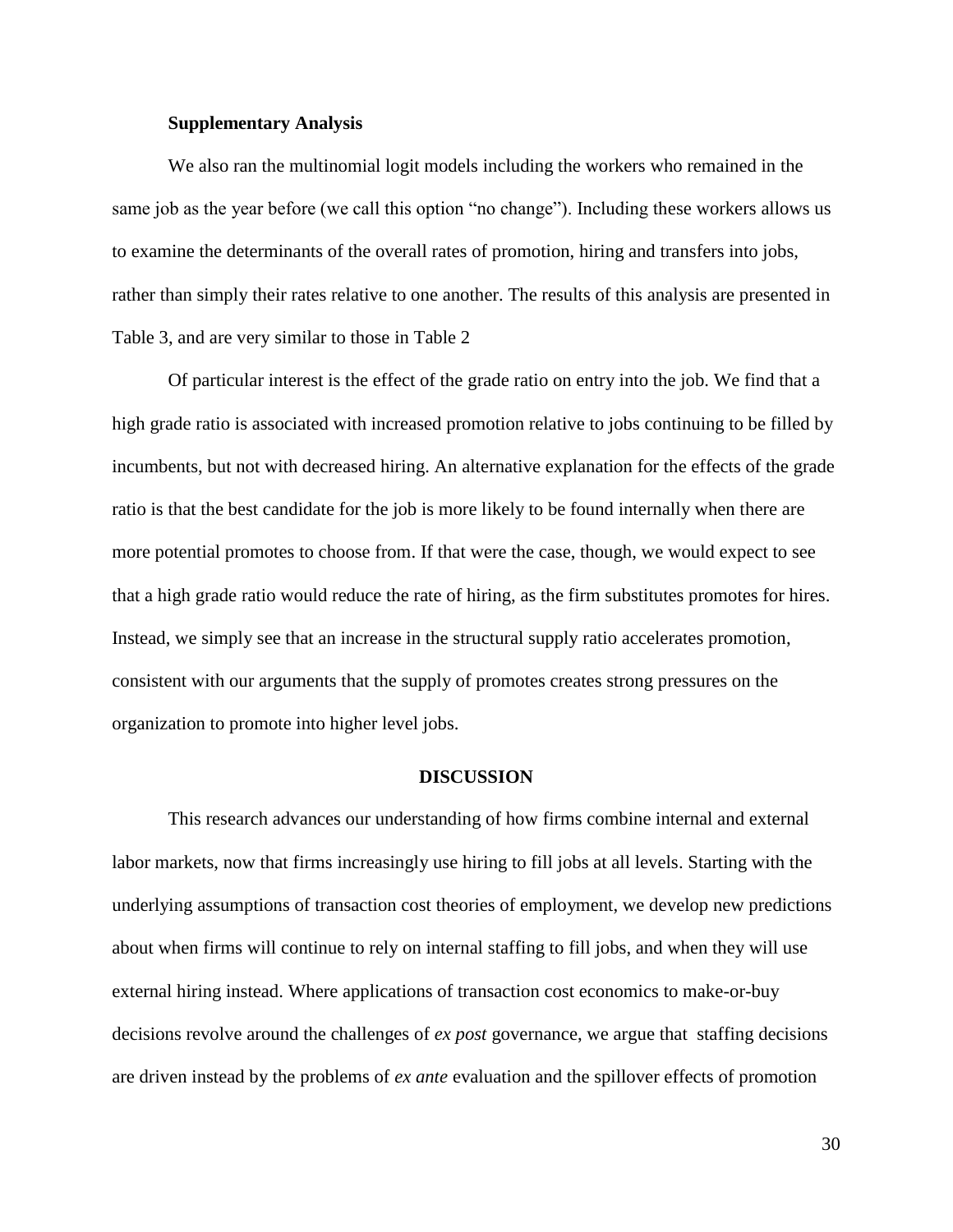decisions on motivation. Our study makes an empirical contribution by providing the first joblevel analysis of how different jobs are filled. We also contribute theoretically to our understanding of how modern firms combine internal and external labor markets.

We proposed a theoretical model in which the competition between hiring and internal mobility is shaped by the interaction of two sets of factors: how jobs' task characteristics determine whether hiring can achieve a good fit between job and worker; and how the use of promotions as a reward creates pressures to fill jobs by promotion. We developed the implications of this model to provide a richer set of predictions than those found in earlier research. Consistent with prior work [\(Bayo-Moriones & Ortan-Angel, 2006;](#page-40-3) [Lepak & Snell,](#page-42-9)  [1999\)](#page-42-9), our model proposed that the balance between internal mobility and external hiring would reflect jobs' needs for firm-specific skills. We did not find support for this argument, however. It is possible that this finding reflects shortcomings in our measure, despite our using a direct measure of differences in performance of promotes and hires, and despite strong consistency in our measure across years which suggests that it tracks genuine cross-job differences. A different explanation for this finding could instead be that managers systematically underestimate the challenges faced by new hires, as proposed by other scholars (e.g. [Groysberg, 2010;](#page-41-5) Huckman  $\&$ [Pisano, 2006\)](#page-41-8). Research on the fundamental attribution error [\(Ross, 1977\)](#page-42-18) suggests that many cultures systematically overweight individual ability and underweight contextual factors in rating individual performance. Such biases could lead managers to underestimate the challenges that new entrants face in transferring their performance to a new firm.

We also introduced a new job characteristic, variability in on-the-job performance, into our understanding of mobility processes. We argued that the increased importance of selecting the right people for jobs with higher performance variability would make those jobs more likely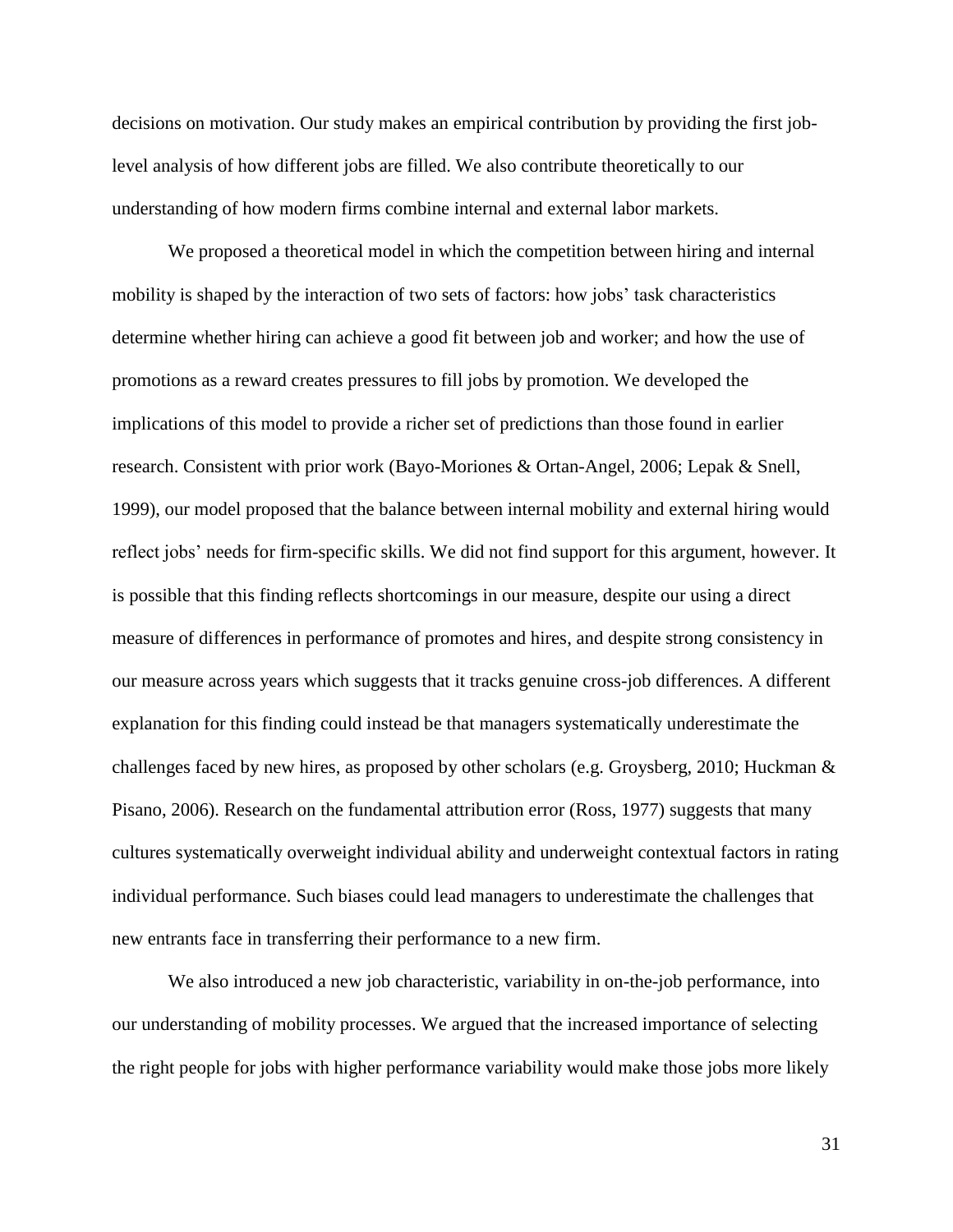to be filled by internal mobility. Our analyses supported this argument, finding that jobs with higher performance variability were more likely to be staffed by internal mobility. In addition to building our understanding of staffing processes, this finding also contributes to research on strategic human resource management which suggests that performance variability shapes the strategic importance of jobs [\(Boudreau & Ramstad, 2005;](#page-40-11) [Huselid & Becker, 2011\)](#page-41-3). To our knowledge, this is the first study to directly show a correlation between performance variability and how jobs are managed.

We also proposed that the use of promotions as a reward within organizations shapes the effects on staffing of other task characteristics. We argued that the incentive effects of promotions would shape which jobs were filled by promotion, as firms experienced more pressure to promote into jobs which had more positions directly below them on the job ladder. Our analyses confirmed that jobs with higher grade ratios were indeed more likely to be filled by promotion. We also found evidence that these effects reflect incentive pressures rather than the presence of more workers to choose from, because the grade ratio is associated with increased promotion into a job relative to keeping the same people in the job, but not with reduced hiring. We then argued that the same incentive effects also moderate the effects of task characteristics, as a high supply of potential promotes can obviate the consideration of task characteristics altogether. We accordingly found a weaker relationship between performance variability and the balance between promotion and hiring when there was a higher grade ratio.

A further contribution of the study is to raise questions about the role of lateral transfers. Our theory suggested that task characteristics should have similar effects on promotion and transfers, since both kinds of mobility take place from within the firm. We were not able to support our hypotheses regarding transfers, however. In addition to a lack of results for firm-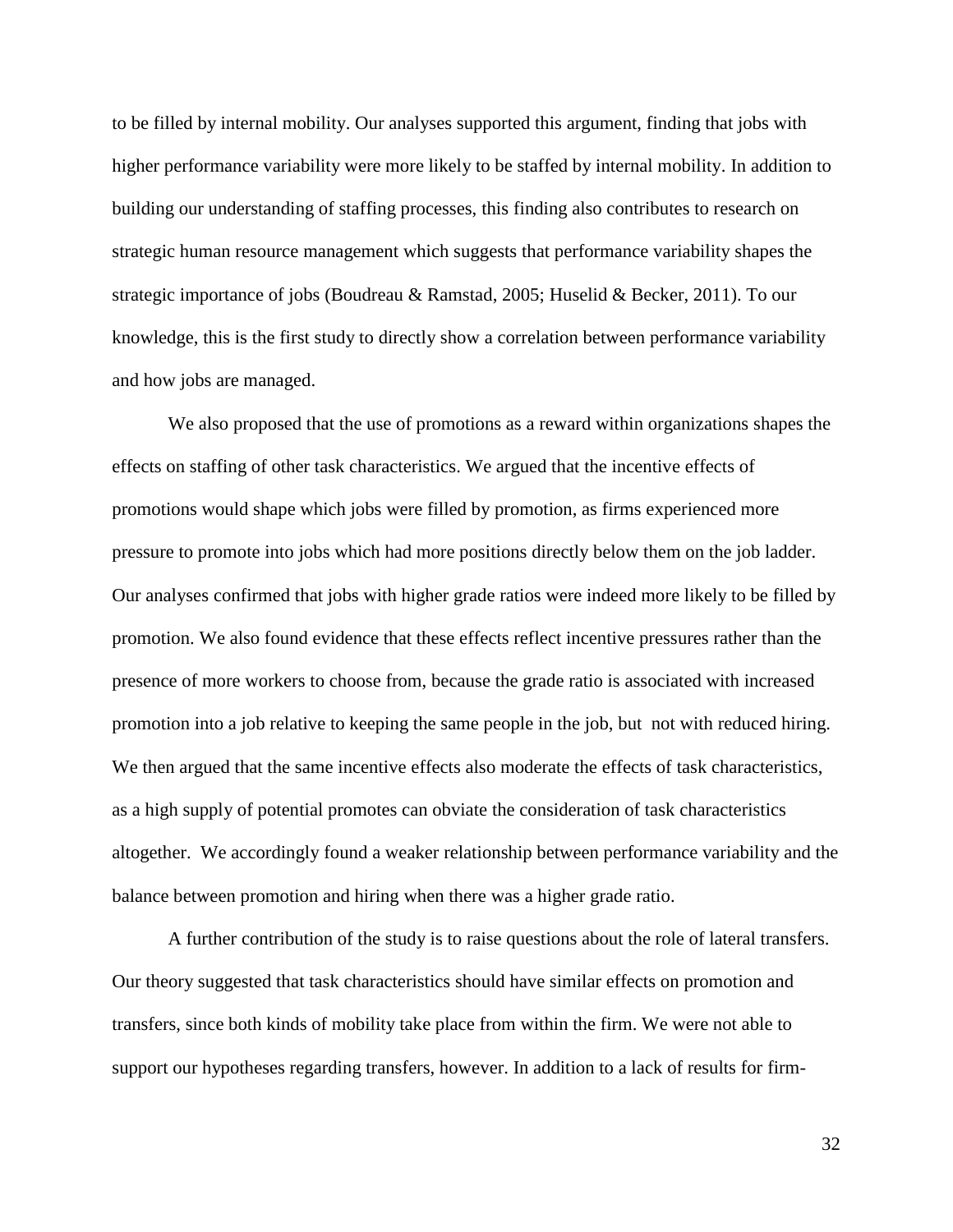specific skills, we also found no effects of performance variability on the rates of transfer into jobs versus hiring. One explanation for this finding is that information is partially asymmetric within organizations as well as across them. Where transfers come from substantially different jobs, managers may be much less confident about transfers' subsequent performance than they are about promotees'. The results may also reflect idiosyncrasies in how transfers are used within organizations. If the motivation behind transferring workers is largely to find a different position for a struggling worker or to provide broader experience, transfers might not respond to task characteristics in the way that promotions do. We also find that structural pressures to promote decrease the odds of an internal transfer. More research is needed if we are to fully understand the role of lateral transfers in modern internal labor markets.

Beyond our immediate goal of understanding how firms combine internal and external labor markets to meet their needs for human capital, this paper contributes to a number of broader debates. For example, our study has implications for research on strategic human capital which has explored how staffing strategies shape organizational capabilities (Almeida, Dokko,  $\&$ [Rosenkopf, 2003;](#page-40-12) [Campbell, Coff, & Kryscynski, 2012;](#page-40-13) [Chadwick & Dabu, 2009\)](#page-41-2). By highlighting the relationship between job characteristics and how jobs are staffed, our research suggest that the development of firm-specific capabilities is likely to be more common where jobs have high levels of performance variability and there is a strong structural supply of promotes, while external learning is more common when performance variability and supply of promotes is low. Our study also suggests that organizations could benefit from focusing on their ability to develop and evaluate workers in jobs with variable performance or where there are large numbers of junior workers, because this is where internal mobility is most likely to occur. Capabilities around attraction and selection may be more valuable for other jobs. These findings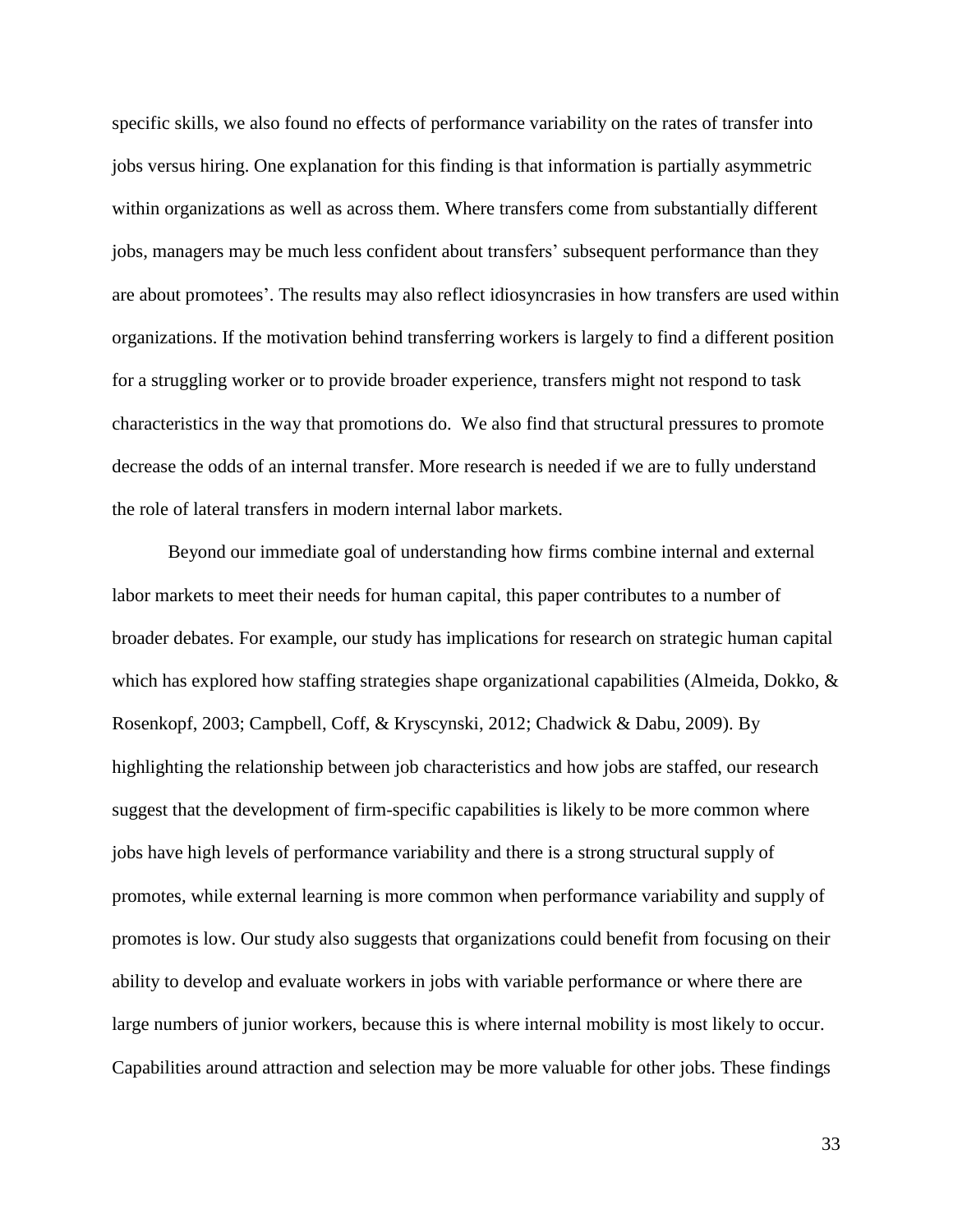also offer a potential explanation for why firms find it so hard to transfer the experience and performance of star workers across organizations (Dokko & Rosenkopf 2010: p.677; Groysberg et al. 2008). The jobs where stars are likely to be most valuable – those jobs where performance is more variable – are precisely those jobs that are most likely to be filled by promotion. If firms are less likely to emphasize selection and on-boarding in those jobs where promotion is the most common mode of entry (Miles & Snow, 1984; Knoke & Kalleberg, 1994), then star workers may be poorly served by the HR practices in the job they are entering.

Just as important, we believe, are the implications of our study for understanding modern careers [\(Arthur & Rousseau, 1996\)](#page-40-0). Both promotions and hiring provide critical means for workers to advance in income and status [\(Baker et al., 1994;](#page-40-1) [Bernhardt, Morris, Handcock, &](#page-40-14)  [Scott, 2001\)](#page-40-14), and much research has explored the determinants of each of these processes [\(Bamberger, Admati-Dvir, & Harel, 1995;](#page-40-15) [Schaubroeck & Simon, 2002;](#page-43-14) [Trevor, 2001\)](#page-43-12). Very little research, though, has explored the factors that shape the opportunities for mobility by one of these processes versus the other. Our findings suggest that workers are likely to have more difficulty moving across firms into jobs where there tend to be larger numbers of junior workers for each senior worker, or where incumbents demonstrate highly variable performance. Chances for promotion, by contrast will be higher into jobs with more variable performance, because of reduced competition from external hiring.

#### **Limitations and Future Research**

Some caution is necessary in generalizing these findings, as the data come from a single organization in the financial services sector. Examining personnel decisions within firms requires tradeoffs between depth and generalizability, since providing detailed job level analyses usually requires detailed data from inside a firm, which is difficult to obtain from multiple sites.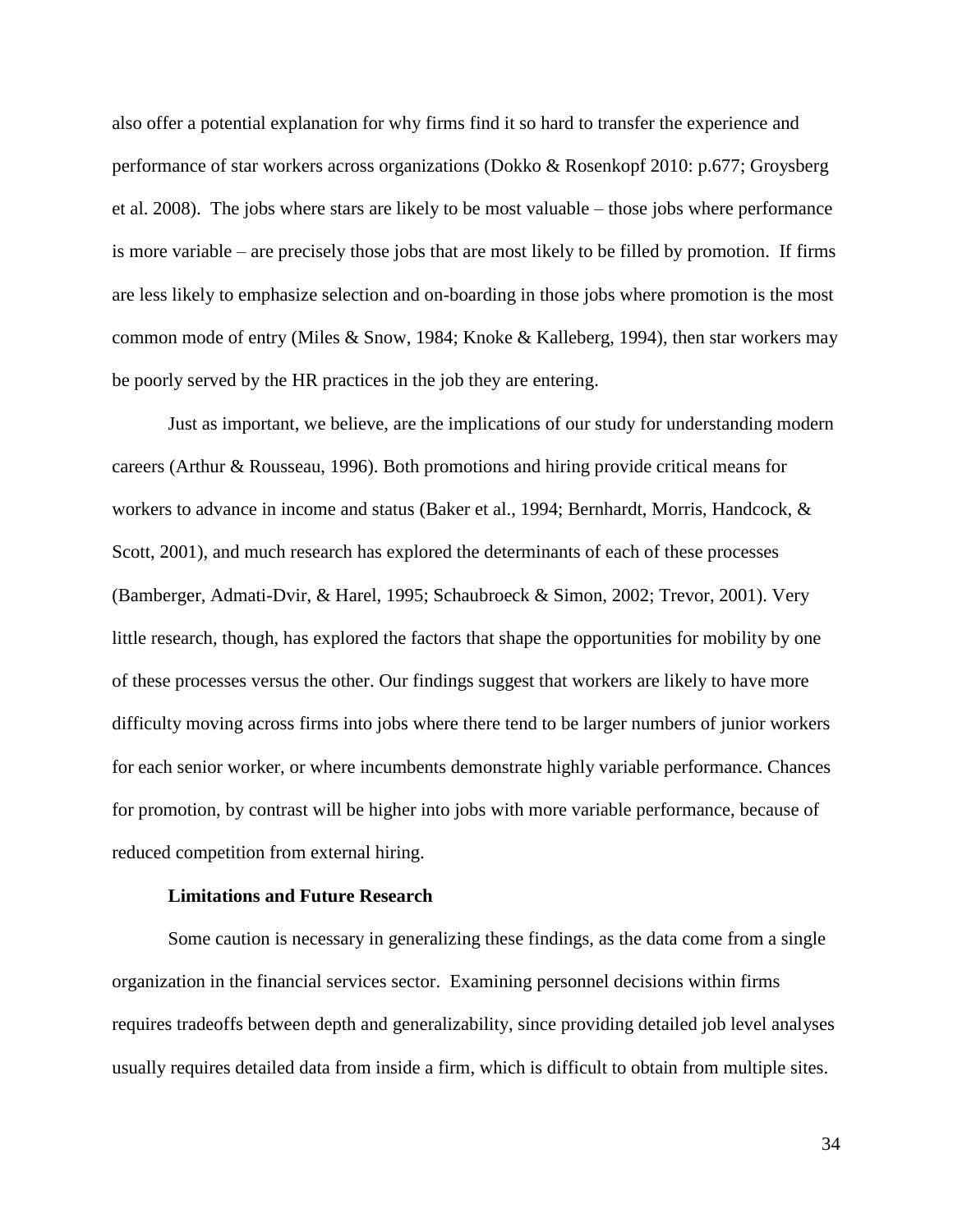Given these challenges, it is not surprising that the majority of studies on mobility within organizations rely on data from a single organization (e.g. [Baker et al., 1994;](#page-40-1) [Barnett & Miner,](#page-40-16)  [1992;](#page-40-16) [Dencker, 2009;](#page-41-13) [Petersen & Saporta, 2004\)](#page-42-2), as has much work on transaction cost economics (e.g. [Mayer & Nickerson, 2005;](#page-42-8) [Walker & Poppo, 1991\)](#page-43-15). Our discussions with Finserv did not reveal any reason to believe that their staffing practices would be different from other professional services organizations. We also reviewed comments on Finserv posted on Glassdoor.com, a career website on which current and former employees post comments on their experiences working within an organization, and compared them to 12 peer firms in financial services, law and consulting that had similar positions in Vault.com industry rankings. Among the nearly 250 posts on the hiring and internal mobility practices of these firms, we found that comments about the jobs available to external candidates or the opportunities for promotion and internal transfers were remarkably consistent both within and across these organizations, suggesting that there is nothing particularly unique about FinServ's staffing approach. Nonetheless, it is important that other work should extend our analyses to other organizations.

One particular area for further study is how the similarities between the jobs workers are promoted to shape differences between promotion and hiring. In the firm that we studied, promotions would almost always lead into jobs that involve similar kinds of tasks to the prior job, albeit with higher skills demands and greater responsibilities (it is likely that most external hires enter from similar positions in different firms as well). Pergamit & Veum [\(1999\)](#page-42-19) note that such continuity is also very common in promotions. It is possible, though, that where promotion involved movement into a substantially different job, as when workers go from being shop-floor workers to being supervisors, the differences between the determinants of promotion versus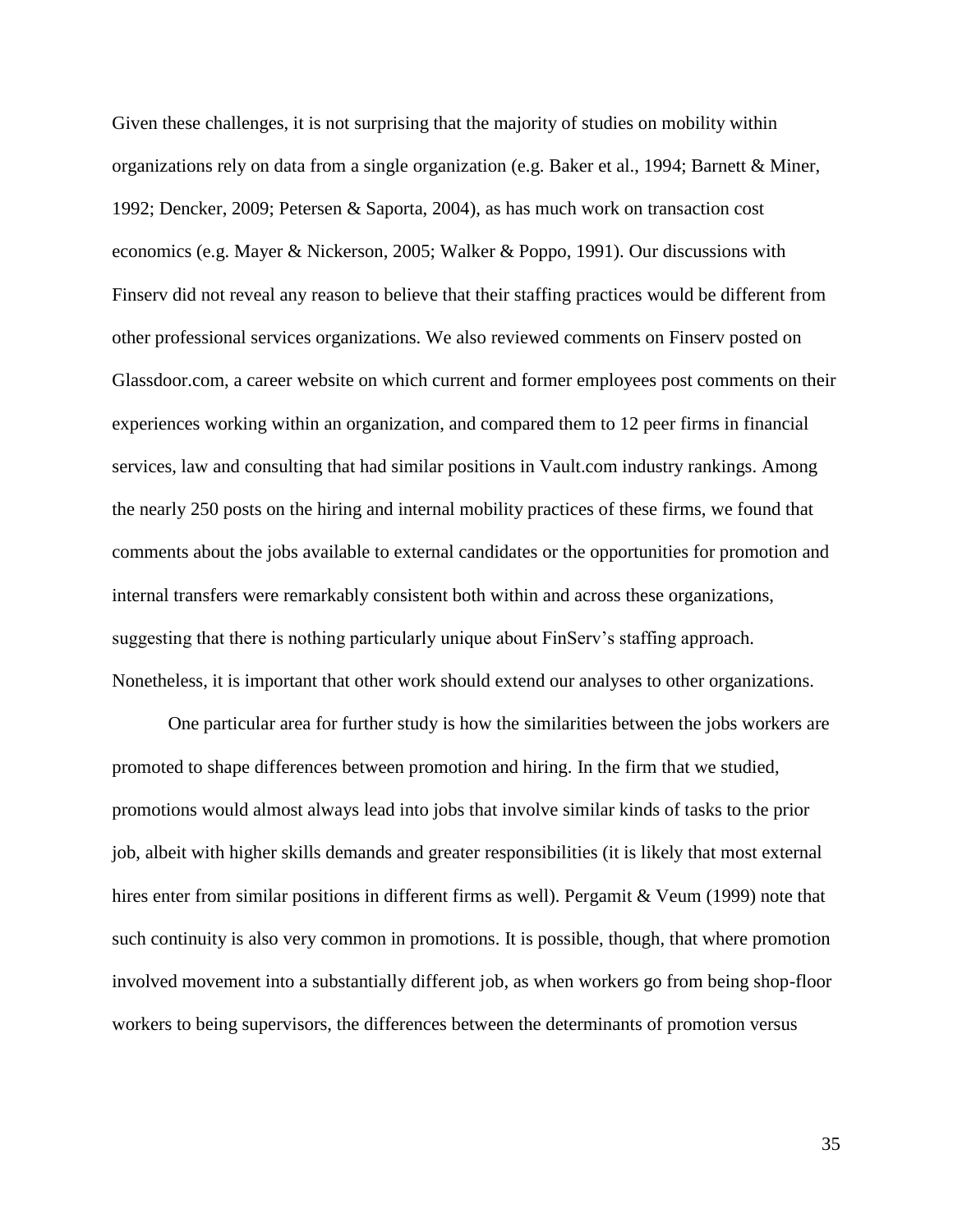hiring would be smaller. Other work might also explore whether jobs are filled in different ways where performance is more easily observed externally, such as in academia.

Another important avenue for future research is to compare the selectivity of hiring into different positions by looking at the numbers and quality of applications received. Our theory has focused on the firm's choice about how to fill jobs, and we have controlled for the availability of external applicants using data on unemployment rates. More detailed analyses of the supply of internal versus external candidates would be valuable in future work. Other work might also explore how the reasons for staffing a job might affect how it is filled. For example, is hiring more likely to be used when vacancies occur because of turnover or the decision to grow a particular area? Although we can look at these effects at the job level, we lack information on individual vacancies. It may be that such data would shed further light on staffing processes. It would also be valuable to explore the use of quasi-experimental or instrumental variable designs to address potential omitted variable problems in this study. We were not able to identify strong instrumental variables within our data, instead using controls to address the main alternative explanations for our findings. The identification of appropriate instruments in future studies would further strengthen our confidence in empirical work in this area.

Because transaction cost theories tend to focus on the limitations of external markets, we have also said less in this paper about when firms will have a preference to go out and hire externally. Other work suggests, for example, that firms may prefer to hire externally when they need external knowledge to innovate or catch up with rivals [\(Rosenkopf & Almeida, 2003\)](#page-42-16). Studies based on CEO labor markets also suggest that firms may have a greater preference for external hiring when performance has been poor [\(Boeker & Goodstein, 1993;](#page-40-17) [Cannella &](#page-40-4)  [Lubatkin, 1993;](#page-40-4) [Zhang & Rajagopalan, 2004\)](#page-43-16). It is also important to explore other possible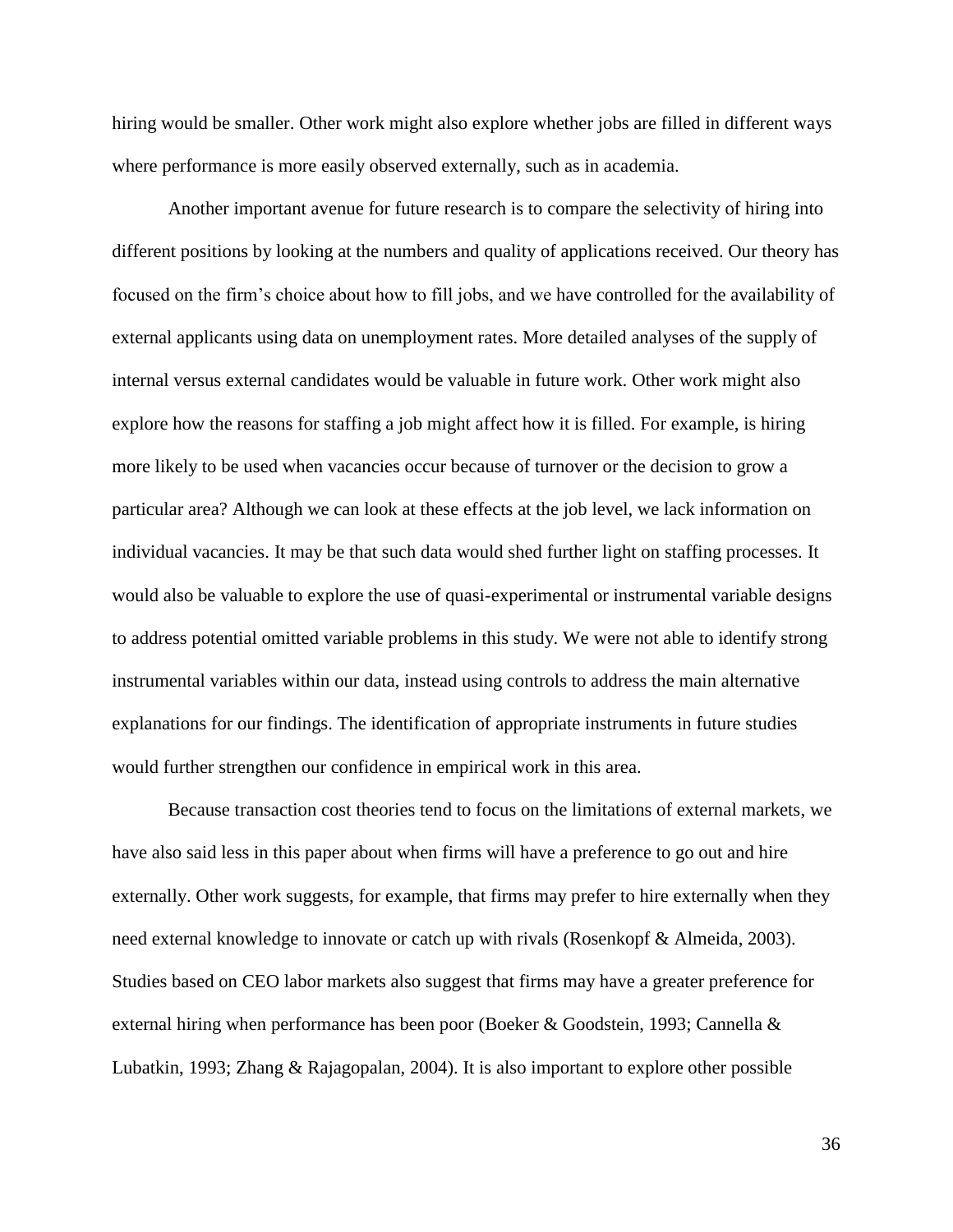influences on staffing decisions, such as the relative influence of different functional areas [\(Carpenter & Wade, 2002\)](#page-41-19), or the availability of funds, given the high costs of hiring [\(Bidwell,](#page-40-2)  [2011\)](#page-40-2). These various factors fell outside our theoretical framework and could not be measured in our data. Nonetheless, they represent promising areas for further research on this subject.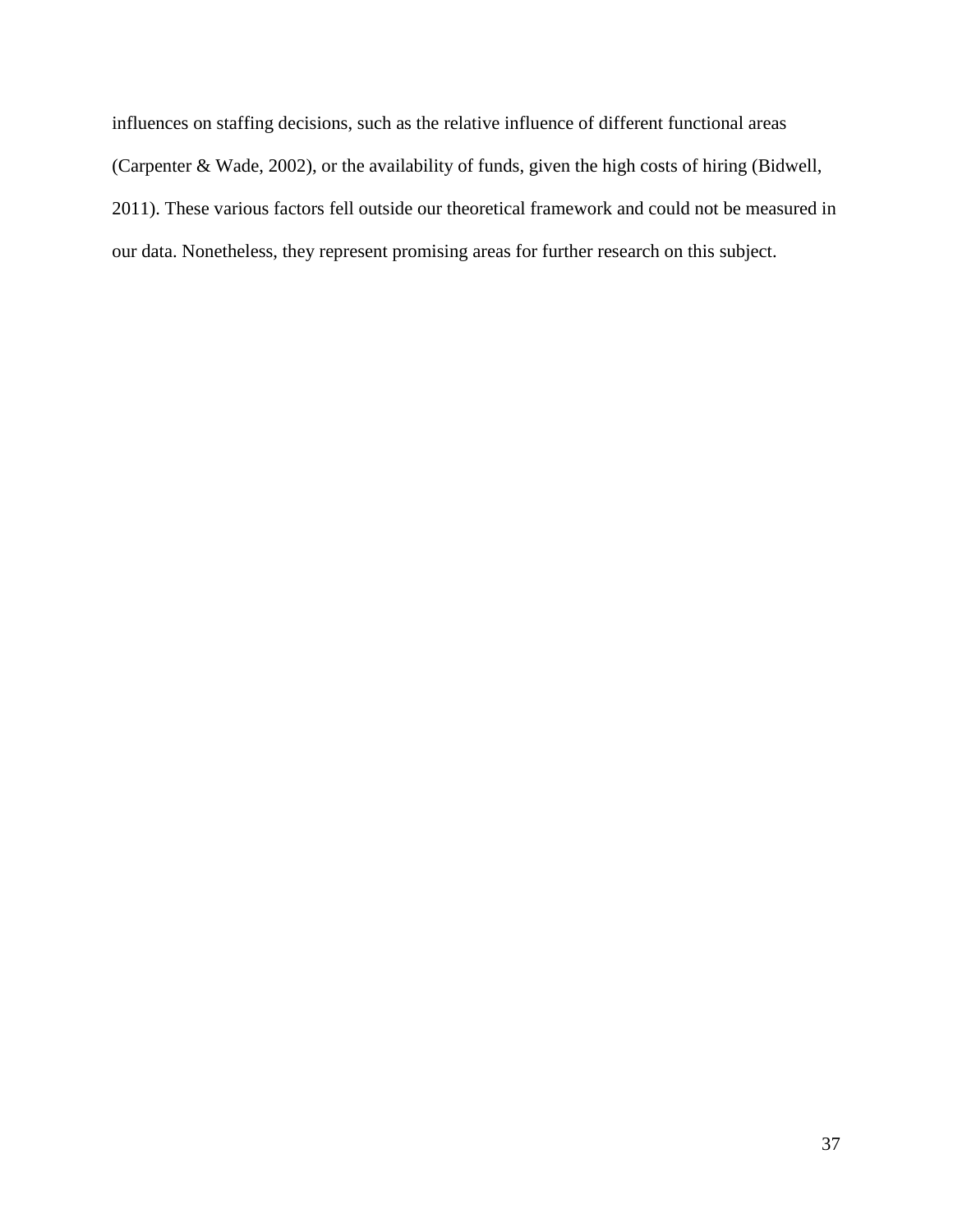# **Table 1 Summary Statistics and Correlationsabc**

|                | <b>Variable</b>      | Mean | s.d. | <b>VIF</b> |         | $\overline{2}$ | 3       | 4       | 5        | 6       | 7       | 8       | 9       | 10      | 11      | 12      | 13      | 14      | 15      | 16      | 17      | 18   |
|----------------|----------------------|------|------|------------|---------|----------------|---------|---------|----------|---------|---------|---------|---------|---------|---------|---------|---------|---------|---------|---------|---------|------|
| $\mathbf{1}$   | Hire                 | 0.28 | 0.45 |            | 1.00    |                |         |         |          |         |         |         |         |         |         |         |         |         |         |         |         |      |
| $\overline{2}$ | Promote              | 0.54 | 0.50 |            | $-0.68$ | 1.00           |         |         |          |         |         |         |         |         |         |         |         |         |         |         |         |      |
| 3 <sup>1</sup> | Transfer             | 0.18 | 0.38 |            | $-0.28$ | $-0.51$        | 1.00    |         |          |         |         |         |         |         |         |         |         |         |         |         |         |      |
| 4              | Firm-specific skills | 0.12 | 0.22 | 1.27       | $-0.01$ | 0.06           | $-0.07$ | 1.00    |          |         |         |         |         |         |         |         |         |         |         |         |         |      |
| 5              | Bonus variability    | 3.32 | 1.38 | 2.36       | $-0.07$ | 0.12           | $-0.07$ | 0.03    | 1.00     |         |         |         |         |         |         |         |         |         |         |         |         |      |
| 6              | Contribution var.    | 0.57 | 0.18 | 1.37       | $-0.07$ | 0.12           | $-0.07$ | $-0.03$ | 0.43     | 1.00    |         |         |         |         |         |         |         |         |         |         |         |      |
| 7              | Grade ratio          | 1.58 | 1.09 | 1.26       | $-0.03$ | 0.06           | $-0.05$ | 0.16    | 0.07     | $-0.09$ | 1.00    |         |         |         |         |         |         |         |         |         |         |      |
| 8              | Job size             | 3.15 | 1.12 | 1.86       | 0.01    | 0.11           | $-0.16$ | 0.09    | 0.36     | 0.27    | 0.00    | 1.00    |         |         |         |         |         |         |         |         |         |      |
| 9              | Job growth           | 0.36 | 1.77 | 1.19       | 0.06    | $-0.11$        | 0.08    | $-0.08$ | $-0.02$  | $-0.04$ | $-0.03$ | $-0.33$ | 1.00    |         |         |         |         |         |         |         |         |      |
| 10             | Avg. contribution    | 2.22 | 0.22 | 1.45       | 0.06    | $-0.04$        | $-0.02$ | $-0.35$ | 0.02     | $-0.01$ | $-0.09$ | 0.16    | $-0.07$ | 1.00    |         |         |         |         |         |         |         |      |
| 11             | <b>Bonus</b>         | 9.00 | 1.76 | 1.90       | $-0.12$ | 0.07           | 0.04    | $-0.04$ | $-0.21$  | 0.09    | $-0.20$ | $-0.17$ | $-0.06$ | $-0.28$ | 1.00    |         |         |         |         |         |         |      |
| 12             | Reorganization       | 0.21 | 0.41 | 1.11       | 0.02    | $-0.08$        | 0.08    | $-0.05$ | 0.17     | 0.00    | 0.10    | 0.16    | $-0.02$ | $-0.04$ | $-0.04$ | 1.00    |         |         |         |         |         |      |
| 13             | Promotion rate       | 0.11 | 0.07 | 2.46       | $-0.04$ | 0.08           | $-0.05$ | 0.09    | 0.32     | 0.21    | $-0.24$ | 0.18    | $-0.03$ | $-0.06$ | $-0.04$ | 0.06    | 1.00    |         |         |         |         |      |
| 14             | Transfer rate        | 0.06 | 0.06 | 1.50       | $-0.01$ | $-0.10$        | 0.14    | $-0.02$ | $-0.31$  | $-0.25$ | 0.11    | $-0.44$ | 0.02    | $-0.06$ | 0.16    | 0.01    | $-0.20$ | 1.00    |         |         |         |      |
| 15             | Exit rate            | 0.09 | 0.09 | 1.35       | $-0.06$ | 0.06           | $-0.01$ | 0.01    | 0.18     | 0.08    | 0.04    | 0.12    | $-0.03$ | 0.04    | $-0.15$ | 0.07    | 0.09    | $-0.09$ | 1.00    |         |         |      |
| 16             | Occ unemployment     | 3.64 | 2.20 | 1.35       | $-0.16$ | 0.14           | 0.00    | $-0.04$ | $0.08\,$ | 0.03    | $-0.10$ | 0.06    | $-0.06$ | 0.00    | 0.07    | $-0.02$ | 0.08    | $-0.06$ | 0.23    | 1.00    |         |      |
| 17             | Tristate             | 0.89 | 0.32 | 1.03       | 0.04    | $-0.05$        | 0.02    | 0.00    | $-0.11$  | $-0.11$ | 0.03    | $-0.11$ | $-0.02$ | 0.00    | 0.03    | 0.00    | $-0.05$ | 0.06    | $-0.03$ | $-0.07$ | 1.00    |      |
| 18             | Rank                 | 2.94 | 0.96 | 3.40       | $-0.10$ | 0.04           | 0.06    | $-0.11$ | $-0.06$  | 0.03    | $-0.04$ | $-0.26$ | 0.02    | $-0.25$ | 0.57    | $-0.07$ | $-0.51$ | 0.02    | $-0.11$ | 0.07    | 0.00    | 1.00 |
| 19             | Year                 | 2007 | 1.57 | 1.69       | $-0.10$ | 0.07           | 0.02    | $-0.01$ | 0.02     | $-0.04$ | 0.08    | 0.14    | $-0.10$ | $-0.03$ | $-0.14$ | 0.08    | $-0.05$ | $-0.09$ | 0.46    | 0.45    | $-0.01$ | 0.01 |

<sup>a</sup> r > .10 are significant at the .01 level; r  $\leq$  -.10 are significant at the .01 level

<sup>b</sup> Unit of analysis is the job-year.

 $c n = 7,749$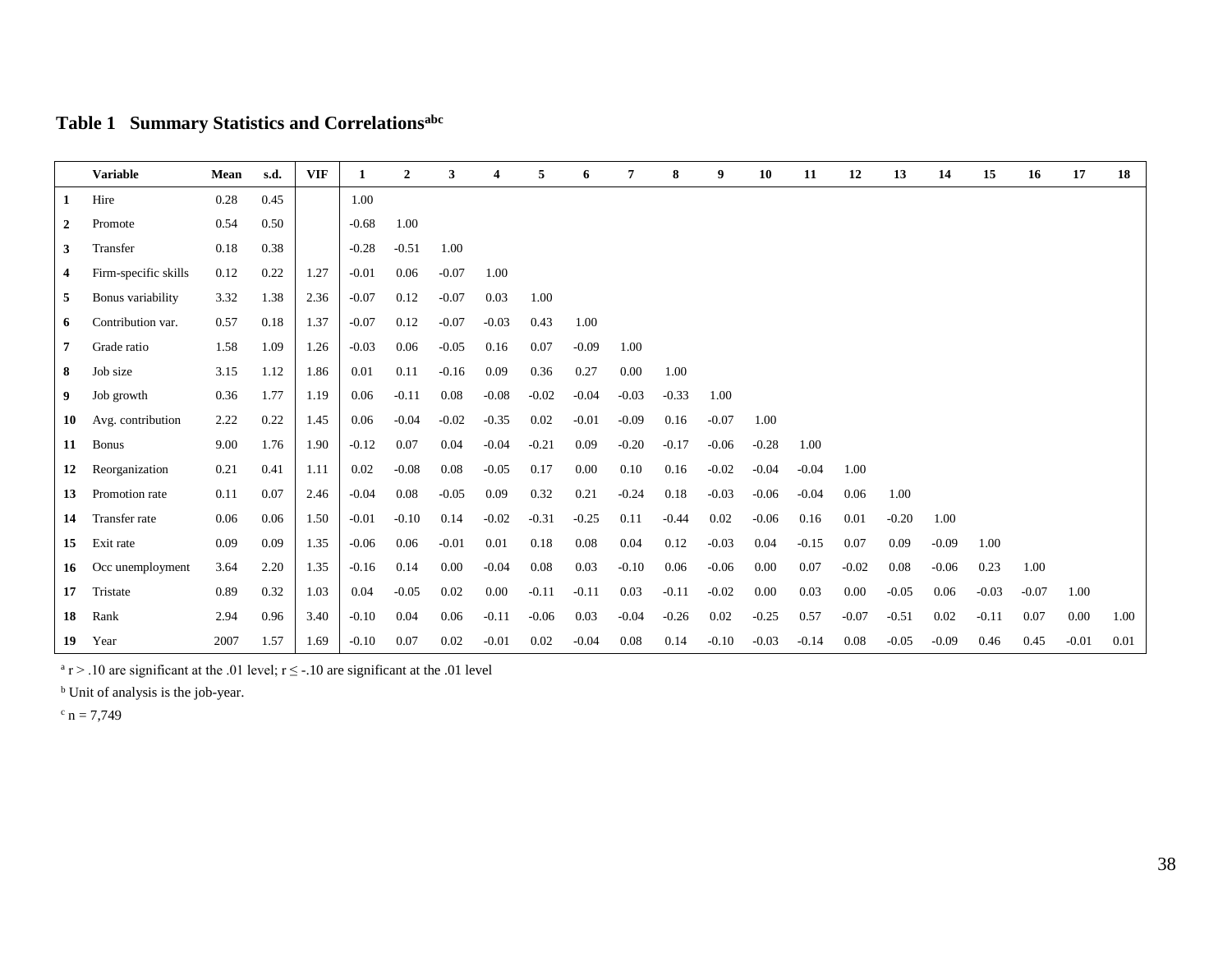|                      | Model 1           |                | Model 2           |                    | Model 3           |                    | Model 4                 |                    | Model 5           |                    | Model 6         |                    | Model 7         |                                 | Model 8            |                 | Model 9            |             |  |
|----------------------|-------------------|----------------|-------------------|--------------------|-------------------|--------------------|-------------------------|--------------------|-------------------|--------------------|-----------------|--------------------|-----------------|---------------------------------|--------------------|-----------------|--------------------|-------------|--|
| <b>Variables</b>     | Prom              | Trans          | Prom              | Trans              | Prom              | <b>Trans</b>       | Prom                    | <b>Trans</b>       | Prom              | Trans              | Prom            | <b>Trans</b>       | Prom            | <b>Trans</b>                    | Prom               | <b>Trans</b>    | Prom               | Trans       |  |
| Job size             | $-.03$            | $-29**$        | $-.03$            | $-.28**$           | $-12†$            | $-.33**$           | $-.07$                  | $-3**$             | $-.04$            | $-3**$             | $-.11+$         | $-.35**$           | $-12†$          | $-.33**$                        | $-13**$            | $-.33**$        | $-12†$             | $-.35**$    |  |
|                      | (.06)             | (.07)          | (.06)             | (.07)              | (.07)             | (.07)              | (.06)                   | (.07)              | (.06)             | (.07)              | (.06)           | (.07)              | (.06)           | (.07)                           | (.06)              | (.07)           | (.07)              | (.07)       |  |
| Job growth           | $-.17**$          | $-.01$         | $-.16*$           | $-.01$             | $-.18**$          | $-.01$             | $-.17**$                | $-.01$             | $-.17*$           | $-.01$             | $-17*$          | $-.03$             | $-.19*$         | $-.02$                          | $-18*$             | $-.02$          | $-.18*$            | $-.03$      |  |
|                      | (.06)             | (.03)          | (.07)             | (.03)              | (.07)             | (.02)              | (.07)                   | (.03)              | (.07)             | (.03)              | (.08)           | (.02)              | (.08)           | (.02)                           | (.07)              | (.02)           | (.08)              | (.02)       |  |
| Average rating       | $-.22$            | .11            | $-.06$            | .01                | $-0.22$           | .11                | $-.23$                  | .12                | $-.02$            | .14                | .09             | $-.03$             | $-.1$           | $-.13$                          | .08                | .01             | $-.02$             | $-.14$      |  |
|                      | (.31)             | (.33)          | (.33)             | (.38)              | (.28)             | (.33)              | (.3)                    | (.33)              | (.31)             | (.32)              | (.29)           | (.36)              | (.29)           | (.35)                           | (.29)              | (.36)           | (.29)              | (.35)       |  |
| <b>Bonus</b>         | $.12**$           | .07            | $.12**$           | .07                | $.19**$           | $.11*$             | $.11**$                 | .07                | $.13**$           | .06                | $.17**$         | $.11*$             | $.18**$         | $.1*$                           | $.18**$            | $.1*$           | $.17**$            | $.11*$      |  |
|                      | (.04)             | (.05)          | (.04)             | (.05)              | (.04)             | (.05)              | (.04)                   | (.05)              | (.04)             | (.04)              | (.04)           | (.05)              | (.04)           | (.05)                           | (.04)              | (.05)           | (.04)              | (.05)       |  |
| Reorganization       | $-.17$            | $.52**$        | $-.16$            | $.5**$             | $-.26*$           | .49**              | $-16$                   | $.53**$            | $-.25*$           | $.52**$            | $-.25*$         | $.44**$            | $-.26*$         | .49**                           | $-.27*$            | $.47**$         | $-.24*$            | $.46**$     |  |
|                      | (.12)             | (.17)          | (.12)             | (.17)              | (.11)             | (.17)              | (.11)                   | (.17)              | (.12)             | (.17)              | (.11)           | (.16)              | (.11)           | (.16)                           | (.11)              | (.16)           | (.11)              | (.16)       |  |
| Promotion out rate   | $3.0**$           | $2.66*$        | $3.12**$          | $2.56*$            | 0.953             | 1.658              | $2.33*$                 | $2.34*$            | $4.15**$          | $2.38*$            | $2.33*$         | 0.486              | $2.14*$         | .97                             | $2.22*$            | 0.953           | $2.43*$            | 0.527       |  |
|                      | (1.0)             | (1.17)         | (.99)             | (1.19)             | (1.09)            | (1.25)             | (.92)                   | (1.17)             | (.94)             | (1.21)             | (1.0)           | (1.24)             | (.96)           | (1.29)                          | (.96)              | (1.26)          | (.96)              | (1.25)      |  |
| Transfer out rate    | $-.97$            | $2.82**$       | $-.91$            | 2.89**             | $-.95$            | $2.78**$           | $-.7$<br>(.94)          | $2.92**$           | $-1.23$           | $2.96**$           | $-.85$          | $2.9**$            | $-1.04$         | 2.99**                          | $-.93$             | $3.03**$        | $-0.89$            | $2.84**$    |  |
| Exit rate            | (.97)<br>$1.25**$ | (.84)<br>.31   | (.96)<br>$1.21*$  | (.87)              | (.91)<br>0.674    | (.83)<br>.03       | $1.05*$                 | (.85)<br>.23       | (.92)<br>$1.15*$  | (.85)<br>.25       | (.82)<br>0.58   | (.9)<br>.03        | (.85)<br>0.64   | (.87)                           | (.85)<br>0.6       | (.86)<br>$-.01$ | (.8)<br>0.57       | (.9)<br>.01 |  |
|                      | (.48)             | (.59)          | (.48)             | $\cdot$ 3<br>(.6)  | (.48)             | (.6)               | (.47)                   | (.6)               | (.48)             | (.6)               | (.47)           | (.61)              | (.46)           | 0.<br>(.6)                      | (.47)              | (.61)           | (.46)              | (.6)        |  |
| Occ unemployment     | $.09*$            | .04            | $.09*$            | .04                | $.08*$            | .03                | $.09*$                  | .04                | $0.12**$          | .03                | $.11**$         | .03                | $.1***$         | .02                             | $.11**$            | .02             | $.1**$             | .02         |  |
|                      | (.04)             | (.04)          | (.04)             | (.04)              | (.04)             | (.04)              | (.04)                   | (.04)              | (.04)             | (.05)              | (.04)           | (.04)              | (.03)           | (.04)                           | (.04)              | (.05)           | (.03)              | (.04)       |  |
| Tristate             | $-.29*$           | $-12$          | $-.29*$           | $-.12$             | $-.26*$           | $-.11$             | $-.26*$                 | $-.1$              | $-.3*$            | $-.12$             | $-.26*$         | $-.1$              | $-.26*$         | $-.1$                           | $-.26*$            | $-.1$           | $-26*$             | -.11        |  |
|                      | (.12)             | (.18)          | (.12)             | (.18)              | (.12)             | (.18)              | (.12)                   | (.18)              | (.12)             | (.18)              | (.12)           | (.18)              | (.12)           | (.18)                           | (.12)              | (.18)           | (.12)              | (.18)       |  |
| Firm-specific skills |                   |                | .36               | $-.21$             |                   |                    |                         |                    |                   |                    | .34             | $-.22$             | .28             | $-.18$                          | .29                | $-.18$          | .34                | $-.22$      |  |
|                      |                   |                | (.29)             | (.3)               |                   |                    |                         |                    |                   |                    | (.3)            | (.31)              | (.3)            | (.3)                            | (.3)               | (.3)            | (.29)              | (.3)        |  |
| Bonus variance       |                   |                |                   |                    | $.22**$           | .09 <sub>†</sub>   |                         |                    |                   |                    | $.14**$         | $.11*$             | $.14**$         | .09 <sub>†</sub>                | $.15**$            | .1 <sub>†</sub> | $.13**$            | $.1*$       |  |
|                      |                   |                |                   |                    | (.05)             | (.05)              |                         |                    |                   |                    | (.05)           | (.05)              | (.05)           | (.05)                           | (.05)              | (.05)           | (.05)              | (.05)       |  |
| Contribution var.    |                   |                |                   |                    |                   |                    | $.95**$                 | .36                |                   |                    | $.62**$         | $-.01$             | $.65***$        | .08                             | $.61*$             | .05             | $.67**$            | .03         |  |
|                      |                   |                |                   |                    |                   |                    | (.28)                   | (.34)              |                   |                    | (.24)           | (.34)              | (.23)           | (.33)                           | (.24)              | (.34)           | (.23)              | (.33)       |  |
| Grade ratio          |                   |                |                   |                    |                   |                    |                         |                    | $.23**$           | $-.08$             | $.2**$          | $-.15*$            | $.15**$         | $-.14$                          | $.19**$            | $-12$           | $.21**$            | $-16†$      |  |
|                      |                   |                |                   |                    |                   |                    |                         |                    | (.07)             | (.08)              | (.05)           | (.07)              | (.05)           | (.09)                           | (.06)              | (.09)           | (.06)              | (.08)       |  |
| Grade ratio x        |                   |                |                   |                    |                   |                    |                         |                    |                   |                    | $-.32$          | $.6*$              |                 |                                 |                    |                 | $-.29$             | $.61*$      |  |
| Firm-specific skills |                   |                |                   |                    |                   |                    |                         |                    |                   |                    | (.27)           | (.28)              |                 |                                 |                    |                 | (.28)              | (.28)       |  |
| Supply ratio x       |                   |                |                   |                    |                   |                    |                         |                    |                   |                    |                 |                    | $-.11**$        | $-.12*$                         |                    |                 | $-.13**$           | $-1*$       |  |
| Bonus variance       |                   |                |                   |                    |                   |                    |                         |                    |                   |                    |                 |                    | (.04)           | (.05)                           |                    |                 | (.05)              | (.05)       |  |
| Grade ratio x        |                   |                |                   |                    |                   |                    |                         |                    |                   |                    |                 |                    |                 |                                 |                    |                 |                    |             |  |
| Contribution var.    |                   |                |                   |                    |                   |                    |                         |                    |                   |                    |                 |                    |                 |                                 | .12                | $-.12$          | $\cdot$ 3          | .09         |  |
|                      |                   |                |                   |                    |                   |                    |                         |                    |                   |                    |                 |                    |                 |                                 | (.23)              | (.3)            | (.26)              | (.29)       |  |
| Constant             | $-15$             | $-1.81\dagger$ | $-.55$            | $-1.563$           | $-.18$            | $-1.79$ †          | $.08\,$                 | $-1.77$ †          | $-.96$            | $-1.74$ †          | $-1.06$         | $-1.314$           | $-.56$          | $-1.03$                         | $-1.03$            | $-1.429$        | $-73$              | $-0.989$    |  |
|                      | (.86)             | (1.01)         | (.93)<br>(1.12)   |                    | (.79)<br>(1.01)   |                    | (.86)<br>(1.02)<br>7749 |                    | (.85)<br>(.98)    |                    | (.86)<br>(1.03) |                    | (.85)<br>(1.01) |                                 | (.84)<br>(1.04)    |                 | (.85)<br>(1.0)     |             |  |
| <b>Observations</b>  |                   | 7749           | 7749<br>14415; 38 |                    | 7749<br>14362; 38 |                    |                         |                    | 7749<br>14329; 38 |                    | 7749            |                    | 7749            |                                 | 7749               |                 | 7749               |             |  |
| $-2$ LL; d.f.        |                   | 14431; 36      |                   |                    |                   |                    |                         | 14399; 38          |                   |                    | 14216; 46       |                    |                 | 14237; 46<br>p<.01 <sup>c</sup> |                    | 14259; 46       |                    | 14188; 50   |  |
| Chi-square test      |                   |                |                   | p<.01 <sup>b</sup> |                   | p<.01 <sup>b</sup> |                         | p<.01 <sup>b</sup> |                   | p<.01 <sup>b</sup> |                 | p<.01 <sup>c</sup> |                 |                                 | p<.01 <sup>c</sup> |                 | p<.01 <sup>c</sup> |             |  |

# **Table 2 Multinomial Logistic Analysis of How Positions Are Entered<sup>a</sup>**

*Notes:* Controls for rank and year are included, but not shown; \*\* p<0.01, \* p<0.05, † p<0.10 (two-tailed)

<sup>a</sup> Standard errors are in parentheses and are clustered by job (n=236 jobs); <sup>b</sup> Compared to Model 1; <sup>c</sup> Compared to model with all IVs (not shown)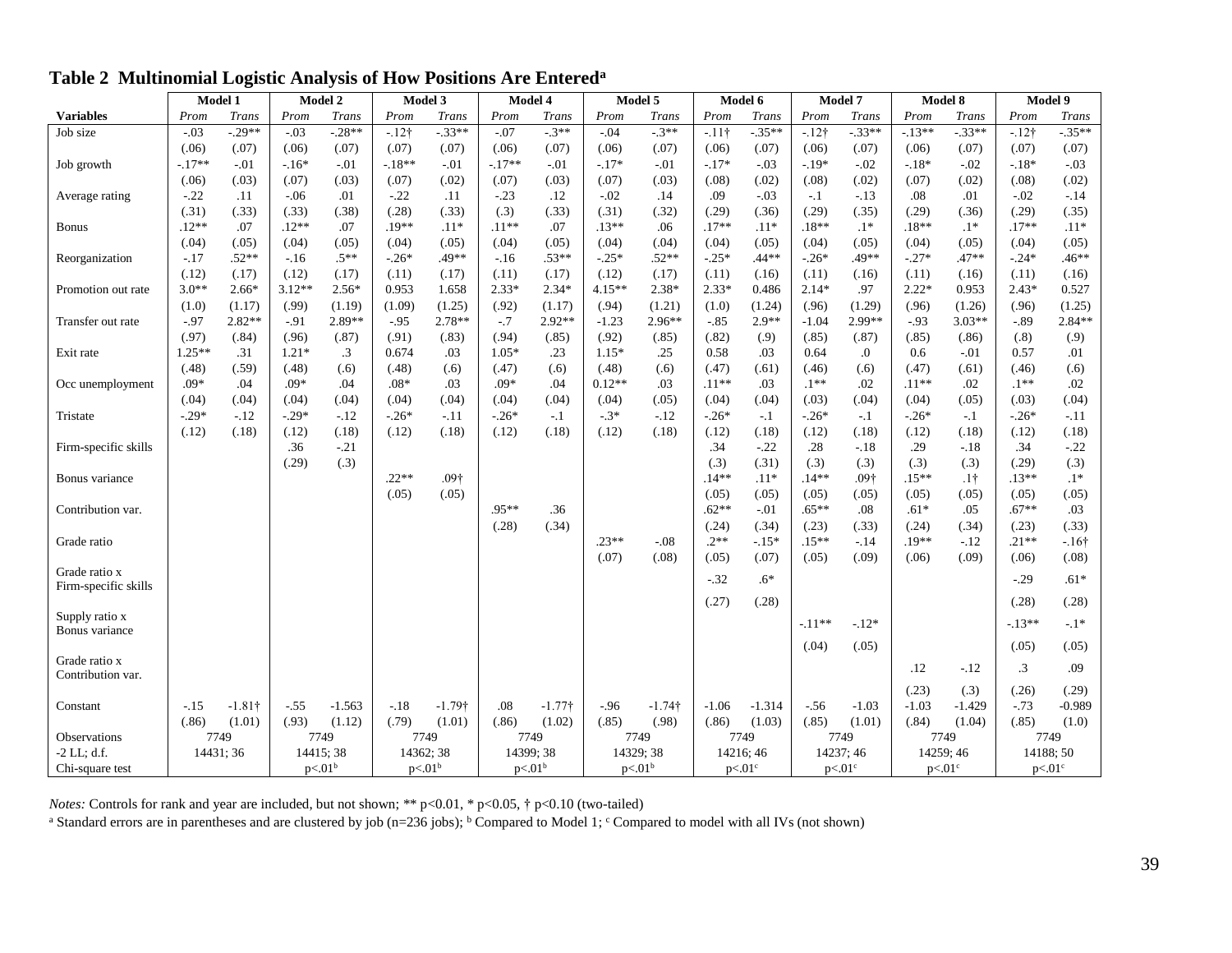# **Table 3 Multinomial Logistic Analysis of How Positions Are Entered, Including Workers Remaining in the Same Job as the Year Before (selected models)<sup>a</sup>**

| Full Multinomial Logits with "No Change" as Base Case |                  |                              |               |                  |                                      |                 |  |  |  |  |  |  |
|-------------------------------------------------------|------------------|------------------------------|---------------|------------------|--------------------------------------|-----------------|--|--|--|--|--|--|
|                                                       |                  | <b>Model 1: Main Effects</b> |               |                  | Model 2: Main Effects & Interactions |                 |  |  |  |  |  |  |
| <b>Variables</b>                                      | Promote          | Hire                         | Transfer      | Promote          | Hire                                 | <b>Transfer</b> |  |  |  |  |  |  |
| Job size                                              | $-11**$          | $-.04$                       | $-.38**$      | $-1$ **          | $-.04$                               | $-.39**$        |  |  |  |  |  |  |
|                                                       | .03              | .07                          | .07           | .03              | .07                                  | .07             |  |  |  |  |  |  |
| Job growth                                            | .19 <sup>†</sup> | $.27*$                       | $.25\dagger$  | .19 <sup>†</sup> | $.26*$                               | $.24\dagger$    |  |  |  |  |  |  |
|                                                       | $\cdot$ 1        | .13                          | .13           | $\cdot$ 1        | .13                                  | .13             |  |  |  |  |  |  |
| Average rating                                        | $-.27*$          | $-.4$                        | $-.35$        | $-.23\dagger$    | $-.34$                               | $-.39$          |  |  |  |  |  |  |
|                                                       | .13              | .25                          | .26           | .14              | .24                                  | .26             |  |  |  |  |  |  |
| <b>Bonus</b>                                          | $.05**$          | $-.13**$                     | $-.02$        | $.05*$           | $-.12**$                             | $-.01$          |  |  |  |  |  |  |
|                                                       | .02              | .03                          | .04           | .02              | .03                                  | .04             |  |  |  |  |  |  |
| Reorganization                                        | $-.12*$          | .16                          | $.6***$       | $-.11*$          | .14                                  | $.57**$         |  |  |  |  |  |  |
|                                                       | .05              | .12                          | .14           | .05              | .12                                  | .13             |  |  |  |  |  |  |
| Promotion out rate                                    | $2.85**$         | .47                          | 1.55          | $3.03**$         | .28                                  | .94             |  |  |  |  |  |  |
|                                                       | .55              | .94                          | .99           | .53              | .93                                  | .95             |  |  |  |  |  |  |
| Transfer out rate                                     | $-0.3$           | $.4\,$                       | $3.44**$      | $-0.25$          | .39                                  | 3.32**          |  |  |  |  |  |  |
|                                                       | .53              | .77                          | .79           | .55              | .78                                  | .77             |  |  |  |  |  |  |
| Exit rate                                             | $.65*$           | .13                          | .27           | $.62*$           | .12                                  | .31             |  |  |  |  |  |  |
|                                                       | .28              | .43                          | .63           | .28              | .43                                  | .62             |  |  |  |  |  |  |
| Occ unemployment                                      | 0.02             | $-.09**$                     | $-.06\dagger$ | 0.02             | $-.08**$                             | $-.06\dagger$   |  |  |  |  |  |  |
|                                                       | .02              | .03                          | .03           | .02              | .03                                  | .03             |  |  |  |  |  |  |
| Tristate                                              | $-.01$           | $.3**$                       | .15           | $-.01$           | $.31**$                              | .16             |  |  |  |  |  |  |
|                                                       | .06              | .11                          | .15           | .06              | .11                                  | .15             |  |  |  |  |  |  |
| Rank 3                                                | $-.2**$          | .01                          | $-.02$        | $-18*$           | .04                                  | $-.07$          |  |  |  |  |  |  |
|                                                       | .08              | .14                          | .17           | .08              | .14                                  | .16             |  |  |  |  |  |  |
| Rank 4                                                | $-.15$           | $-.37*$                      | $-.1$         | $-.11$           | $-.35\dagger$                        | $-14$           |  |  |  |  |  |  |
|                                                       | .09              | .18                          | .19           | .09              | .18                                  | .18             |  |  |  |  |  |  |
| Rank 5                                                | $-.32*$          | $-.76*$                      | $-.1$         | $-.29\dagger$    | $-.71*$                              | $-14$           |  |  |  |  |  |  |
|                                                       | .15              | .31                          | .28           | .16              | .31                                  | .28             |  |  |  |  |  |  |
| Firm-specific skills                                  | $\cdot$ 1        | $-.22$                       | $-41\dagger$  | 0.15             | $-.22$                               | $-46†$          |  |  |  |  |  |  |
|                                                       | .12              | .24                          | .25           | .11              | .24                                  | .24             |  |  |  |  |  |  |
| Bonus variance                                        | $.15**$          | .01                          | $.09*$        | $.14**$          | .02                                  | $.11**$         |  |  |  |  |  |  |
|                                                       | .02              | .04                          | .05           | .02              | .04                                  | .04             |  |  |  |  |  |  |
| Contribution var.                                     | 0.23             | $-.3$                        | $-.37$        | $.24\dagger$     | $-.32$                               | $-.44$          |  |  |  |  |  |  |
|                                                       | .15              | $\cdot$ .2                   | .29           | .14              | $\cdot$ .2                           | .28             |  |  |  |  |  |  |
| Supply ratio                                          | $.16**$          | .01                          | $-.09$        | $.2**$           | .01                                  | $-.15*$         |  |  |  |  |  |  |
|                                                       | .03              | .05                          | .08           | .04              | .06                                  | .07             |  |  |  |  |  |  |
| Supply ratio x                                        |                  |                              |               |                  |                                      |                 |  |  |  |  |  |  |
|                                                       |                  |                              |               | $-.25*$          | .12                                  | $.59**$         |  |  |  |  |  |  |
| Firm-specific skills                                  |                  |                              |               | .12              | .22                                  | .17             |  |  |  |  |  |  |
| Supply ratio x                                        |                  |                              |               |                  |                                      |                 |  |  |  |  |  |  |
|                                                       |                  |                              |               | $-.01$           | $.08*$                               | .02             |  |  |  |  |  |  |
| Bonus variance                                        |                  |                              |               |                  | .04                                  |                 |  |  |  |  |  |  |
|                                                       |                  |                              |               | .02              |                                      | .03             |  |  |  |  |  |  |
| Supply ratio x                                        |                  |                              |               | .14              | $-.1$                                | $-.13$          |  |  |  |  |  |  |
| Contribution var.                                     |                  |                              |               |                  |                                      |                 |  |  |  |  |  |  |
|                                                       |                  |                              |               | .12              | .22                                  | .19             |  |  |  |  |  |  |
| Constant                                              | $-1.37**$        | $-.08$                       | $-1.57*$      | $-1.45**$        | $-.24$                               | $-1.46*$        |  |  |  |  |  |  |
|                                                       | .39              | .68                          | $.7\,$        | .41              | .66                                  | .69             |  |  |  |  |  |  |
| Observations                                          | 23114            | 23114                        | 23114         | 23114            | 23114                                | 23114           |  |  |  |  |  |  |

Note: Controls for year are included, but not shown; \*\* p<0.01, \* p<0.05, † p<0.10 (two-tailed)

<sup>a</sup> Standard errors are in parentheses and are clustered by job (n=244 jobs)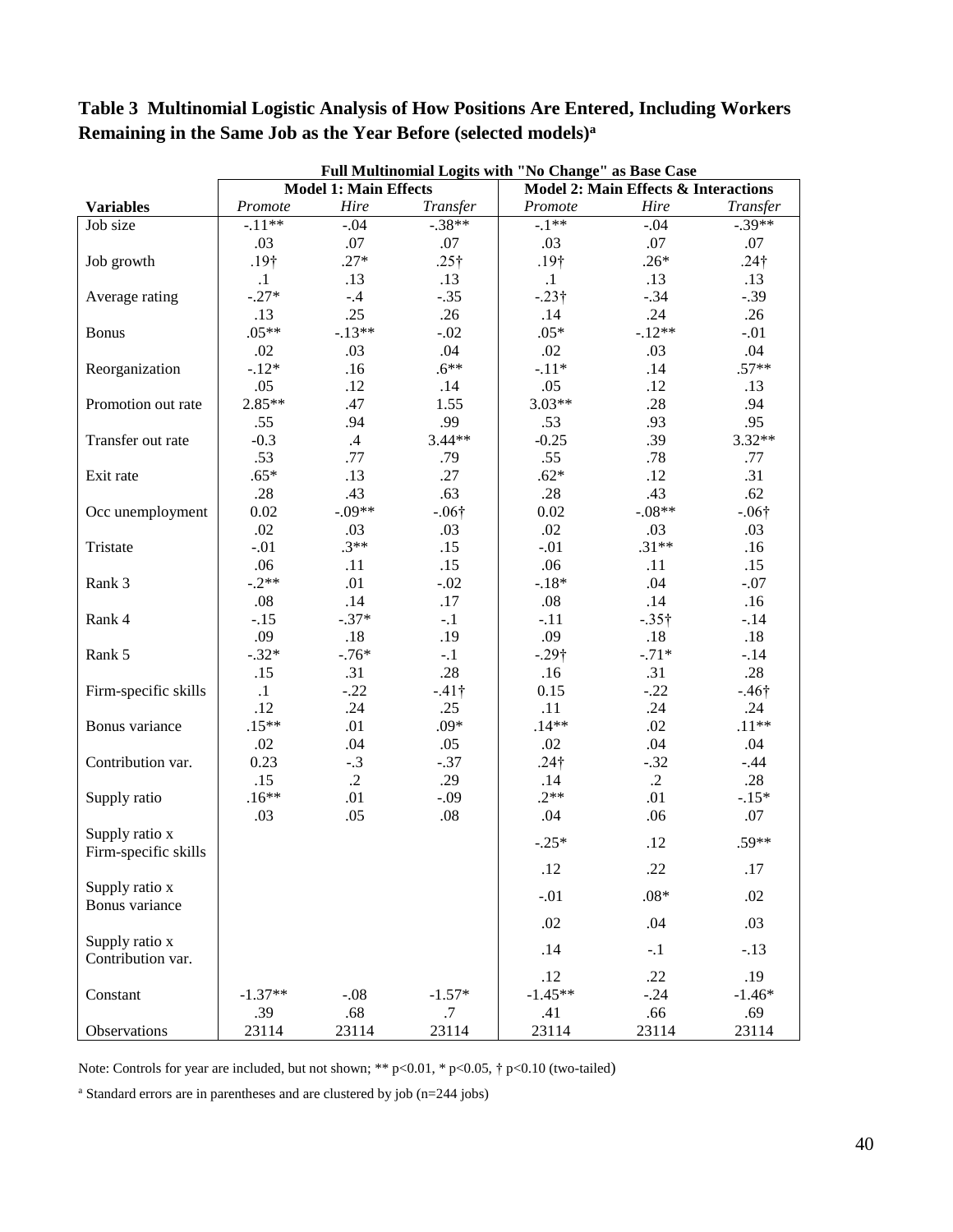## **REFERENCES**

<span id="page-40-12"></span>Almeida, P., Dokko, G., & Rosenkopf, L. 2003. Startup size and the mechanisms of external learning: increasing opportunity and decreasing ability? *Research Policy*, 32: 301-315.

<span id="page-40-9"></span>Althauser, R. P. 1989. Internal Labor Markets. *Annual Review of Sociology*, 15: 143-161.

<span id="page-40-0"></span>Arthur, M. B., & Rousseau, D. M. 1996. *The boundaryless career : a new employment principle for a new organizational era*. New York: Oxford University Press.

<span id="page-40-1"></span>Baker, G., Gibbs, M., & Holmstrom, B. 1994. The Internal Economics of the Firm: Evidence from Personnel Data. *The Quarterly Journal of Economics*, 109(4): 881-919.

<span id="page-40-15"></span>Bamberger, P., Admati-Dvir, M., & Harel, G. 1995. Gender-Based Wage and Promotion Discrimination in Israeli High-Technology Firms: Do Unions Make a Difference? *The Academy of Management Journal*, 38(6): 1744-1761.

<span id="page-40-10"></span>Barnett, W. P., Baron, J. N., & Stuart, T. E. 2000. Avenues of Attainment: Occupational Demography and Organizational Careers in the California Civil Service. *The American Journal of Sociology*, 106(1): 88- 144.

<span id="page-40-16"></span>Barnett, W. P., & Miner, A. S. 1992. Standing on the Shoulders of Others: Career Interdependence in Job Mobility. *Administrative Science Quarterly*, 37(2): 262-281.

<span id="page-40-5"></span>Baron, J. N., Davis-Blake, A., & Bielby, W. T. 1986. The Structure of Opportunity: How Promotion Ladders Vary Within and Among Organizations. *Administrative Science Quarterly*, 31(2): 248-273.

<span id="page-40-3"></span>Bayo-Moriones, A., & Ortan-Angel, P. 2006. Internal Promotion versus External Recruitment in Industrial Plants in Spain. *Industrial and Labor Relations Review*, 59(3): 451-470.

<span id="page-40-14"></span>Bernhardt, A., Morris, M., Handcock, M. S., & Scott, M. A. 2001. *Divergent paths: economic mobility in the new American labor market*. New York: Russell Sage Foundation.

<span id="page-40-6"></span>Bidwell, M. J. 2009. Do Peripheral Workers Do Peripheral Work? Comparing the Use of Highly Skilled Contractors and Regular Employees. *Industrial & Labor Relations Review*, 62(2): 200-225.

<span id="page-40-2"></span>Bidwell, M. J. 2011. Paying More to Get Less: Specific Skills, Incomplete Information and the Effects of External Hiring versus Internal Mobility. *Administrative Science Quarterly*, 56(3): 369-407.

<span id="page-40-8"></span>Bliese, P. D. 2000. Within-group agreement, non-independence and reliability: Implicatinos for data aggregation and analysis. In K. Klein, & S. W. Kozlowski (Eds.), *Multilevel theory, research, and methods in organizations*: 349-381. San Francisco: Jossy Bass.

<span id="page-40-17"></span>Boeker, W., & Goodstein, J. 1993. Performance and Successor Choice: The Moderating Effects of Governance and Ownership. *The Academy of Management Journal*, 36(1): 172-186.

<span id="page-40-11"></span>Boudreau, J. W., & Ramstad, P. M. 2005. Talentship and the New Paradigm for Human Resource Management: From Professional Practices to Strategic Talent Decision Science. *Human Resource Planning*, 28(2): 17-26.

<span id="page-40-7"></span>Boudreau, J. W., & Ramstad, P. M. 2007. *Beyond HR: The New Science of Human Capital*. Cambridge, MA: Harvard Busines School Press.

<span id="page-40-13"></span>Campbell, B. A., Coff, R., & Kryscynski, D. 2012. Rethinking Sustained Advantage from Human Capital. *Academy of Management Review*.

<span id="page-40-4"></span>Cannella, A. A., Jr., & Lubatkin, M. 1993. Succession as a Sociopolitical Process: Internal Impediments to Outsider Selection. *The Academy of Management Journal*, 36(4): 763-793.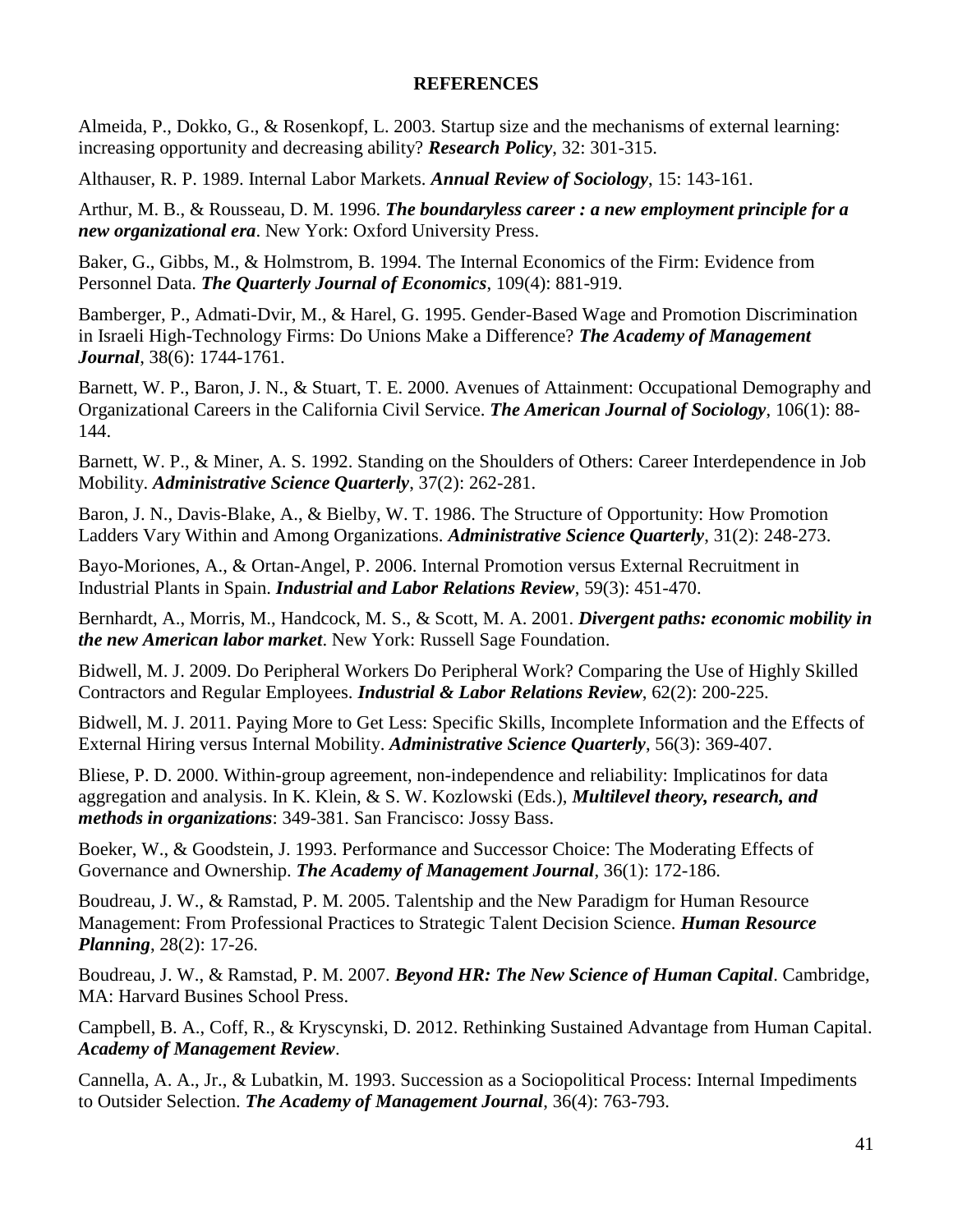<span id="page-41-1"></span>Cappelli, P. 1999. *The new deal at work : managing the market-driven workforce*. Boston: Harvard Business School Press.

<span id="page-41-16"></span>Cappelli, P. 2008. *Talent on demand : managing talent in an age of uncertainty*. Boston, Mass.: Harvard Business Press.

<span id="page-41-19"></span>Carpenter, M. A., & Wade, J. B. 2002. Microlevel Opportunity Structures as Determinants of Non-CEO Executive Pay. *The Academy of Management Journal*, 45(6): 1085-1103.

<span id="page-41-4"></span>Carter, R., & Hodgson, G. M. 2006. The Impact of Empirical Tests of Transaction Cost Economics on the Debate on the Nature of the Firm. *Strategic Management Journal*, 27(5): 461-476.

<span id="page-41-2"></span>Chadwick, C., & Dabu, A. 2009. Human Resources, Human Resource Management, and the Competitive Advantage of Firms: Toward a More Comprehensive Model of Causal Linkages. *Organization Science*, 20(1): 253-272.

<span id="page-41-14"></span>Chan, W. 1996. External Recruitment versus Internal Promotion. *Journal of Labor Economics*, 14(4): 555-570.

<span id="page-41-15"></span>Chan, W. 2006. External Recruitment and Intrafirm Mobility. *Economic Inquiry*, 44(1): 169-184.

<span id="page-41-6"></span>Coff, R. W. 1997. Human Assets and Management Dilemmas: Coping with Hazards on the Road to Resource-Based Theory. *The Academy of Management Review*, 22(2): 374-402.

<span id="page-41-9"></span>Cohen, L. E., Broschak, J. P., & Haveman, H. A. 1998. And Then There were More? The Effect of Organizational Sex Composition on the Hiring and Promotion of Managers. *American Sociological Review*, 63(5): 711-727.

<span id="page-41-12"></span>David, R. J., & Han, S. K. 2004. A systematic assessment of the empirical support for transaction cost economics. *Strategic Management Journal*, 25(1): 39-58.

<span id="page-41-13"></span>Dencker, J. C. 2009. Relative Bargaining Power, Corporate Restructuring, and Managerial Incentives. *Administrative Science Quarterly*, 54(3): 453-485.

<span id="page-41-0"></span>DiPrete, T. A. 1987. Horizontal and Vertical Mobility in Organizations. *Administrative Science Quarterly*, 32(3): 422-444.

<span id="page-41-7"></span>Dokko, G., Wilk, S. L., & Rothbard, N. P. 2009. Unpacking prior experience: how career history affects job performance. *Organization Science*, 20(1): 51-68.

<span id="page-41-10"></span>Gibbons, R., & Katz, L. F. 1991. Layoffs and Lemons. *Journal of Labor Economics*, 9(4): 351-380.

<span id="page-41-18"></span>Greene, W. H. 2003. *Econometric analysis* (5th ed.). Upper Saddle River, NJ: Prentice Hall.

<span id="page-41-5"></span>Groysberg, B. 2010. *Chasing Stars: The myth of talent and the portability of performance*. Princeton, NJ: Princeton University Press.

<span id="page-41-17"></span>Hamilton, B. H., & Nickerson, J. A. 2003. Correcting for Endogeneity in Strategic Management Research. *Strategic Organization*, 1(1): 51-78.

<span id="page-41-8"></span>Huckman, R. S., & Pisano, G. P. 2006. The Firm Specificity of Individual Performance: Evidence from Cardiac Surgery, *Management Science*, Vol. 52: 473-488: INFORMS: Institute for Operations Research.

<span id="page-41-3"></span>Huselid, M. A., & Becker, B. E. 2011. Bridging Micro and Macro Domains: Workforce Differentiation and Strategic Human Resource Management. *Journal of Management*, 37(2): 421-428.

<span id="page-41-11"></span>Jacobs, D. 1981. Toward a Theory of Mobility and Behavior in Organizations: An Inquiry Into the Consequences of Some Relationships Between Individual Performance and Organizational Success. *American Journal of Sociology*, 87(3): 684-707.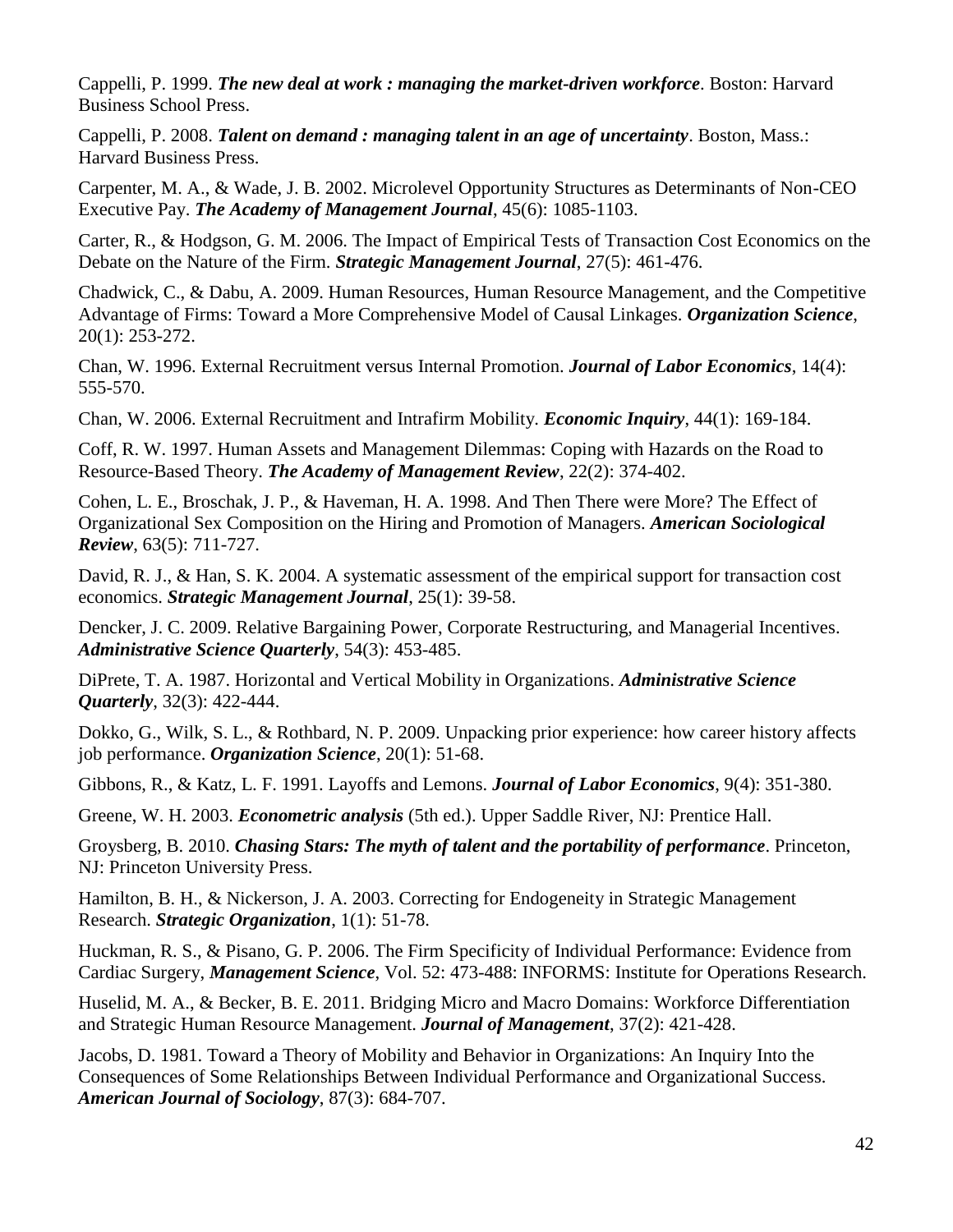<span id="page-42-0"></span>Jacoby, S. M. 2005. *The embedded corporation: Corporate governance and employment relations in Japan and the United States. Princeton, NJ: Princeton University Press.* 

<span id="page-42-10"></span>Lazear, E. P., & Rosen, S. 1981. Rank-Order Tournaments as Optimum Labor Contracts. *The Journal of Political Economy*, 89(5): 841-864.

<span id="page-42-5"></span>Lepak, D. P., & Shaw, J. D. 2008. Strategic HRM in North America: a look to the future. *International Journal of Human Resource Management*, 19(8): 1486-1489.

<span id="page-42-9"></span>Lepak, D. P., & Snell, S. A. 1999. The Human Resource Architecture: Toward a Theory of Human Capital Allocation and Development. *The Academy of Management Review*, 24(1): 31-48.

<span id="page-42-12"></span>Macher, J. T., & Richman, B. D. 2008. Transaction Cost Economics: An Assessment of Empirical Research in the Social Sciences, *Business and Politics*, Vol. 10.

<span id="page-42-6"></span>Mahoney, J. T. 2005. *Economic foundations of strategy*. Thousand Oaks, CA: Sage.

<span id="page-42-7"></span>Masters, J. K., & Miles, G. 2002. Predicting the Use of External Labor Arrangements: A Test of the Transaction Costs Perspective. *The Academy of Management Journal*, 45(2): 431-442.

<span id="page-42-8"></span>Mayer, K. J., & Nickerson, J. A. 2005. Antecedents and Performance Implications of Contracting for Knowledge Workers: Evidence from Information Technology Services. *Organization Science*, 16(3): 225-242.

<span id="page-42-19"></span>Pergamit, M. R., & Veum, J. R. 1999. What is a Promotion? *Industrial and Labor Relations Review*, 52(4): 581-601.

<span id="page-42-2"></span>Petersen, T., & Saporta, I. 2004. The Opportunity Structure for Discrimination. *American Journal of Sociology*, 109(4): 852-901.

<span id="page-42-4"></span>Pfeffer, J., & Cohen, Y. 1984. Determinants of Internal Labor-Markets in Organizations. *Administrative Science Quarterly*, 29(4): 550-572.

<span id="page-42-17"></span>Phillips, D. J. 2001. The Promotion Paradox: Organizational Mortality and Employee Promotion Chances in Silicon Valley Law Firms, 1946-1996. *The American Journal of Sociology*, 106(4): 1058-1098.

<span id="page-42-15"></span>Pinfield, L. T. 1995. *The operation of internal labor markets: Staffing practices and vacancy chains*: Springer.

<span id="page-42-3"></span>Posthuma, R. A., Morgeson, F. P., & Campion, M. A. 2002. Beyond employment interview validity: a comprehensive narrative review of recent research and trends over time. *Personnel Psychology*, 55: 1-80.

<span id="page-42-11"></span>Rosenbaum, J. E. 1979. Tournament Mobility: Career Patterns in a Corporation. *Administrative Science Quarterly*, 24(2): 220-241.

<span id="page-42-14"></span>Rosenbaum, J. E. 1990. Structural Models of Organizational Careers: a Critical Review and New Directions. In R. L. Breiger (Ed.), *Social Mobility and Social Structure*: 272-307. Cambridge: Cambridge University Press.

<span id="page-42-13"></span>Rosenfeld, R. A. 1992. Job Mobility and Career Processes. *Annual Review of Sociology*, 18: 39-61.

<span id="page-42-16"></span>Rosenkopf, L., & Almeida, P. 2003. Overcoming Local Search through Alliances and Mobility. *Management Science*, 49(6): 751-766.

<span id="page-42-18"></span>Ross, L. 1977. The intuitive psychologist and his shortcomings: Distortions in the attribution process. In L. Berkowitz (Ed.), *Advances in Experimental Social Psychology*, Vol. 10: 174-221. New York, NY: Academic Press.

<span id="page-42-1"></span>Royal, C., & Althauser, R. P. 2003. The Labor Markets of Knowledge Workers: Investment Bankers' Careers in the Wake of Corporate Restructuring. *Work and Occupations*, 30(2): 214-233.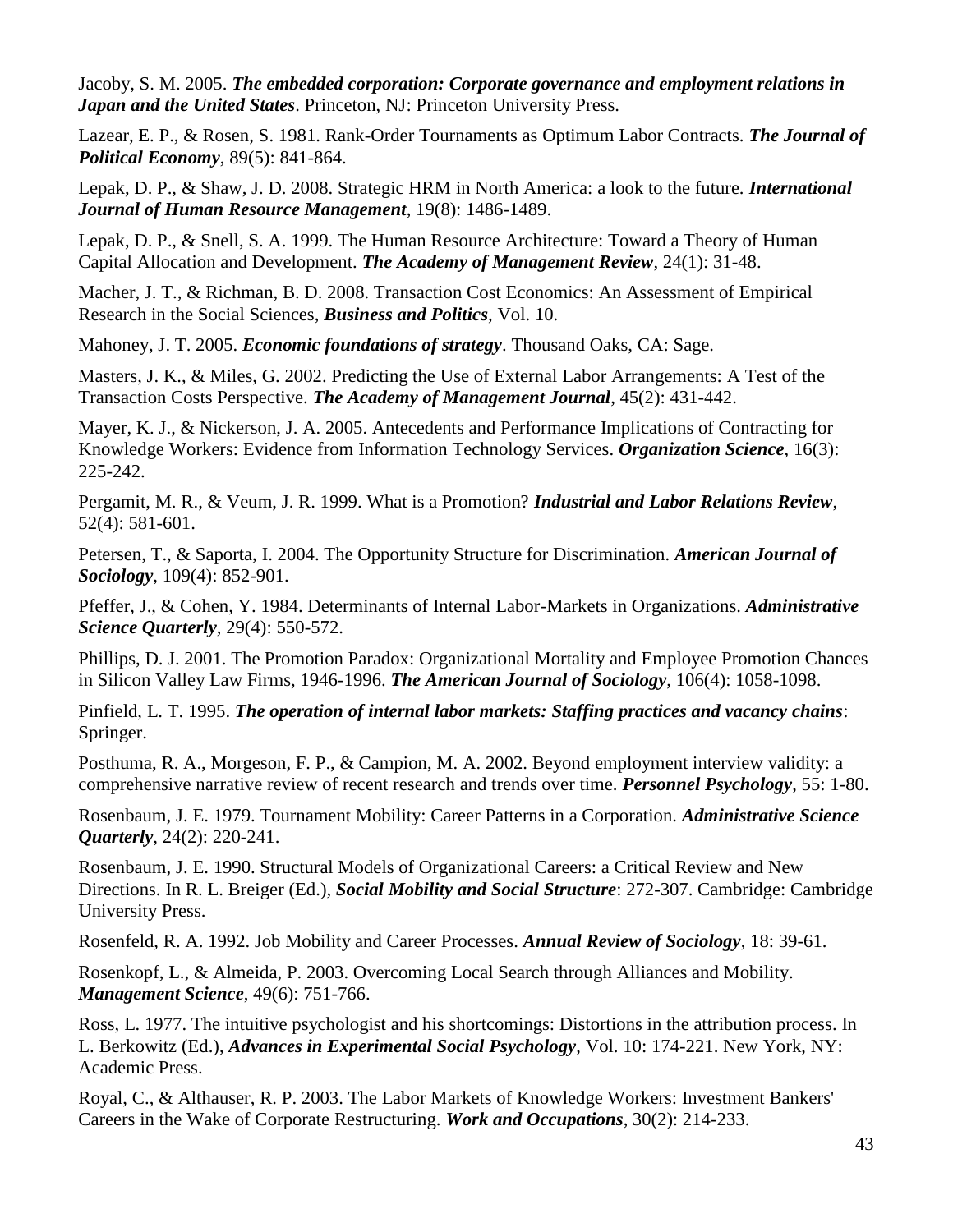<span id="page-43-10"></span>Sackett, P. R., & Lievens, F. 2008. Personnel Selection. *Annual Review of Psychology*, 59(1): 419-450.

<span id="page-43-14"></span>Schaubroeck, J., & Simon, S. K. L. 2002. How Similarity to Peers and Supervisor Influences Organizational Advancement in Different Cultures. *The Academy of Management Journal*, 45(6): 1120- 1136.

<span id="page-43-3"></span>Schmidt, F. L., & Hunter, J. E. 1998. The validity and utility of selection methods in personnel psychology: Practical and theoretical. *Psychological Bulletin*, 124(2): 262.

<span id="page-43-8"></span>Spilerman, S., & Lunde, T. 1991. Features of Educational Attainment and Job Promotion Prospects. *The American Journal of Sociology*, 97(3): 689-720.

<span id="page-43-2"></span>Stewman, S. 1986. Demographic Models of Internal Labor Markets. *Administrative Science Quarterly*, 31(2): 212-247.

<span id="page-43-0"></span>Stewman, S., & Konda, S. L. 1983. Careers and Organizational Labor Markets: Demographic Models of Organizational Behavior. *The American Journal of Sociology*, 88(4): 637-685.

<span id="page-43-1"></span>Stewman, S., & Yeh, K. S. 1991. Structural Pathways and Switching Mechanisms for Individual Careers. *Research in Social Stratification and Mobility*, 10: 133-168.

<span id="page-43-13"></span>Strang, D., & Baron, J. N. 1990. Categorical Imperatives: The Structure of Job Titles in California State Agencies. *American Sociological Review*, 55(4): 479-495.

<span id="page-43-12"></span>Trevor, C. O. 2001. Interactions among actual ease-of-movement determinants and job satisfaction in the prediction of voluntary turnover, *Academy of Management Journal*, Vol. 44: 621-638: Academy of Management.

<span id="page-43-11"></span>Von Nordenflycht, A. 2010. What is a professional service firm? Toward a theory and taxonomy of knowledge intensive firms. *Academy of Management Review*, 35(1): 155-174.

<span id="page-43-15"></span>Walker, G., & Poppo, L. 1991. Profit Centers, Single-Source Suppliers, and Transaction Costs. *Administrative Science Quarterly*, 36(1): 66-87.

<span id="page-43-9"></span>Williamson, O. E. 1981. The Economics of Organization: The Transaction Cost Approach. *American Journal of Sociology*, 87(3): 548-577.

<span id="page-43-6"></span>Williamson, O. E. 1985. *The Economic Institutions of Capitalism*. New York: Free Press.

<span id="page-43-7"></span>Williamson, O. E. 1991. Comparative Economic Organization: The Analysis of Discrete Structural Alternatives. *Administrative Science Quarterly*, 36(2): 269-296.

<span id="page-43-5"></span>Williamson, O. E., Wachter, M. L., & Harris, J. E. 1975. Understanding the Employment Relation: The Analysis of Idiosyncratic Exchange. *The Bell Journal of Economics*, 6(1): 250-278.

<span id="page-43-4"></span>Zhang, Y., & Rajagopalan, N. 2003. Explaining New CEO Origin: Firm versus Industry Antecedents. *The Academy of Management Journal*, 46(3): 327-338.

<span id="page-43-16"></span>Zhang, Y., & Rajagopalan, N. 2004. When the Known Devil Is Better than an Unknown God: An Empirical Study of the Antecedents and Consequences of Relay CEO Successions. *The Academy of Management Journal*, 47(4): 483-500.